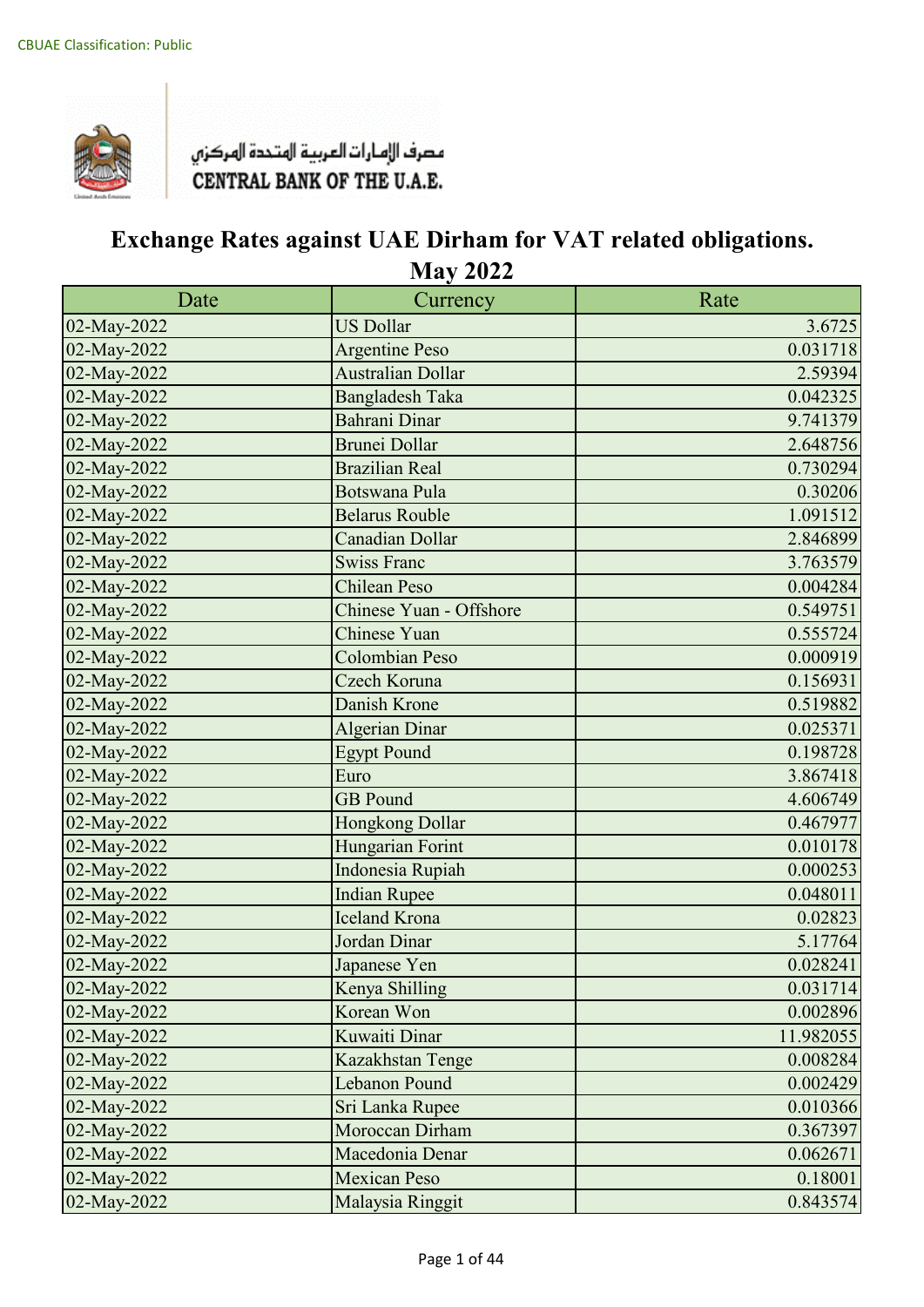

| Date        | Currency                | Rate     |
|-------------|-------------------------|----------|
| 02-May-2022 | Nigerian Naira          | 0.008845 |
| 02-May-2022 | Norwegian Krone         | 0.388604 |
| 02-May-2022 | NewZealand Dollar       | 2.36356  |
| 02-May-2022 | Omani Rial              | 9.538466 |
| 02-May-2022 | Peru Sol                | 0.957353 |
| 02-May-2022 | Philippine Piso         | 0.069923 |
| 02-May-2022 | Pakistan Rupee          | 0.019782 |
| 02-May-2022 | Polish Zloty            | 0.823929 |
| 02-May-2022 | Qatari Riyal            | 1.004211 |
| 02-May-2022 | Serbian Dinar           | 0.032911 |
| 02-May-2022 | Russia Rouble           | 0.051364 |
| 02-May-2022 | Saudi Riyal             | 0.979124 |
| 02-May-2022 | <b>Sudanese Pound</b>   | 0.008222 |
| 02-May-2022 | <b>Swedish Krona</b>    | 0.371876 |
| 02-May-2022 | <b>Singapore Dollar</b> | 2.649138 |
| 02-May-2022 | Thai Baht               | 0.106573 |
| 02-May-2022 | <b>Tunisian Dinar</b>   | 1.198714 |
| 02-May-2022 | Turkish Lira            | 0.246558 |
| 02-May-2022 | <b>Trin Tob Dollar</b>  | 0.540861 |
| 02-May-2022 | Taiwan Dollar           | 0.124449 |
| 02-May-2022 | Tanzania Shilling       | 0.00158  |
| 02-May-2022 | <b>Uganda Shilling</b>  | 0.001032 |
| 02-May-2022 | Vietnam Dong            | 0.00016  |
| 02-May-2022 | Yemen Rial              | 0.014677 |
| 02-May-2022 | South Africa Rand       | 0.227732 |
| 02-May-2022 | Zambian Kwacha          | 0.214315 |
| 02-May-2022 | Azerbaijan manat        | 2.161566 |
| 02-May-2022 | <b>Bulgarian</b> lev    | 1.976801 |
| 02-May-2022 | Croatian kuna           | 0.511483 |
| 02-May-2022 | Ethiopian birr          | 0.070819 |
| 02-May-2022 | Iraqi dinar             | 0.002516 |
| 02-May-2022 | Israeli new shekel      | 1.094472 |
| 02-May-2022 | Libyan dinar            | 0.766749 |
| 02-May-2022 | Mauritian rupee         | 0.086007 |
| 02-May-2022 | Romanian leu            | 0.781599 |
| 02-May-2022 | Syrian pound            | 0.001462 |
| 02-May-2022 | Turkmen manat           | 1.050787 |
| 02-May-2022 | Uzbekistani som         | 0.000329 |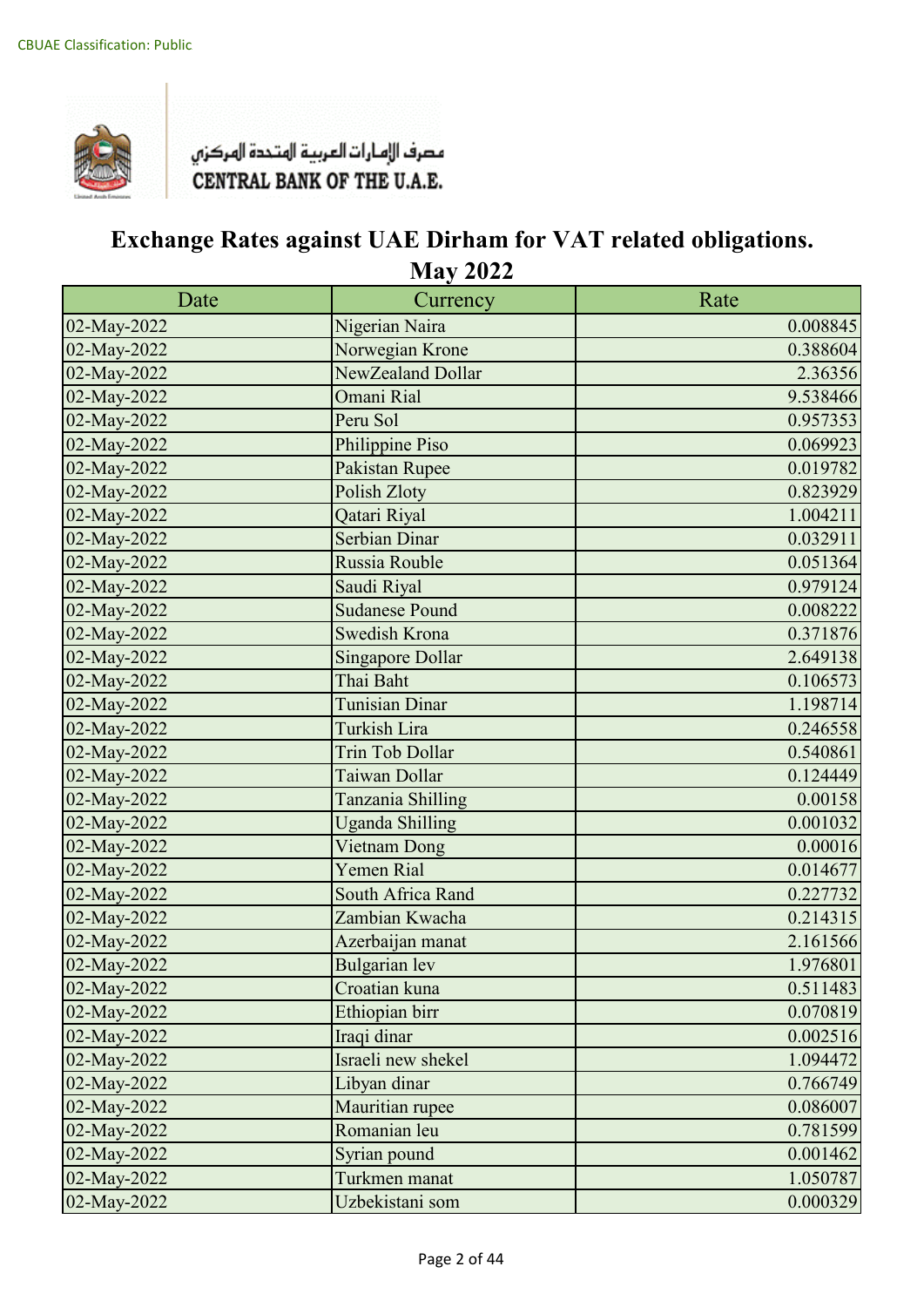

| Date        | Currency                | Rate      |
|-------------|-------------------------|-----------|
| 03-May-2022 | <b>US Dollar</b>        | 3.6725    |
| 03-May-2022 | <b>Argentine Peso</b>   | 0.031694  |
| 03-May-2022 | Australian Dollar       | 2.610349  |
| 03-May-2022 | <b>Bangladesh Taka</b>  | 0.042329  |
| 03-May-2022 | Bahrani Dinar           | 9.740863  |
| 03-May-2022 | <b>Brunei Dollar</b>    | 2.655075  |
| 03-May-2022 | <b>Brazilian Real</b>   | 0.732771  |
| 03-May-2022 | Botswana Pula           | 0.30353   |
| 03-May-2022 | <b>Belarus Rouble</b>   | 1.091836  |
| 03-May-2022 | Canadian Dollar         | 2.858422  |
| 03-May-2022 | <b>Swiss Franc</b>      | 3.765122  |
| 03-May-2022 | Chilean Peso            | 0.0043    |
| 03-May-2022 | Chinese Yuan - Offshore | 0.550963  |
| 03-May-2022 | Chinese Yuan            | 0.555724  |
| 03-May-2022 | Colombian Peso          | 0.000916  |
| 03-May-2022 | Czech Koruna            | 0.157112  |
| 03-May-2022 | Danish Krone            | 0.520988  |
| 03-May-2022 | Algerian Dinar          | 0.025371  |
| 03-May-2022 | <b>Egypt Pound</b>      | 0.198728  |
| 03-May-2022 | Euro                    | 3.875989  |
| 03-May-2022 | <b>GB</b> Pound         | 4.603861  |
| 03-May-2022 | Hongkong Dollar         | 0.46796   |
| 03-May-2022 | Hungarian Forint        | 0.01016   |
| 03-May-2022 | Indonesia Rupiah        | 0.000253  |
| 03-May-2022 | <b>Indian Rupee</b>     | 0.047939  |
| 03-May-2022 | <b>Iceland Krona</b>    | 0.02817   |
| 03-May-2022 | Jordan Dinar            | 5.179831  |
| 03-May-2022 | Japanese Yen            | 0.028272  |
| 03-May-2022 | Kenya Shilling          | 0.031714  |
| 03-May-2022 | Korean Won              | 0.002907  |
| 03-May-2022 | Kuwaiti Dinar           | 11.974632 |
| 03-May-2022 | Kazakhstan Tenge        | 0.00834   |
| 03-May-2022 | Lebanon Pound           | 0.002429  |
| 03-May-2022 | Sri Lanka Rupee         | 0.010366  |
| 03-May-2022 | Moroccan Dirham         | 0.367912  |
| 03-May-2022 | Macedonia Denar         | 0.062907  |
| 03-May-2022 | <b>Mexican Peso</b>     | 0.180476  |
| 03-May-2022 | Malaysia Ringgit        | 0.843574  |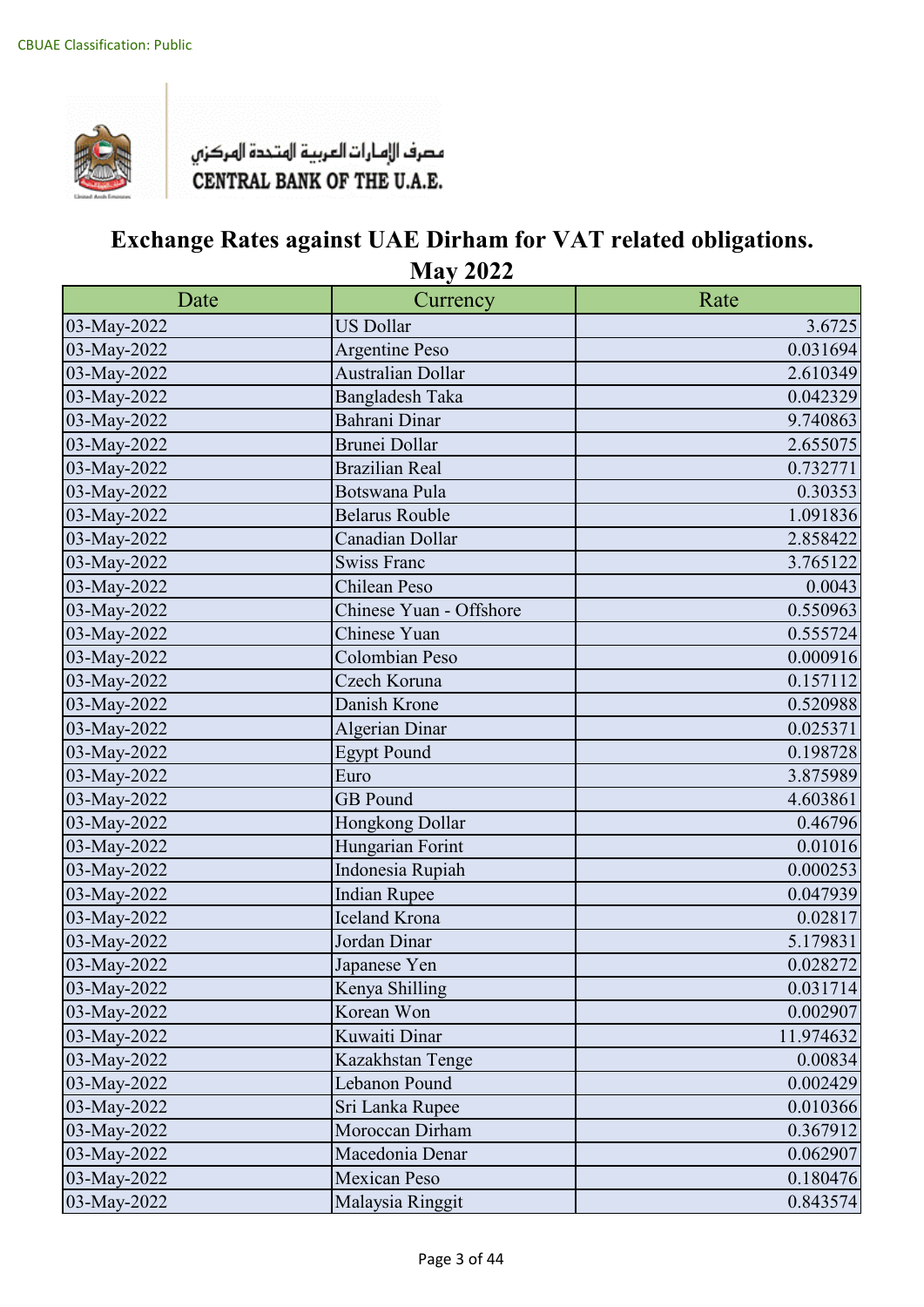

| Date        | Currency               | Rate     |
|-------------|------------------------|----------|
| 03-May-2022 | Nigerian Naira         | 0.008845 |
| 03-May-2022 | Norwegian Krone        | 0.391112 |
| 03-May-2022 | NewZealand Dollar      | 2.365844 |
| 03-May-2022 | Omani Rial             | 9.538466 |
| 03-May-2022 | Peru Sol               | 0.958052 |
| 03-May-2022 | Philippine Piso        | 0.069898 |
| 03-May-2022 | Pakistan Rupee         | 0.019786 |
| 03-May-2022 | Polish Zloty           | 0.825207 |
| 03-May-2022 | Qatari Riyal           | 1.004596 |
| 03-May-2022 | Serbian Dinar          | 0.032899 |
| 03-May-2022 | Russia Rouble          | 0.054611 |
| 03-May-2022 | Saudi Riyal            | 0.979124 |
| 03-May-2022 | <b>Sudanese Pound</b>  | 0.008222 |
| 03-May-2022 | Swedish Krona          | 0.372608 |
| 03-May-2022 | Singapore Dollar       | 2.654883 |
| 03-May-2022 | Thai Baht              | 0.106666 |
| 03-May-2022 | <b>Tunisian Dinar</b>  | 1.198401 |
| 03-May-2022 | Turkish Lira           | 0.247531 |
| 03-May-2022 | Trin Tob Dollar        | 0.54071  |
| 03-May-2022 | Taiwan Dollar          | 0.124475 |
| 03-May-2022 | Tanzania Shilling      | 0.00158  |
| 03-May-2022 | <b>Uganda Shilling</b> | 0.001037 |
| 03-May-2022 | Vietnam Dong           | 0.00016  |
| 03-May-2022 | Yemen Rial             | 0.014676 |
| 03-May-2022 | South Africa Rand      | 0.231907 |
| 03-May-2022 | Zambian Kwacha         | 0.215847 |
| 03-May-2022 | Azerbaijan manat       | 2.161566 |
| 03-May-2022 | Bulgarian lev          | 1.981387 |
| 03-May-2022 | Croatian kuna          | 0.512991 |
| 03-May-2022 | Ethiopian birr         | 0.070814 |
| 03-May-2022 | Iraqi dinar            | 0.002516 |
| 03-May-2022 | Israeli new shekel     | 1.093038 |
| 03-May-2022 | Libyan dinar           | 0.766749 |
| 03-May-2022 | Mauritian rupee        | 0.086007 |
| 03-May-2022 | Romanian leu           | 0.783032 |
| 03-May-2022 | Syrian pound           | 0.001462 |
| 03-May-2022 | Turkmen manat          | 1.050787 |
| 03-May-2022 | Uzbekistani som        | 0.000329 |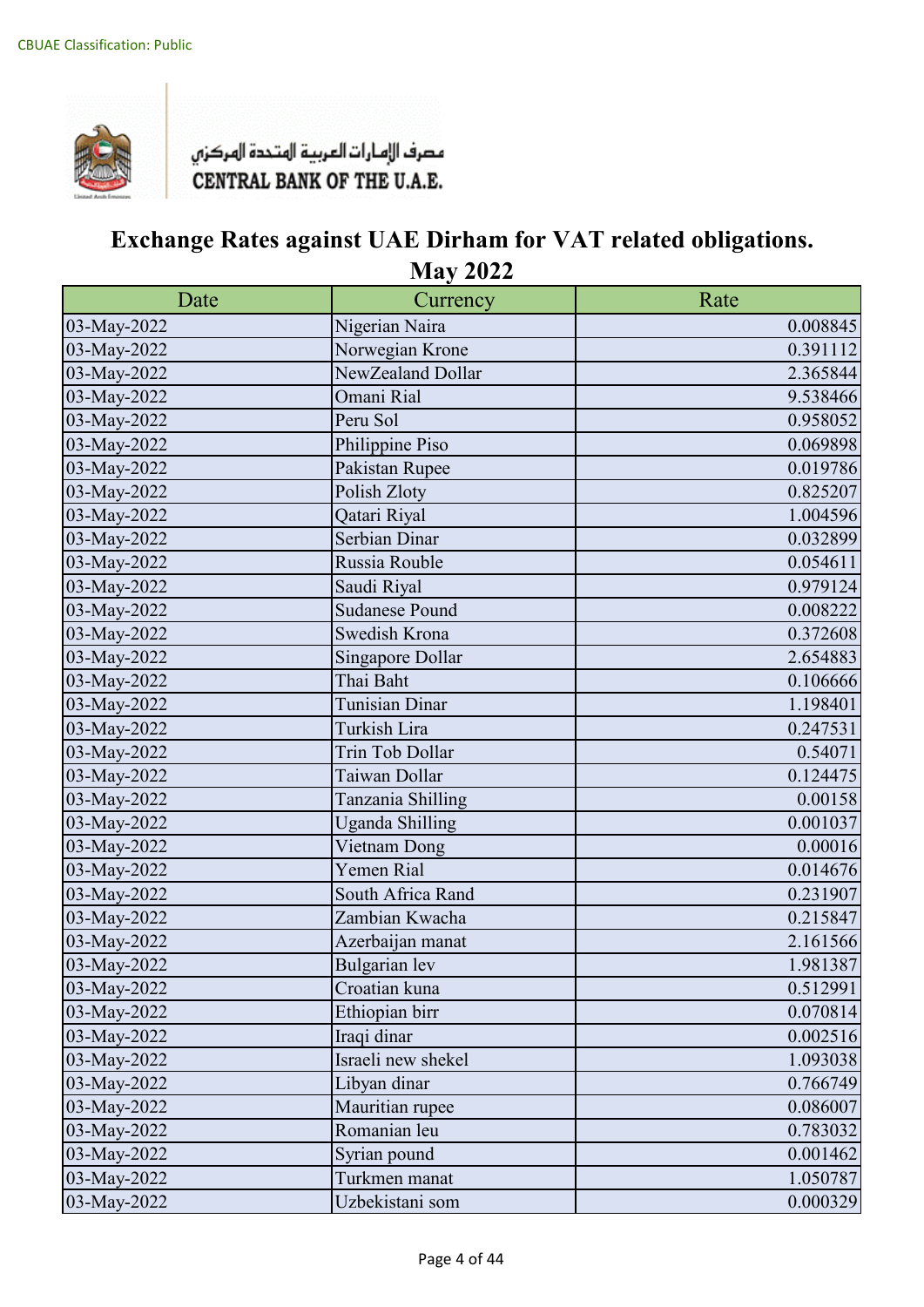

| Date        | Currency                | Rate      |
|-------------|-------------------------|-----------|
| 04-May-2022 | <b>US Dollar</b>        | 3.6725    |
| 04-May-2022 | <b>Argentine Peso</b>   | 0.031655  |
| 04-May-2022 | Australian Dollar       | 2.618165  |
| 04-May-2022 | <b>Bangladesh Taka</b>  | 0.042305  |
| 04-May-2022 | Bahrani Dinar           | 9.741379  |
| 04-May-2022 | <b>Brunei Dollar</b>    | 2.65642   |
| 04-May-2022 | <b>Brazilian Real</b>   | 0.73057   |
| 04-May-2022 | <b>Botswana Pula</b>    | 0.30261   |
| 04-May-2022 | <b>Belarus Rouble</b>   | 1.091836  |
| 04-May-2022 | <b>Canadian Dollar</b>  | 2.861317  |
| 04-May-2022 | <b>Swiss Franc</b>      | 3.738294  |
| 04-May-2022 | <b>Chilean Peso</b>     | 0.004276  |
| 04-May-2022 | Chinese Yuan - Offshore | 0.551832  |
| 04-May-2022 | <b>Chinese Yuan</b>     | 0.555724  |
| 04-May-2022 | <b>Colombian Peso</b>   | 0.000907  |
| 04-May-2022 | Czech Koruna            | 0.156998  |
| 04-May-2022 | Danish Krone            | 0.519919  |
| 04-May-2022 | <b>Algerian Dinar</b>   | 0.025371  |
| 04-May-2022 | <b>Egypt Pound</b>      | 0.198728  |
| 04-May-2022 | Euro                    | 3.869048  |
| 04-May-2022 | <b>GB</b> Pound         | 4.586039  |
| 04-May-2022 | Hongkong Dollar         | 0.467906  |
| 04-May-2022 | Hungarian Forint        | 0.010255  |
| 04-May-2022 | Indonesia Rupiah        | 0.000253  |
| 04-May-2022 | <b>Indian Rupee</b>     | 0.04814   |
| 04-May-2022 | <b>Iceland Krona</b>    | 0.02815   |
| 04-May-2022 | Jordan Dinar            | 5.179831  |
| 04-May-2022 | Japanese Yen            | 0.02823   |
| 04-May-2022 | Kenya Shilling          | 0.0317    |
| 04-May-2022 | Korean Won              | 0.002905  |
| 04-May-2022 | Kuwaiti Dinar           | 11.973461 |
| 04-May-2022 | Kazakhstan Tenge        | 0.008382  |
| 04-May-2022 | Lebanon Pound           | 0.002429  |
| 04-May-2022 | Sri Lanka Rupee         | 0.010418  |
| 04-May-2022 | Moroccan Dirham         | 0.367496  |
| 04-May-2022 | Macedonia Denar         | 0.062821  |
| 04-May-2022 | <b>Mexican Peso</b>     | 0.181165  |
| 04-May-2022 | Malaysia Ringgit        | 0.843574  |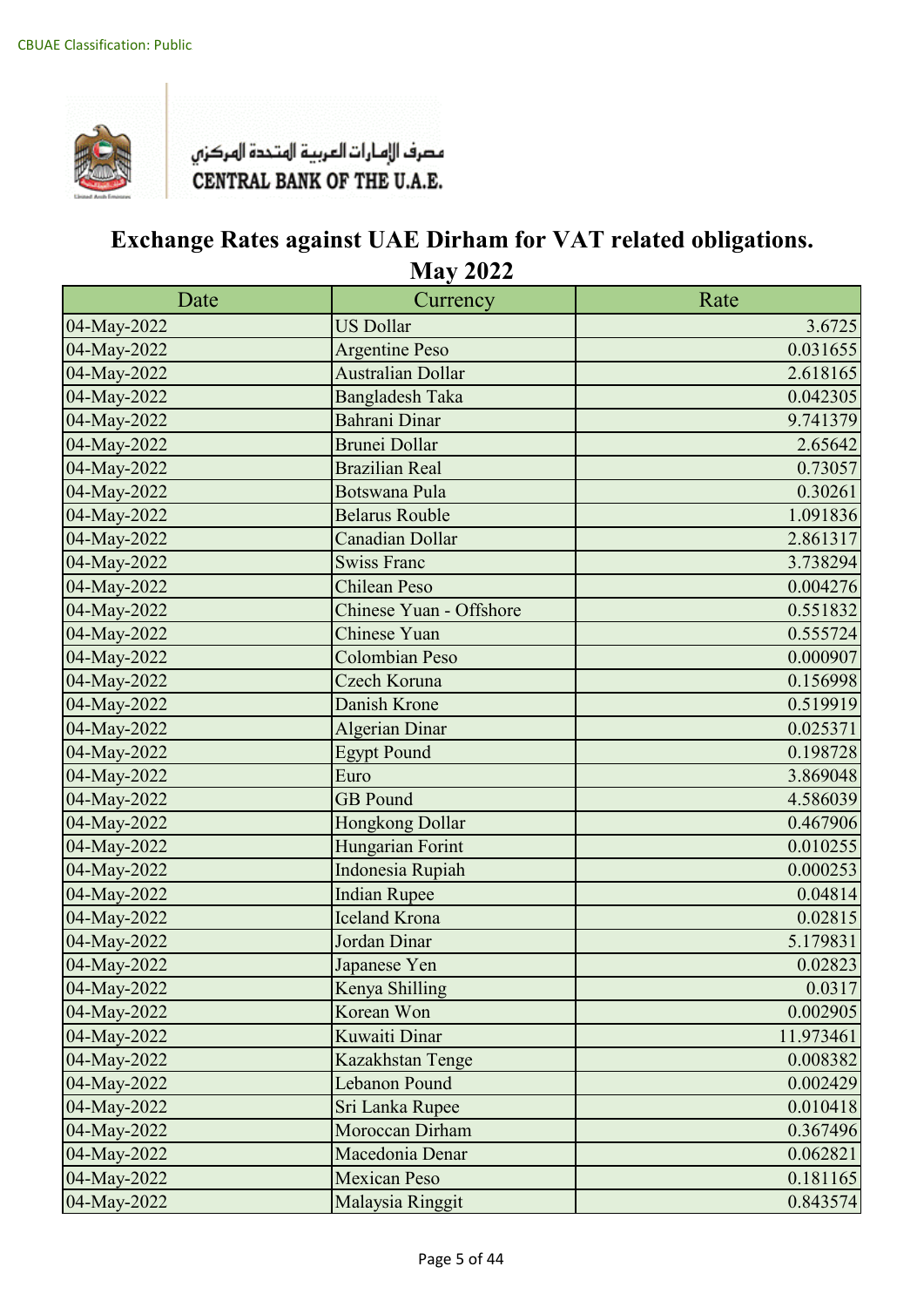

| Date        | Currency                | Rate     |
|-------------|-------------------------|----------|
| 04-May-2022 | Nigerian Naira          | 0.008845 |
| 04-May-2022 | Norwegian Krone         | 0.389965 |
| 04-May-2022 | NewZealand Dollar       | 2.3628   |
| 04-May-2022 | Omani Rial              | 9.538466 |
| 04-May-2022 | Peru Sol                | 0.962622 |
| 04-May-2022 | Philippine Piso         | 0.070038 |
| 04-May-2022 | Pakistan Rupee          | 0.019781 |
| 04-May-2022 | Polish Zloty            | 0.825151 |
| 04-May-2022 | Qatari Riyal            | 1.005724 |
| 04-May-2022 | Serbian Dinar           | 0.032872 |
| 04-May-2022 | Russia Rouble           | 0.054732 |
| 04-May-2022 | Saudi Riyal             | 0.979098 |
| 04-May-2022 | <b>Sudanese Pound</b>   | 0.008222 |
| 04-May-2022 | Swedish Krona           | 0.371887 |
| 04-May-2022 | <b>Singapore Dollar</b> | 2.655843 |
| 04-May-2022 | Thai Baht               | 0.107008 |
| 04-May-2022 | <b>Tunisian Dinar</b>   | 1.199458 |
| 04-May-2022 | <b>Turkish Lira</b>     | 0.248209 |
| 04-May-2022 | <b>Trin Tob Dollar</b>  | 0.54071  |
| 04-May-2022 | Taiwan Dollar           | 0.124344 |
| 04-May-2022 | Tanzania Shilling       | 0.00158  |
| 04-May-2022 | <b>Uganda Shilling</b>  | 0.001033 |
| 04-May-2022 | Vietnam Dong            | 0.00016  |
| 04-May-2022 | Yemen Rial              | 0.014679 |
| 04-May-2022 | South Africa Rand       | 0.23226  |
| 04-May-2022 | Zambian Kwacha          | 0.216029 |
| 04-May-2022 | Azerbaijan manat        | 2.146908 |
| 04-May-2022 | <b>Bulgarian</b> lev    | 1.976907 |
| 04-May-2022 | Croatian kuna           | 0.512232 |
| 04-May-2022 | Ethiopian birr          | 0.070807 |
| 04-May-2022 | Iraqi dinar             | 0.002516 |
| 04-May-2022 | Israeli new shekel      | 1.084517 |
| 04-May-2022 | Libyan dinar            | 0.766749 |
| 04-May-2022 | Mauritian rupee         | 0.085407 |
| 04-May-2022 | Romanian leu            | 0.781716 |
| 04-May-2022 | Syrian pound            | 0.001462 |
| 04-May-2022 | Turkmen manat           | 1.050787 |
| 04-May-2022 | Uzbekistani som         | 0.000329 |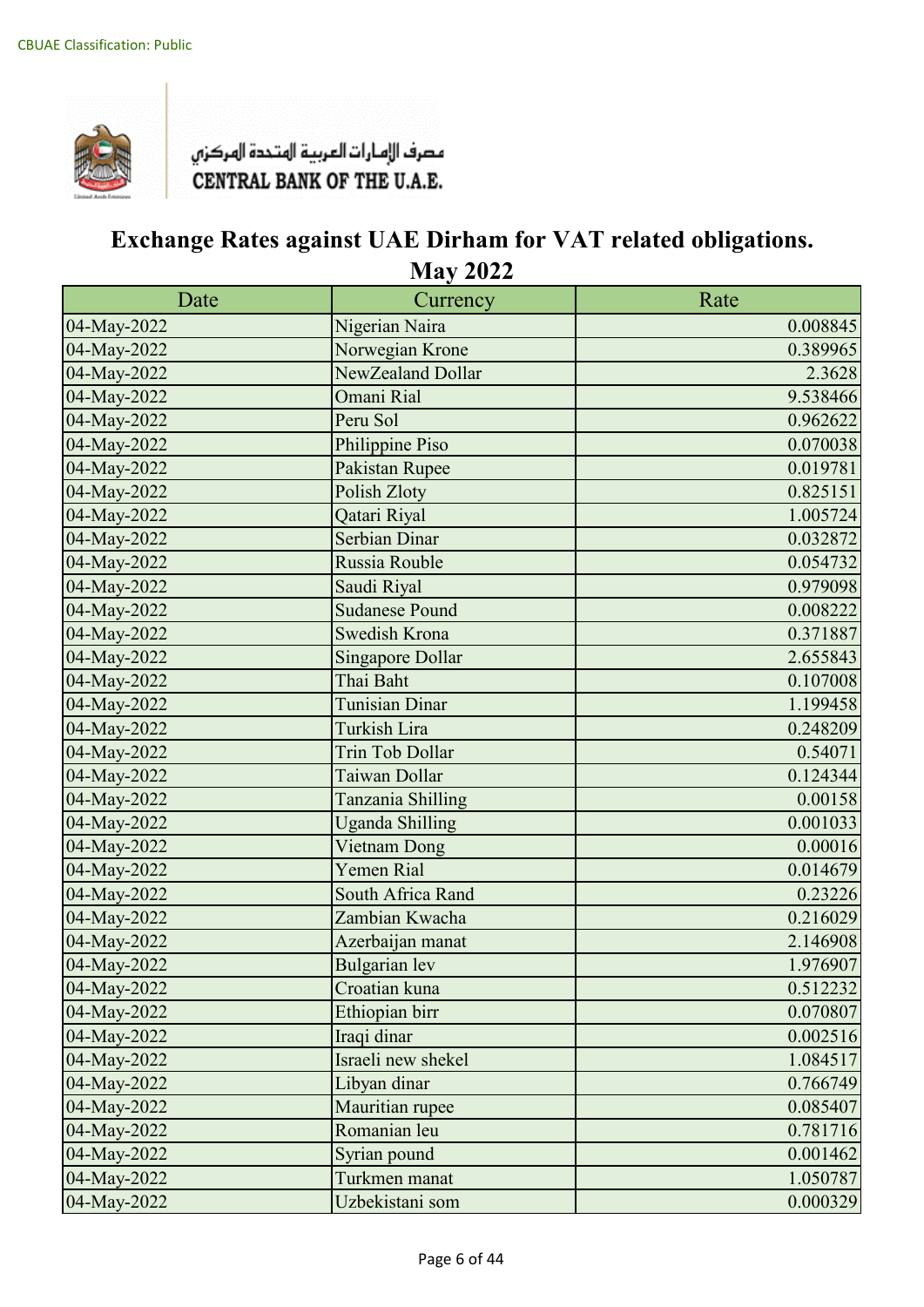

| Date        | Currency                 | Rate      |
|-------------|--------------------------|-----------|
| 05-May-2022 | <b>US Dollar</b>         | 3.6725    |
| 05-May-2022 | <b>Argentine Peso</b>    | 0.031615  |
| 05-May-2022 | <b>Australian Dollar</b> | 2.630542  |
| 05-May-2022 | <b>Bangladesh Taka</b>   | 0.042481  |
| 05-May-2022 | Bahrani Dinar            | 9.741379  |
| 05-May-2022 | <b>Brunei Dollar</b>     | 2.657958  |
| 05-May-2022 | <b>Brazilian Real</b>    | 0.737154  |
| 05-May-2022 | Botswana Pula            | 0.303164  |
| 05-May-2022 | <b>Belarus Rouble</b>    | 1.088277  |
| 05-May-2022 | Canadian Dollar          | 2.872732  |
| 05-May-2022 | <b>Swiss Franc</b>       | 3.734872  |
| 05-May-2022 | Chilean Peso             | 0.004248  |
| 05-May-2022 | Chinese Yuan - Offshore  | 0.550682  |
| 05-May-2022 | Chinese Yuan             | 0.553579  |
| 05-May-2022 | Colombian Peso           | 0.000899  |
| 05-May-2022 | Czech Koruna             | 0.158161  |
| 05-May-2022 | Danish Krone             | 0.520782  |
| 05-May-2022 | <b>Algerian Dinar</b>    | 0.025322  |
| 05-May-2022 | <b>Egypt Pound</b>       | 0.198728  |
| 05-May-2022 | Euro                     | 3.873537  |
| 05-May-2022 | <b>GB</b> Pound          | 4.545173  |
| 05-May-2022 | Hongkong Dollar          | 0.467888  |
| 05-May-2022 | Hungarian Forint         | 0.010202  |
| 05-May-2022 | Indonesia Rupiah         | 0.000253  |
| 05-May-2022 | <b>Indian Rupee</b>      | 0.048095  |
| 05-May-2022 | <b>Iceland Krona</b>     | 0.028077  |
| 05-May-2022 | Jordan Dinar             | 5.179831  |
| 05-May-2022 | Japanese Yen             | 0.028189  |
| 05-May-2022 | Kenya Shilling           | 0.0317    |
| 05-May-2022 | Korean Won               | 0.002911  |
| 05-May-2022 | Kuwaiti Dinar            | 11.969559 |
| 05-May-2022 | Kazakhstan Tenge         | 0.008602  |
| 05-May-2022 | Lebanon Pound            | 0.002429  |
| 05-May-2022 | Sri Lanka Rupee          | 0.009926  |
| 05-May-2022 | Moroccan Dirham          | 0.367419  |
| 05-May-2022 | Macedonia Denar          | 0.062864  |
| 05-May-2022 | <b>Mexican Peso</b>      | 0.182437  |
| 05-May-2022 | Malaysia Ringgit         | 0.844544  |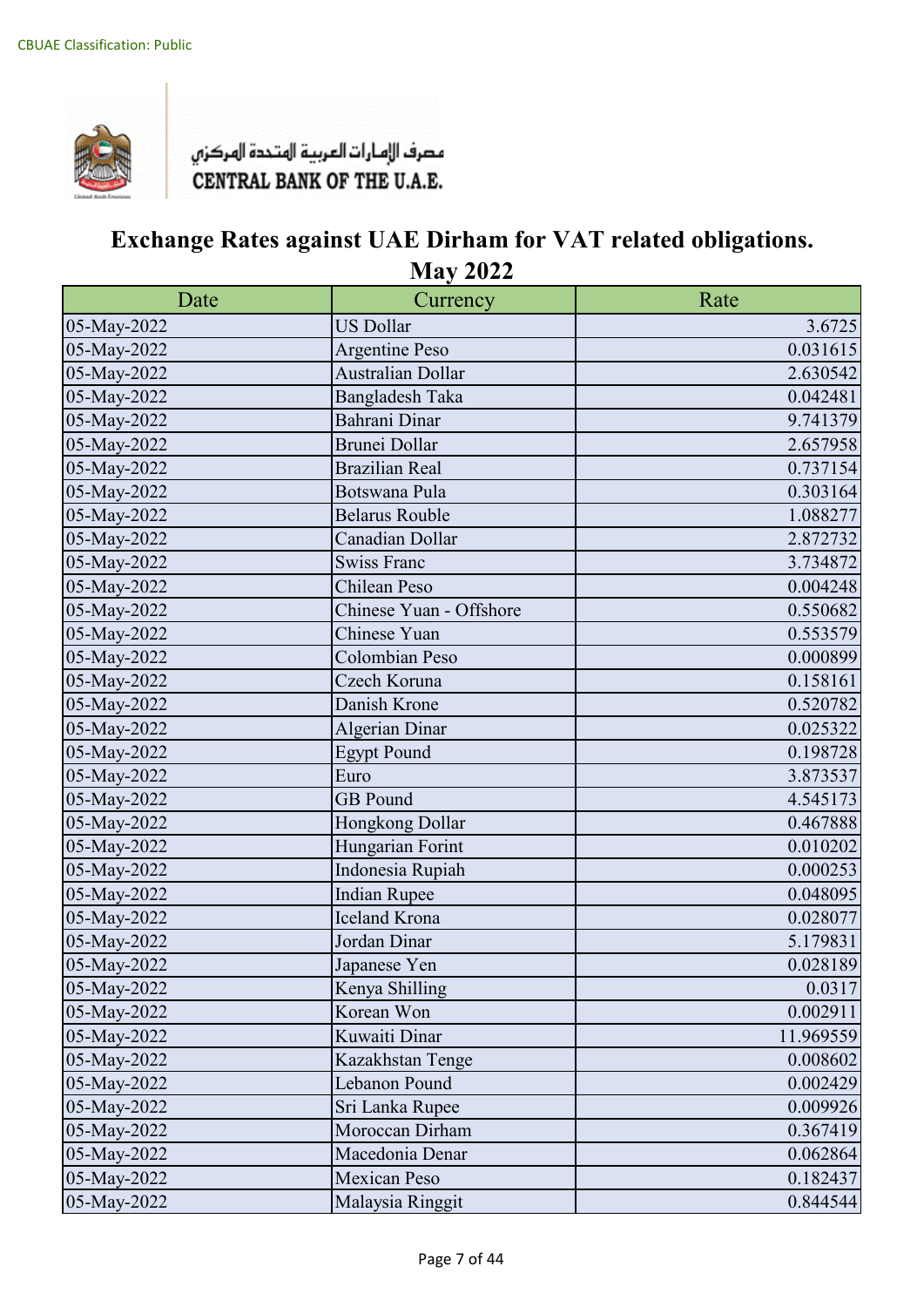

| Date        | Currency               | Rate     |
|-------------|------------------------|----------|
| 05-May-2022 | Nigerian Naira         | 0.008847 |
| 05-May-2022 | Norwegian Krone        | 0.390691 |
| 05-May-2022 | NewZealand Dollar      | 2.37165  |
| 05-May-2022 | Omani Rial             | 9.538713 |
| 05-May-2022 | Peru Sol               | 0.974138 |
| 05-May-2022 | Philippine Piso        | 0.069966 |
| 05-May-2022 | Pakistan Rupee         | 0.01978  |
| 05-May-2022 | Polish Zloty           | 0.833201 |
| 05-May-2022 | Qatari Riyal           | 1.006054 |
| 05-May-2022 | Serbian Dinar          | 0.032943 |
| 05-May-2022 | Russia Rouble          | 0.055671 |
| 05-May-2022 | Saudi Riyal            | 0.979098 |
| 05-May-2022 | <b>Sudanese Pound</b>  | 0.008184 |
| 05-May-2022 | Swedish Krona          | 0.37285  |
| 05-May-2022 | Singapore Dollar       | 2.656804 |
| 05-May-2022 | Thai Baht              | 0.107383 |
| 05-May-2022 | <b>Tunisian Dinar</b>  | 1.198323 |
| 05-May-2022 | Turkish Lira           | 0.247147 |
| 05-May-2022 | Trin Tob Dollar        | 0.541363 |
| 05-May-2022 | Taiwan Dollar          | 0.124134 |
| 05-May-2022 | Tanzania Shilling      | 0.00158  |
| 05-May-2022 | <b>Uganda Shilling</b> | 0.001033 |
| 05-May-2022 | Vietnam Dong           | 0.00016  |
| 05-May-2022 | Yemen Rial             | 0.01468  |
| 05-May-2022 | South Africa Rand      | 0.231611 |
| 05-May-2022 | Zambian Kwacha         | 0.21594  |
| 05-May-2022 | Azerbaijan manat       | 2.161566 |
| 05-May-2022 | Bulgarian lev          | 1.98128  |
| 05-May-2022 | Croatian kuna          | 0.514032 |
| 05-May-2022 | Ethiopian birr         | 0.070807 |
| 05-May-2022 | Iraqi dinar            | 0.002516 |
| 05-May-2022 | Israeli new shekel     | 1.076948 |
| 05-May-2022 | Libyan dinar           | 0.766749 |
| 05-May-2022 | Mauritian rupee        | 0.085407 |
| 05-May-2022 | Romanian leu           | 0.783249 |
| 05-May-2022 | Syrian pound           | 0.001462 |
| 05-May-2022 | Turkmen manat          | 1.050787 |
| 05-May-2022 | Uzbekistani som        | 0.00033  |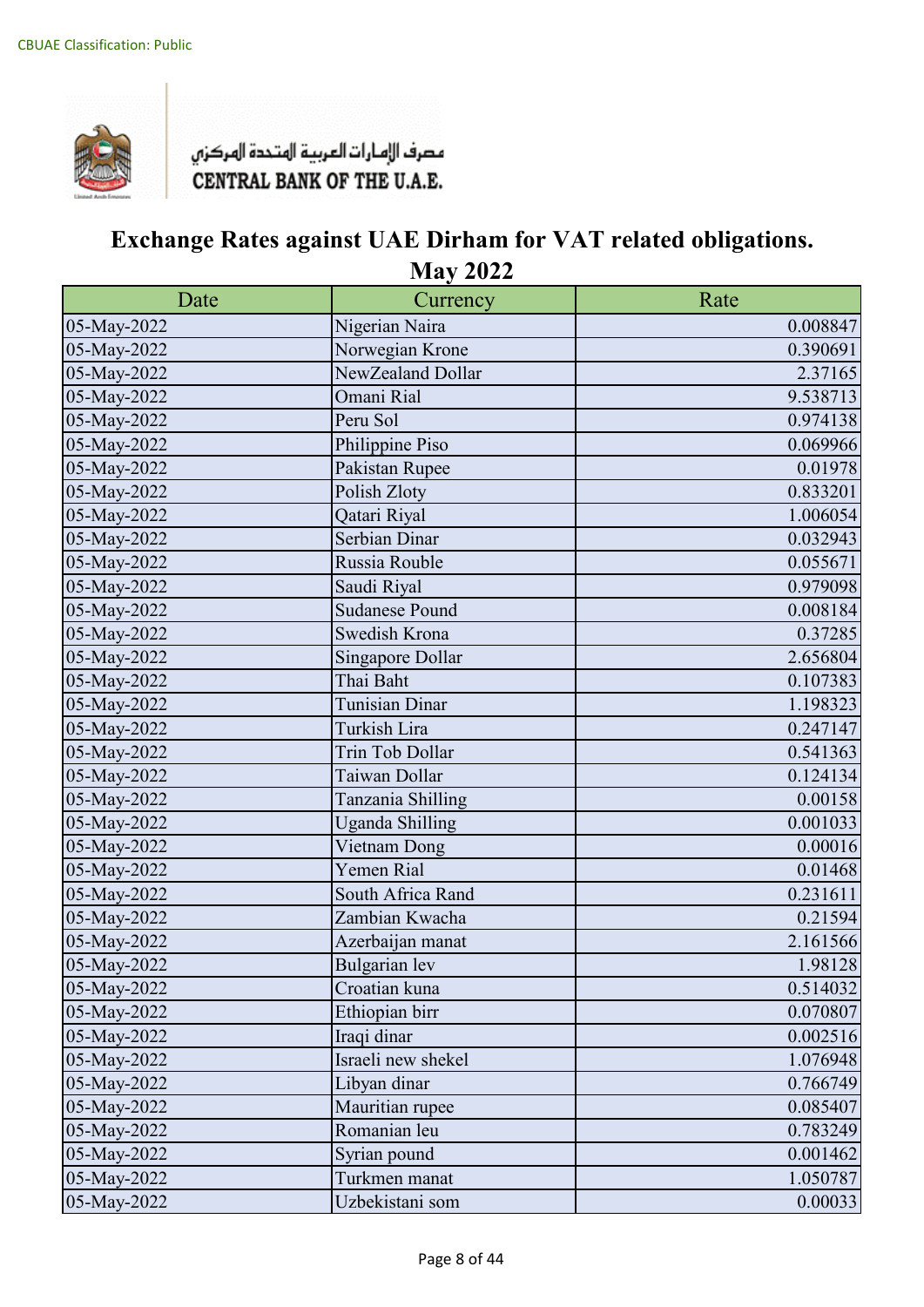

| Date        | Currency                | Rate      |
|-------------|-------------------------|-----------|
| 06-May-2022 | <b>US Dollar</b>        | 3.6725    |
| 06-May-2022 | <b>Argentine Peso</b>   | 0.031576  |
| 06-May-2022 | Australian Dollar       | 2.595406  |
| 06-May-2022 | <b>Bangladesh Taka</b>  | 0.042437  |
| 06-May-2022 | <b>Bahrani Dinar</b>    | 9.741379  |
| 06-May-2022 | <b>Brunei Dollar</b>    | 2.650094  |
| 06-May-2022 | <b>Brazilian Real</b>   | 0.720253  |
| 06-May-2022 | <b>Botswana Pula</b>    | 0.301876  |
| 06-May-2022 | <b>Belarus Rouble</b>   | 1.087633  |
| 06-May-2022 | <b>Canadian Dollar</b>  | 2.848887  |
| 06-May-2022 | <b>Swiss Franc</b>      | 3.716353  |
| 06-May-2022 | <b>Chilean Peso</b>     | 0.004266  |
| 06-May-2022 | Chinese Yuan - Offshore | 0.547309  |
| 06-May-2022 | Chinese Yuan            | 0.550435  |
| 06-May-2022 | Colombian Peso          | 0.000903  |
| 06-May-2022 | Czech Koruna            | 0.155885  |
| 06-May-2022 | Danish Krone            | 0.52184   |
| 06-May-2022 | Algerian Dinar          | 0.025328  |
| 06-May-2022 | <b>Egypt Pound</b>      | 0.198728  |
| 06-May-2022 | Euro                    | 3.882956  |
| 06-May-2022 | <b>GB</b> Pound         | 4.526686  |
| 06-May-2022 | Hongkong Dollar         | 0.467864  |
| 06-May-2022 | Hungarian Forint        | 0.010137  |
| 06-May-2022 | Indonesia Rupiah        | 0.000253  |
| 06-May-2022 | <b>Indian Rupee</b>     | 0.047681  |
| 06-May-2022 | <b>Iceland Krona</b>    | 0.028077  |
| 06-May-2022 | Jordan Dinar            | 5.179831  |
| 06-May-2022 | Japanese Yen            | 0.028176  |
| 06-May-2022 | Kenya Shilling          | 0.031673  |
| 06-May-2022 | Korean Won              | 0.002889  |
| 06-May-2022 | Kuwaiti Dinar           | 11.964489 |
| 06-May-2022 | Kazakhstan Tenge        | 0.008359  |
| 06-May-2022 | Lebanon Pound           | 0.002429  |
| 06-May-2022 | Sri Lanka Rupee         | 0.010201  |
| 06-May-2022 | Moroccan Dirham         | 0.367827  |
| 06-May-2022 | Macedonia Denar         | 0.063015  |
| 06-May-2022 | <b>Mexican Peso</b>     | 0.18234   |
| 06-May-2022 | Malaysia Ringgit        | 0.840389  |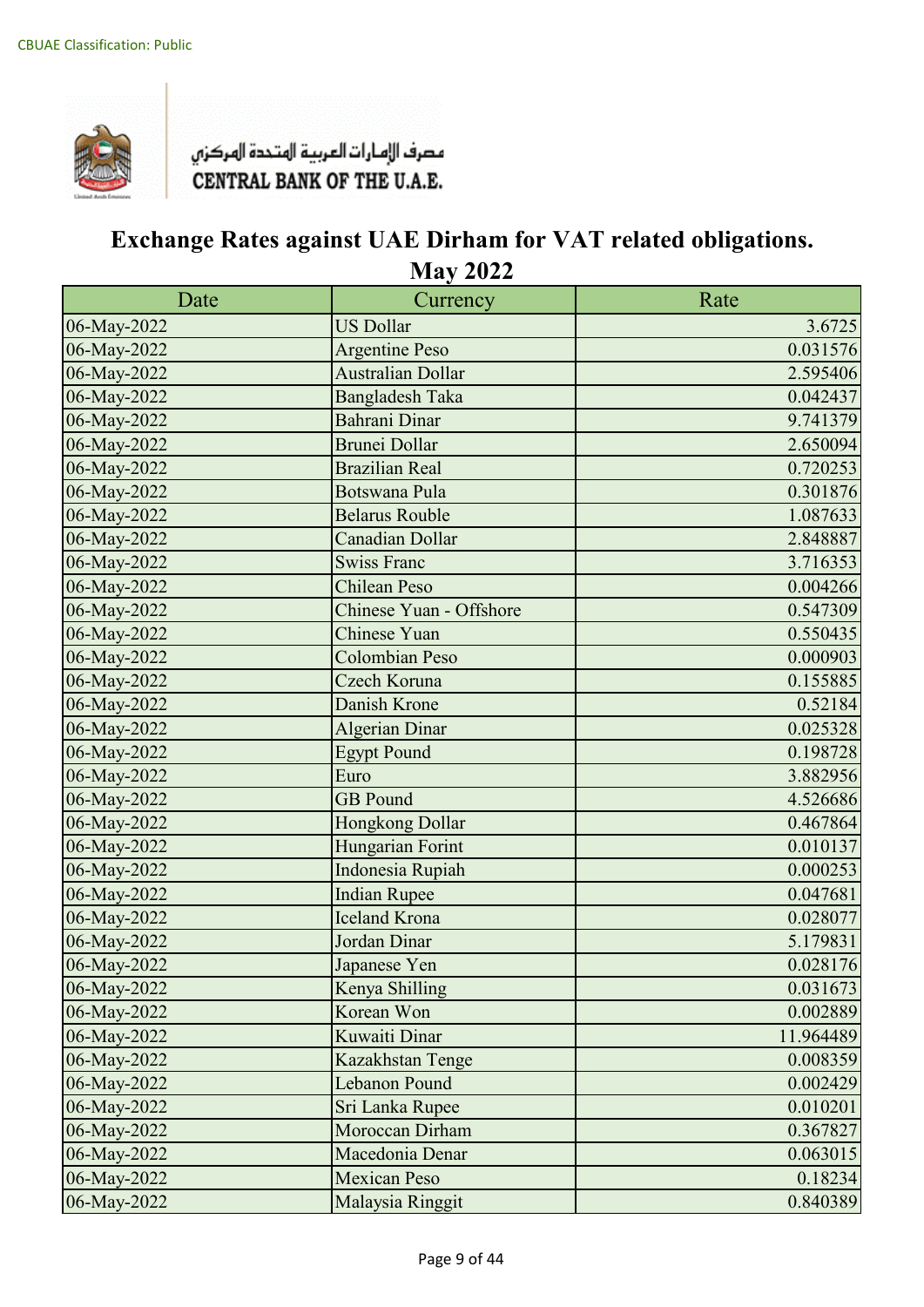

| Date        | Currency                | Rate     |
|-------------|-------------------------|----------|
| 06-May-2022 | Nigerian Naira          | 0.008846 |
| 06-May-2022 | Norwegian Krone         | 0.388172 |
| 06-May-2022 | NewZealand Dollar       | 2.358703 |
| 06-May-2022 | Omani Rial              | 9.538466 |
| 06-May-2022 | Peru Sol                | 0.969509 |
| 06-May-2022 | Philippine Piso         | 0.069999 |
| 06-May-2022 | Pakistan Rupee          | 0.019698 |
| 06-May-2022 | Polish Zloty            | 0.825504 |
| 06-May-2022 | Qatari Riyal            | 1.006054 |
| 06-May-2022 | Serbian Dinar           | 0.033035 |
| 06-May-2022 | Russia Rouble           | 0.054007 |
| 06-May-2022 | Saudi Riyal             | 0.979124 |
| 06-May-2022 | <b>Sudanese Pound</b>   | 0.008184 |
| 06-May-2022 | Swedish Krona           | 0.370339 |
| 06-May-2022 | <b>Singapore Dollar</b> | 2.651816 |
| 06-May-2022 | Thai Baht               | 0.106883 |
| 06-May-2022 | <b>Tunisian Dinar</b>   | 1.206551 |
| 06-May-2022 | Turkish Lira            | 0.245716 |
| 06-May-2022 | <b>Trin Tob Dollar</b>  | 0.541028 |
| 06-May-2022 | Taiwan Dollar           | 0.123791 |
| 06-May-2022 | Tanzania Shilling       | 0.00158  |
| 06-May-2022 | <b>Uganda Shilling</b>  | 0.001031 |
| 06-May-2022 | Vietnam Dong            | 0.00016  |
| 06-May-2022 | Yemen Rial              | 0.014678 |
| 06-May-2022 | South Africa Rand       | 0.229998 |
| 06-May-2022 | Zambian Kwacha          | 0.215712 |
| 06-May-2022 | Azerbaijan manat        | 2.161566 |
| 06-May-2022 | <b>Bulgarian</b> lev    | 1.986746 |
| 06-May-2022 | Croatian kuna           | 0.515815 |
| 06-May-2022 | Ethiopian birr          | 0.070803 |
| 06-May-2022 | Iraqi dinar             | 0.002516 |
| 06-May-2022 | Israeli new shekel      | 1.077675 |
| 06-May-2022 | Libyan dinar            | 0.766749 |
| 06-May-2022 | Mauritian rupee         | 0.084913 |
| 06-May-2022 | Romanian leu            | 0.785226 |
| 06-May-2022 | Syrian pound            | 0.001462 |
| 06-May-2022 | Turkmen manat           | 1.050787 |
| 06-May-2022 | Uzbekistani som         | 0.00033  |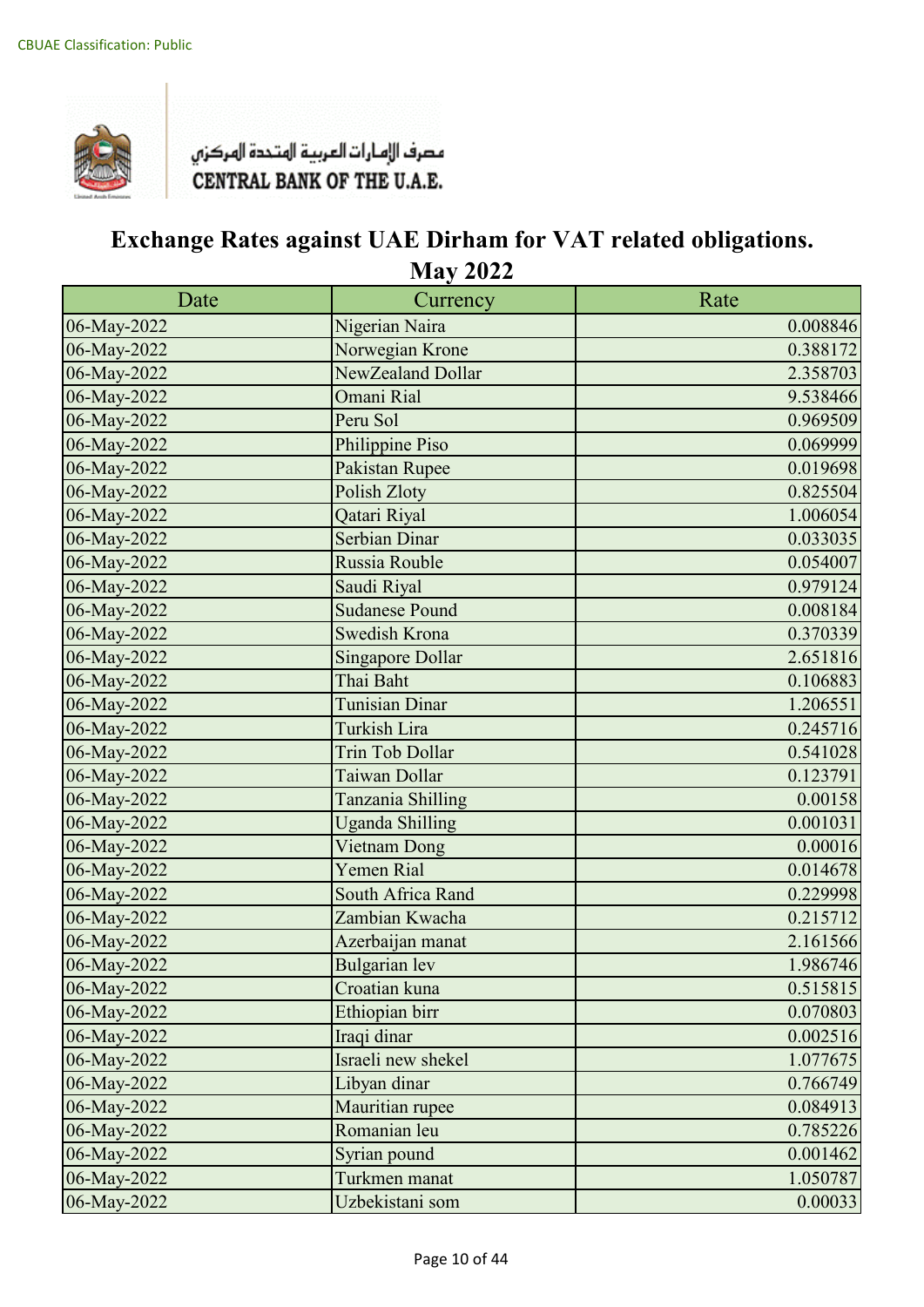

| Date        | Currency                | Rate      |
|-------------|-------------------------|-----------|
| 09-May-2022 | <b>US Dollar</b>        | 3.6725    |
| 09-May-2022 | Argentine Peso          | 0.031455  |
| 09-May-2022 | Australian Dollar       | 2.571059  |
| 09-May-2022 | <b>Bangladesh Taka</b>  | 0.042344  |
| 09-May-2022 | Bahrani Dinar           | 9.741379  |
| 09-May-2022 | <b>Brunei Dollar</b>    | 2.639428  |
| 09-May-2022 | <b>Brazilian Real</b>   | 0.713606  |
| 09-May-2022 | Botswana Pula           | 0.299305  |
| 09-May-2022 | <b>Belarus Rouble</b>   | 1.087633  |
| 09-May-2022 | Canadian Dollar         | 2.83766   |
| 09-May-2022 | <b>Swiss Franc</b>      | 3.696155  |
| 09-May-2022 | Chilean Peso            | 0.004241  |
| 09-May-2022 | Chinese Yuan - Offshore | 0.543141  |
| 09-May-2022 | Chinese Yuan            | 0.546056  |
| 09-May-2022 | Colombian Peso          | 0.000899  |
| 09-May-2022 | Czech Koruna            | 0.155023  |
| 09-May-2022 | Danish Krone            | 0.519904  |
| 09-May-2022 | <b>Algerian Dinar</b>   | 0.02521   |
| 09-May-2022 | <b>Egypt Pound</b>      | 0.198728  |
| 09-May-2022 | Euro                    | 3.867418  |
| 09-May-2022 | <b>GB</b> Pound         | 4.521113  |
| 09-May-2022 | Hongkong Dollar         | 0.46784   |
| 09-May-2022 | Hungarian Forint        | 0.010121  |
| 09-May-2022 | Indonesia Rupiah        | 0.000252  |
| 09-May-2022 | <b>Indian Rupee</b>     | 0.047425  |
| 09-May-2022 | <b>Iceland Krona</b>    | 0.027763  |
| 09-May-2022 | Jordan Dinar            | 5.179831  |
| 09-May-2022 | Japanese Yen            | 0.028079  |
| 09-May-2022 | Kenya Shilling          | 0.031659  |
| 09-May-2022 | Korean Won              | 0.00288   |
| 09-May-2022 | Kuwaiti Dinar           | 11.965269 |
| 09-May-2022 | Kazakhstan Tenge        | 0.008359  |
| 09-May-2022 | Lebanon Pound           | 0.002429  |
| 09-May-2022 | Sri Lanka Rupee         | 0.010062  |
| 09-May-2022 | Moroccan Dirham         | 0.365601  |
| 09-May-2022 | Macedonia Denar         | 0.062756  |
| 09-May-2022 | <b>Mexican Peso</b>     | 0.180778  |
| 09-May-2022 | Malaysia Ringgit        | 0.837801  |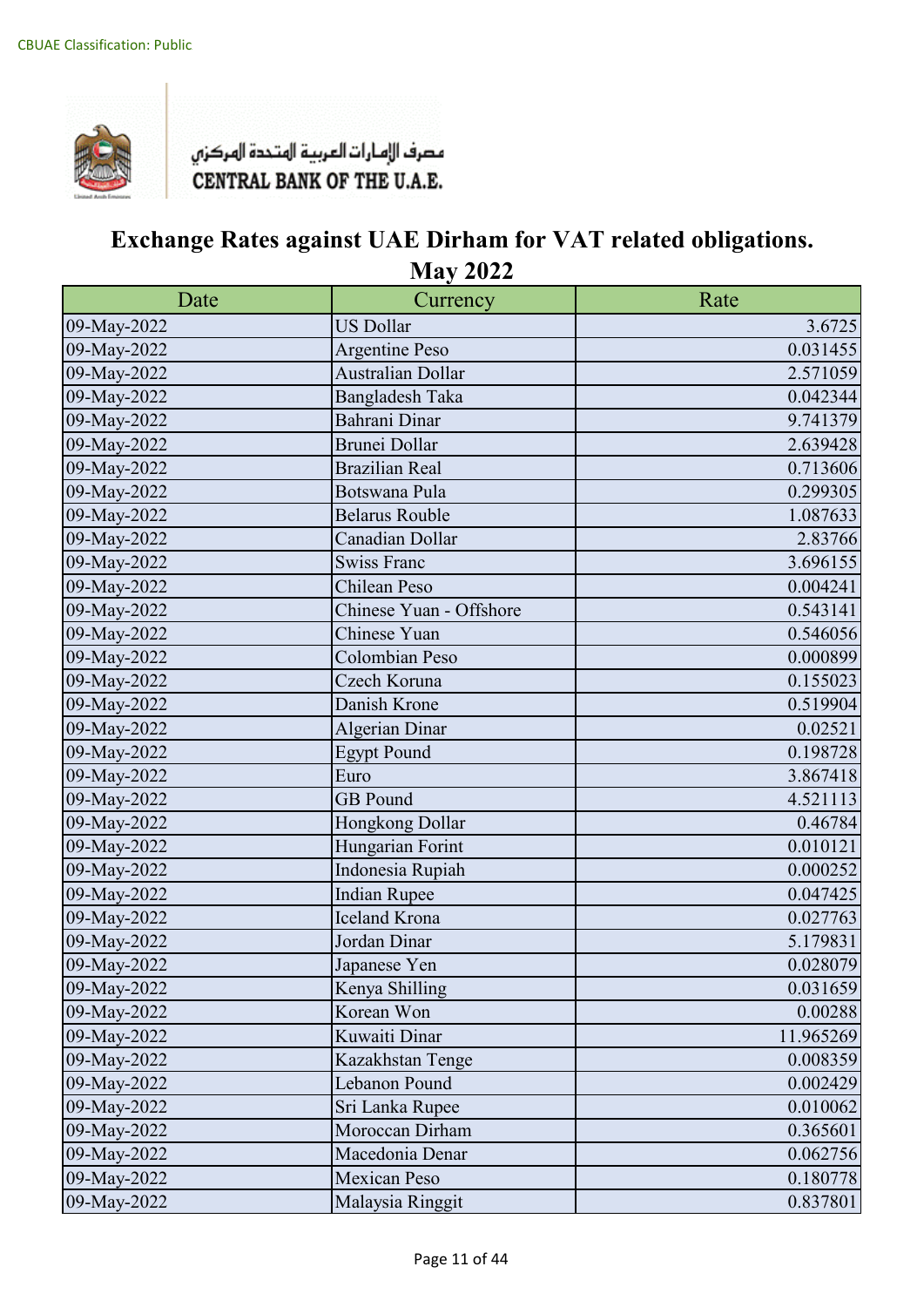

| Date        | Currency              | Rate     |
|-------------|-----------------------|----------|
| 09-May-2022 | Nigerian Naira        | 0.008843 |
| 09-May-2022 | Norwegian Krone       | 0.383848 |
| 09-May-2022 | NewZealand Dollar     | 2.332338 |
| 09-May-2022 | Omani Rial            | 9.538961 |
| 09-May-2022 | Peru Sol              | 0.9629   |
| 09-May-2022 | Philippine Piso       | 0.069733 |
| 09-May-2022 | Pakistan Rupee        | 0.019503 |
| 09-May-2022 | Polish Zloty          | 0.825726 |
| 09-May-2022 | Qatari Riyal          | 1.0052   |
| 09-May-2022 | Serbian Dinar         | 0.032866 |
| 09-May-2022 | Russia Rouble         | 0.052643 |
| 09-May-2022 | Saudi Riyal           | 0.979072 |
| 09-May-2022 | <b>Sudanese Pound</b> | 0.008184 |
| 09-May-2022 | Swedish Krona         | 0.36494  |
| 09-May-2022 | Singapore Dollar      | 2.639997 |
| 09-May-2022 | Thai Baht             | 0.106234 |
| 09-May-2022 | Tunisian Dinar        | 1.188204 |
| 09-May-2022 | Turkish Lira          | 0.243552 |
| 09-May-2022 | Trin Tob Dollar       | 0.541036 |
| 09-May-2022 | Taiwan Dollar         | 0.123267 |
| 09-May-2022 | Tanzania Shilling     | 0.00158  |
| 09-May-2022 | Uganda Shilling       | 0.001023 |
| 09-May-2022 | Vietnam Dong          | 0.00016  |
| 09-May-2022 | Yemen Rial            | 0.014676 |
| 09-May-2022 | South Africa Rand     | 0.226272 |
| 09-May-2022 | Zambian Kwacha        | 0.215559 |
| 09-May-2022 | Azerbaijan manat      | 2.161566 |
| 09-May-2022 | Bulgarian lev         | 1.977546 |
| 09-May-2022 | Croatian kuna         | 0.513629 |
| 09-May-2022 | Ethiopian birr        | 0.070796 |
| 09-May-2022 | Iraqi dinar           | 0.002516 |
| 09-May-2022 | Israeli new shekel    | 1.066409 |
| 09-May-2022 | Libyan dinar          | 0.765503 |
| 09-May-2022 | Mauritian rupee       | 0.085906 |
| 09-May-2022 | Romanian leu          | 0.781865 |
| 09-May-2022 | Syrian pound          | 0.001462 |
| 09-May-2022 | Turkmen manat         | 1.050787 |
| 09-May-2022 | Uzbekistani som       | 0.00033  |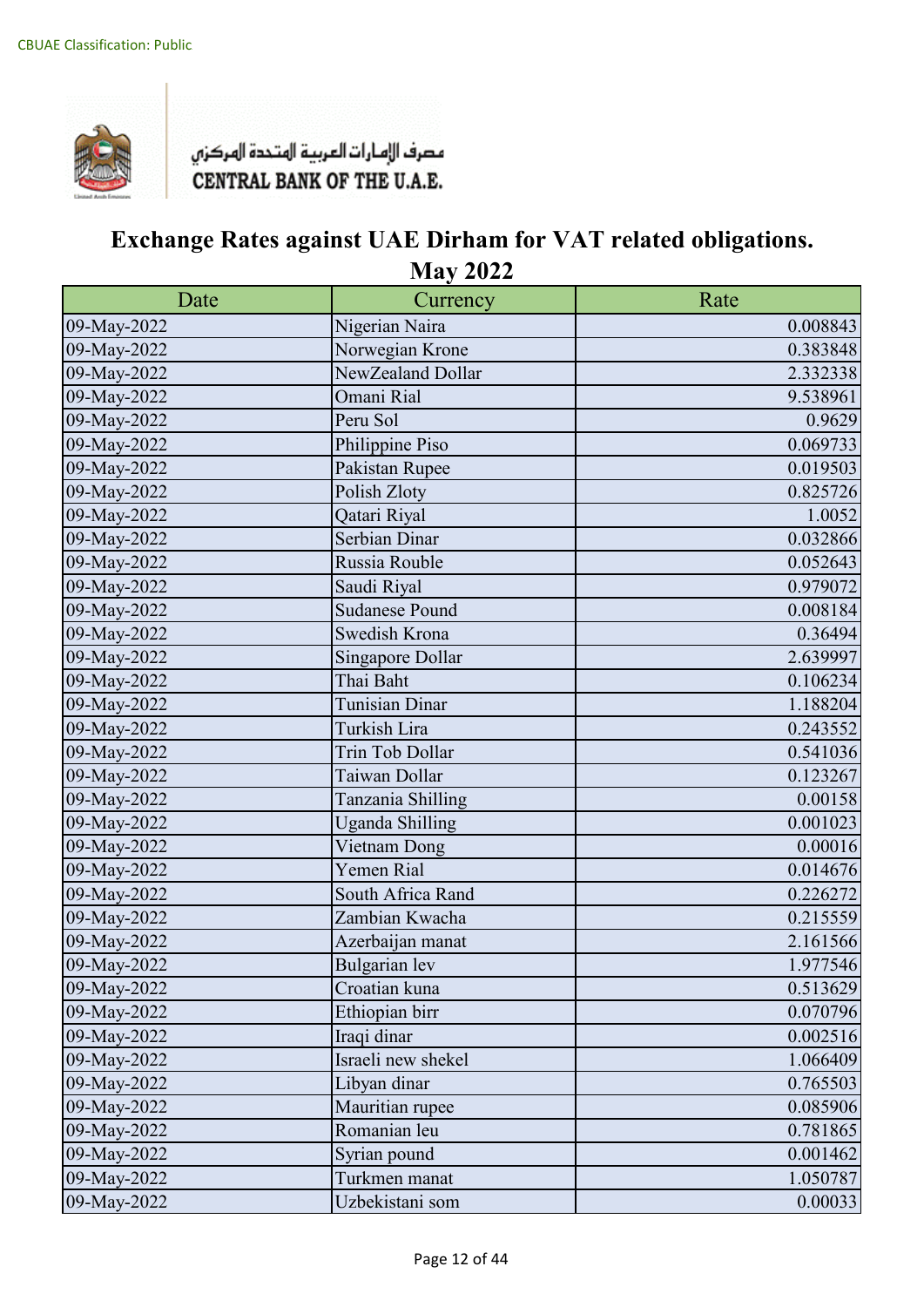

| Date        | Currency                 | Rate      |
|-------------|--------------------------|-----------|
| 10-May-2022 | <b>US Dollar</b>         | 3.6725    |
| 10-May-2022 | <b>Argentine Peso</b>    | 0.031412  |
| 10-May-2022 | <b>Australian Dollar</b> | 2.55959   |
| 10-May-2022 | <b>Bangladesh Taka</b>   | 0.042344  |
| 10-May-2022 | Bahrani Dinar            | 9.741379  |
| 10-May-2022 | <b>Brunei Dollar</b>     | 2.643988  |
| 10-May-2022 | <b>Brazilian Real</b>    | 0.715706  |
| 10-May-2022 | <b>Botswana Pula</b>     | 0.300593  |
| 10-May-2022 | <b>Belarus Rouble</b>    | 1.088277  |
| 10-May-2022 | <b>Canadian Dollar</b>   | 2.828917  |
| 10-May-2022 | <b>Swiss Franc</b>       | 3.701371  |
| 10-May-2022 | <b>Chilean Peso</b>      | 0.004237  |
| 10-May-2022 | Chinese Yuan - Offshore  | 0.544147  |
| 10-May-2022 | <b>Chinese Yuan</b>      | 0.545942  |
| 10-May-2022 | Colombian Peso           | 0.000901  |
| 10-May-2022 | Czech Koruna             | 0.154964  |
| 10-May-2022 | Danish Krone             | 0.520841  |
| 10-May-2022 | Algerian Dinar           | 0.025185  |
| 10-May-2022 | <b>Egypt Pound</b>       | 0.198406  |
| 10-May-2022 | Euro                     | 3.873537  |
| 10-May-2022 | <b>GB</b> Pound          | 4.524455  |
| 10-May-2022 | Hongkong Dollar          | 0.467834  |
| 10-May-2022 | Hungarian Forint         | 0.010217  |
| 10-May-2022 | Indonesia Rupiah         | 0.000252  |
| 10-May-2022 | <b>Indian Rupee</b>      | 0.047568  |
| 10-May-2022 | <b>Iceland Krona</b>     | 0.027767  |
| 10-May-2022 | Jordan Dinar             | 5.179831  |
| 10-May-2022 | Japanese Yen             | 0.028222  |
| 10-May-2022 | Kenya Shilling           | 0.031646  |
| 10-May-2022 | Korean Won               | 0.002883  |
| 10-May-2022 | Kuwaiti Dinar            | 11.970729 |
| 10-May-2022 | Kazakhstan Tenge         | 0.008359  |
| 10-May-2022 | Lebanon Pound            | 0.002429  |
| 10-May-2022 | Sri Lanka Rupee          | 0.010062  |
| 10-May-2022 | Moroccan Dirham          | 0.365889  |
| 10-May-2022 | Macedonia Denar          | 0.062853  |
| 10-May-2022 | <b>Mexican Peso</b>      | 0.181021  |
| 10-May-2022 | Malaysia Ringgit         | 0.838088  |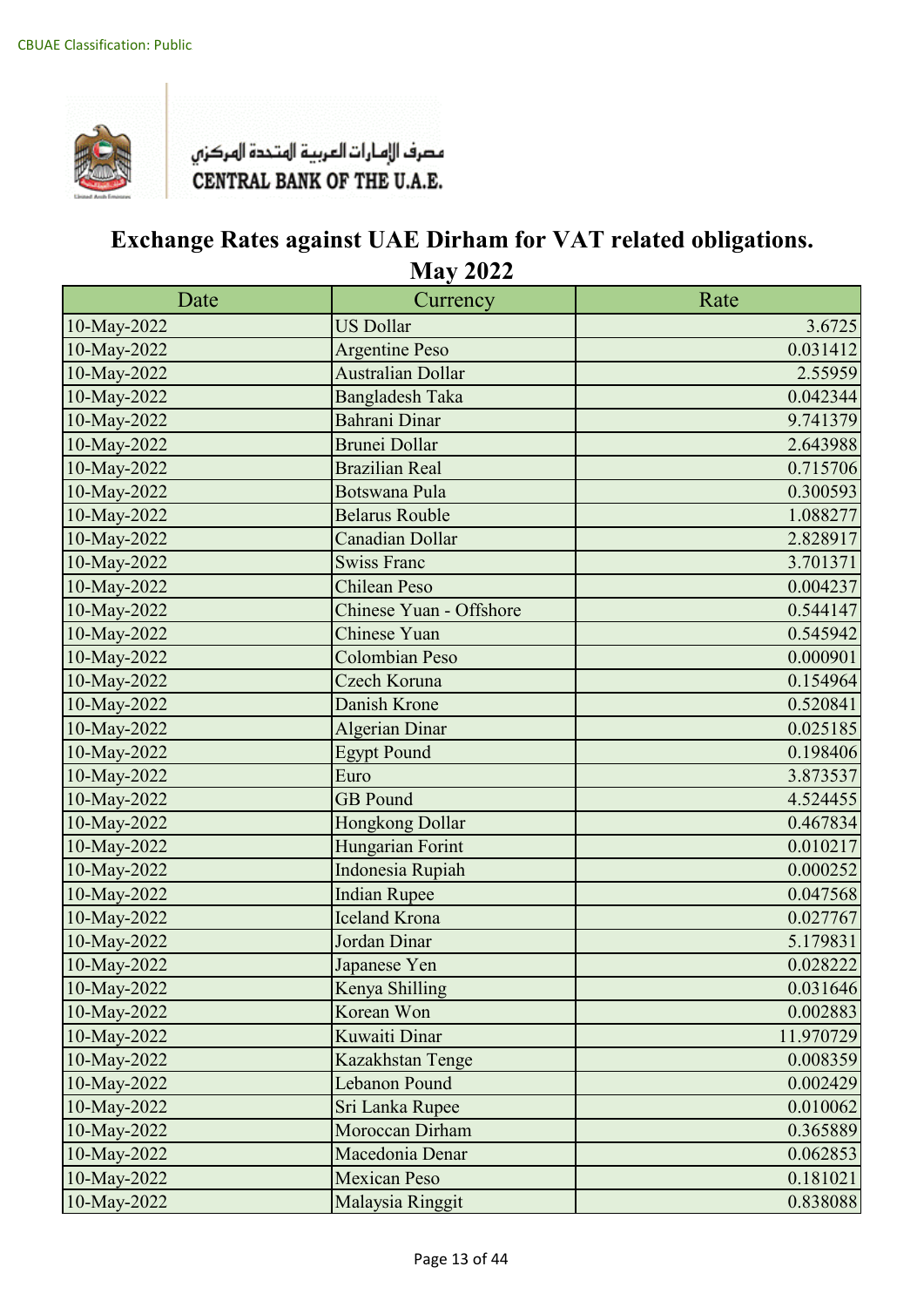

| Date        | Currency                | Rate     |
|-------------|-------------------------|----------|
| 10-May-2022 | Nigerian Naira          | 0.008864 |
| 10-May-2022 | Norwegian Krone         | 0.378421 |
| 10-May-2022 | NewZealand Dollar       | 2.318497 |
| 10-May-2022 | Omani Rial              | 9.538713 |
| 10-May-2022 | Peru Sol                | 0.960131 |
| 10-May-2022 | Philippine Piso         | 0.070286 |
| 10-May-2022 | Pakistan Rupee          | 0.019385 |
| 10-May-2022 | Polish Zloty            | 0.828371 |
| 10-May-2022 | Qatari Riyal            | 1.005118 |
| 10-May-2022 | Serbian Dinar           | 0.032899 |
| 10-May-2022 | Russia Rouble           | 0.052729 |
| 10-May-2022 | Saudi Riyal             | 0.979072 |
| 10-May-2022 | <b>Sudanese Pound</b>   | 0.008184 |
| 10-May-2022 | Swedish Krona           | 0.365034 |
| 10-May-2022 | <b>Singapore Dollar</b> | 2.642657 |
| 10-May-2022 | Thai Baht               | 0.106295 |
| 10-May-2022 | Tunisian Dinar          | 1.188204 |
| 10-May-2022 | Turkish Lira            | 0.240742 |
| 10-May-2022 | <b>Trin Tob Dollar</b>  | 0.540423 |
| 10-May-2022 | Taiwan Dollar           | 0.123812 |
| 10-May-2022 | Tanzania Shilling       | 0.00158  |
| 10-May-2022 | <b>Uganda Shilling</b>  | 0.001024 |
| 10-May-2022 | Vietnam Dong            | 0.00016  |
| 10-May-2022 | <b>Yemen Rial</b>       | 0.014677 |
| 10-May-2022 | South Africa Rand       | 0.2283   |
| 10-May-2022 | Zambian Kwacha          | 0.215396 |
| 10-May-2022 | Azerbaijan manat        | 2.161566 |
| 10-May-2022 | <b>Bulgarian</b> lev    | 1.979144 |
| 10-May-2022 | Croatian kuna           | 0.513543 |
| 10-May-2022 | Ethiopian birr          | 0.070791 |
| 10-May-2022 | Iraqi dinar             | 0.002516 |
| 10-May-2022 | Israeli new shekel      | 1.05912  |
| 10-May-2022 | Libyan dinar            | 0.765631 |
| 10-May-2022 | Mauritian rupee         | 0.084913 |
| 10-May-2022 | Romanian leu            | 0.782448 |
| 10-May-2022 | Syrian pound            | 0.001462 |
| 10-May-2022 | Turkmen manat           | 1.050787 |
| 10-May-2022 | Uzbekistani som         | 0.000329 |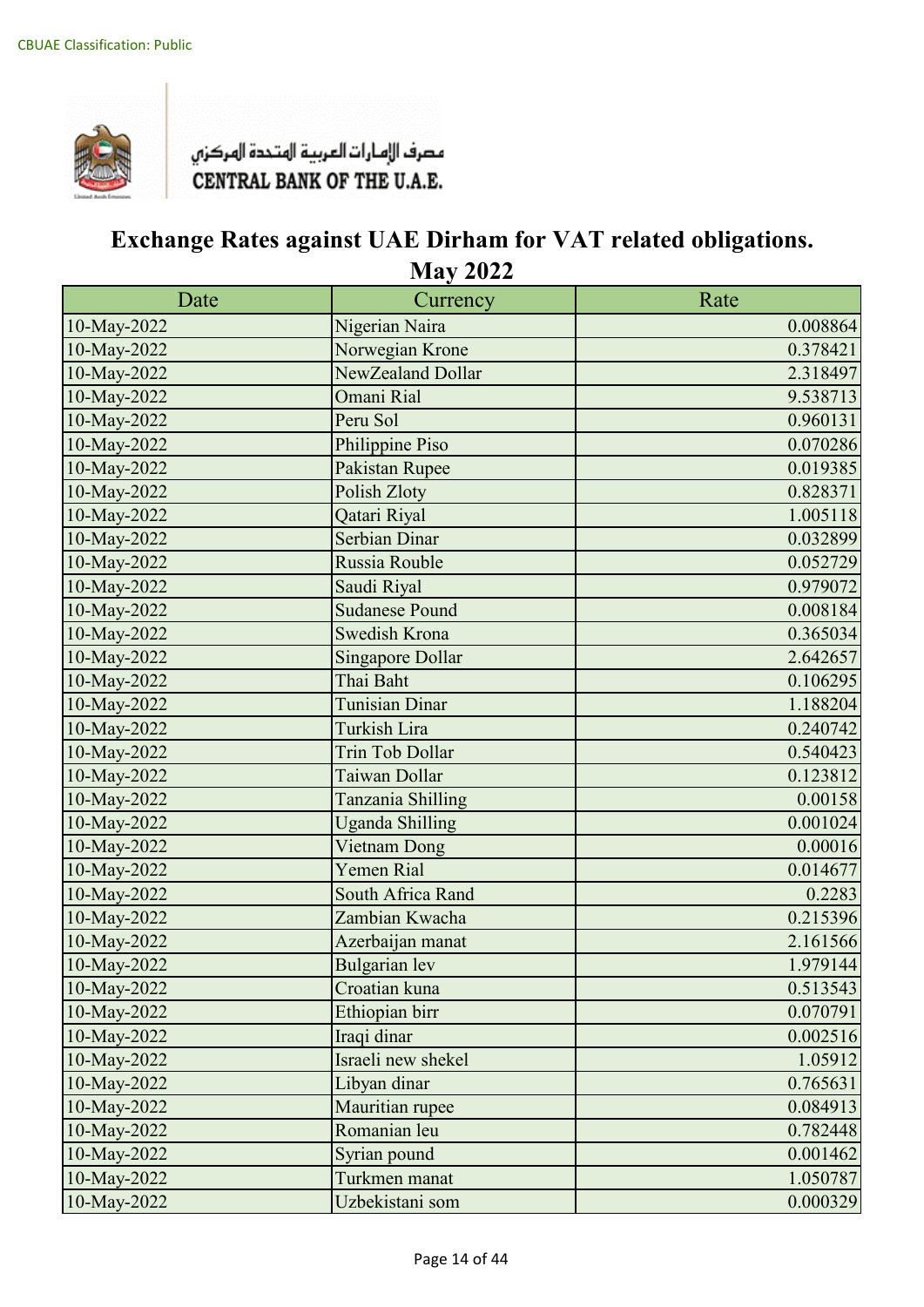

| Date        | Currency                 | Rate     |
|-------------|--------------------------|----------|
| 11-May-2022 | <b>US Dollar</b>         | 3.6725   |
| 11-May-2022 | Argentine Peso           | 0.031366 |
| 11-May-2022 | <b>Australian Dollar</b> | 2.585357 |
| 11-May-2022 | Bangladesh Taka          | 0.042344 |
| 11-May-2022 | Bahrani Dinar            | 9.741896 |
| 11-May-2022 | <b>Brunei Dollar</b>     | 2.650476 |
| 11-May-2022 | <b>Brazilian Real</b>    | 0.719548 |
| 11-May-2022 | Botswana Pula            | 0.301141 |
| 11-May-2022 | <b>Belarus Rouble</b>    | 1.0886   |
| 11-May-2022 | Canadian Dollar          | 2.838538 |
| 11-May-2022 | <b>Swiss Franc</b>       | 3.714098 |
| 11-May-2022 | Chilean Peso             | 0.00426  |
| 11-May-2022 | Chinese Yuan - Offshore  | 0.54514  |
| 11-May-2022 | Chinese Yuan             | 0.546983 |
| 11-May-2022 | Colombian Peso           | 0.000901 |
| 11-May-2022 | Czech Koruna             | 0.153334 |
| 11-May-2022 | Danish Krone             | 0.521233 |
| 11-May-2022 | Algerian Dinar           | 0.025233 |
| 11-May-2022 | <b>Egypt Pound</b>       | 0.199592 |
| 11-May-2022 | Euro                     | 3.878036 |
| 11-May-2022 | <b>GB</b> Pound          | 4.545736 |
| 11-May-2022 | Hongkong Dollar          | 0.467834 |
| 11-May-2022 | Hungarian Forint         | 0.010223 |
| 11-May-2022 | Indonesia Rupiah         | 0.000252 |
| 11-May-2022 | <b>Indian Rupee</b>      | 0.047551 |
| 11-May-2022 | <b>Iceland Krona</b>     | 0.027845 |
| 11-May-2022 | Jordan Dinar             | 5.179831 |
| 11-May-2022 | Japanese Yen             | 0.028194 |
| 11-May-2022 | Kenya Shilling           | 0.031632 |
| 11-May-2022 | Korean Won               | 0.002882 |
| 11-May-2022 | Kuwaiti Dinar            | 11.9719  |
| 11-May-2022 | Kazakhstan Tenge         | 0.00833  |
| 11-May-2022 | Lebanon Pound            | 0.002429 |
| 11-May-2022 | Sri Lanka Rupee          | 0.010062 |
| 11-May-2022 | Moroccan Dirham          | 0.366305 |
| 11-May-2022 | Macedonia Denar          | 0.062918 |
| 11-May-2022 | <b>Mexican Peso</b>      | 0.18124  |
| 11-May-2022 | Malaysia Ringgit         | 0.839141 |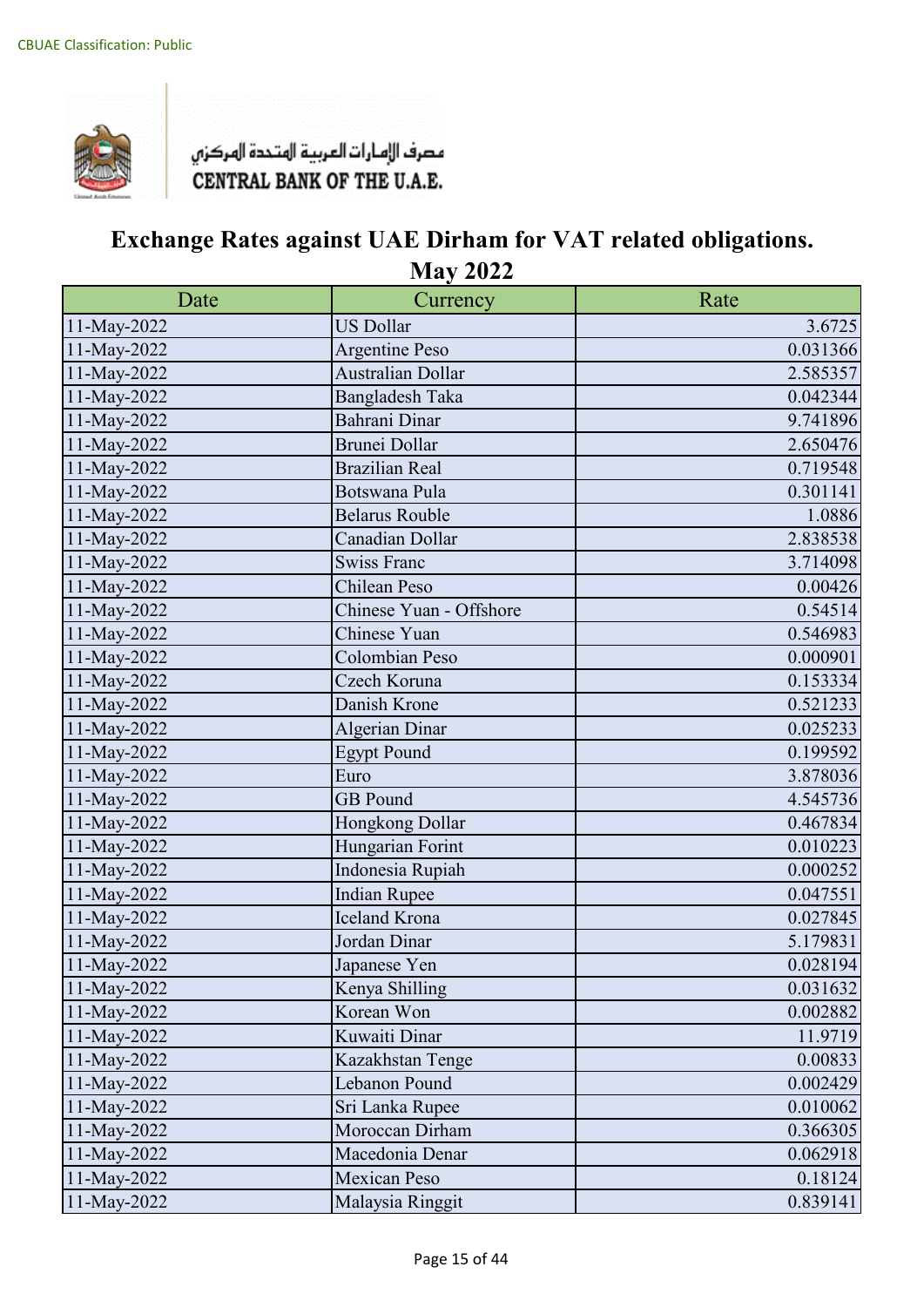

| Date        | Currency               | Rate     |
|-------------|------------------------|----------|
| 11-May-2022 | Nigerian Naira         | 0.008864 |
| 11-May-2022 | Norwegian Krone        | 0.380862 |
| 11-May-2022 | NewZealand Dollar      | 2.340066 |
| 11-May-2022 | Omani Rial             | 9.538961 |
| 11-May-2022 | Peru Sol               | 0.968997 |
| 11-May-2022 | Philippine Piso        | 0.070456 |
| 11-May-2022 | Pakistan Rupee         | 0.019253 |
| 11-May-2022 | Polish Zloty           | 0.83171  |
| 11-May-2022 | Qatari Riyal           | 1.005668 |
| 11-May-2022 | Serbian Dinar          | 0.032973 |
| 11-May-2022 | Russia Rouble          | 0.055151 |
| 11-May-2022 | Saudi Riyal            | 0.979046 |
| 11-May-2022 | <b>Sudanese Pound</b>  | 0.008185 |
| 11-May-2022 | Swedish Krona          | 0.368769 |
| 11-May-2022 | Singapore Dollar       | 2.651242 |
| 11-May-2022 | Thai Baht              | 0.106203 |
| 11-May-2022 | Tunisian Dinar         | 1.19179  |
| 11-May-2022 | Turkish Lira           | 0.239818 |
| 11-May-2022 | Trin Tob Dollar        | 0.540423 |
| 11-May-2022 | Taiwan Dollar          | 0.12382  |
| 11-May-2022 | Tanzania Shilling      | 0.00158  |
| 11-May-2022 | <b>Uganda Shilling</b> | 0.001021 |
| 11-May-2022 | Vietnam Dong           | 0.000159 |
| 11-May-2022 | Yemen Rial             | 0.014676 |
| 11-May-2022 | South Africa Rand      | 0.228674 |
| 11-May-2022 | Zambian Kwacha         | 0.215081 |
| 11-May-2022 | Azerbaijan manat       | 2.161566 |
| 11-May-2022 | <b>Bulgarian</b> lev   | 1.982456 |
| 11-May-2022 | Croatian kuna          | 0.514558 |
| 11-May-2022 | Ethiopian birr         | 0.070784 |
| 11-May-2022 | Iraqi dinar            | 0.002516 |
| 11-May-2022 | Israeli new shekel     | 1.069889 |
| 11-May-2022 | Libyan dinar           | 0.764817 |
| 11-May-2022 | Mauritian rupee        | 0.085012 |
| 11-May-2022 | Romanian leu           | 0.783567 |
| 11-May-2022 | Syrian pound           | 0.001462 |
| 11-May-2022 | Turkmen manat          | 1.050787 |
| 11-May-2022 | Uzbekistani som        | 0.000328 |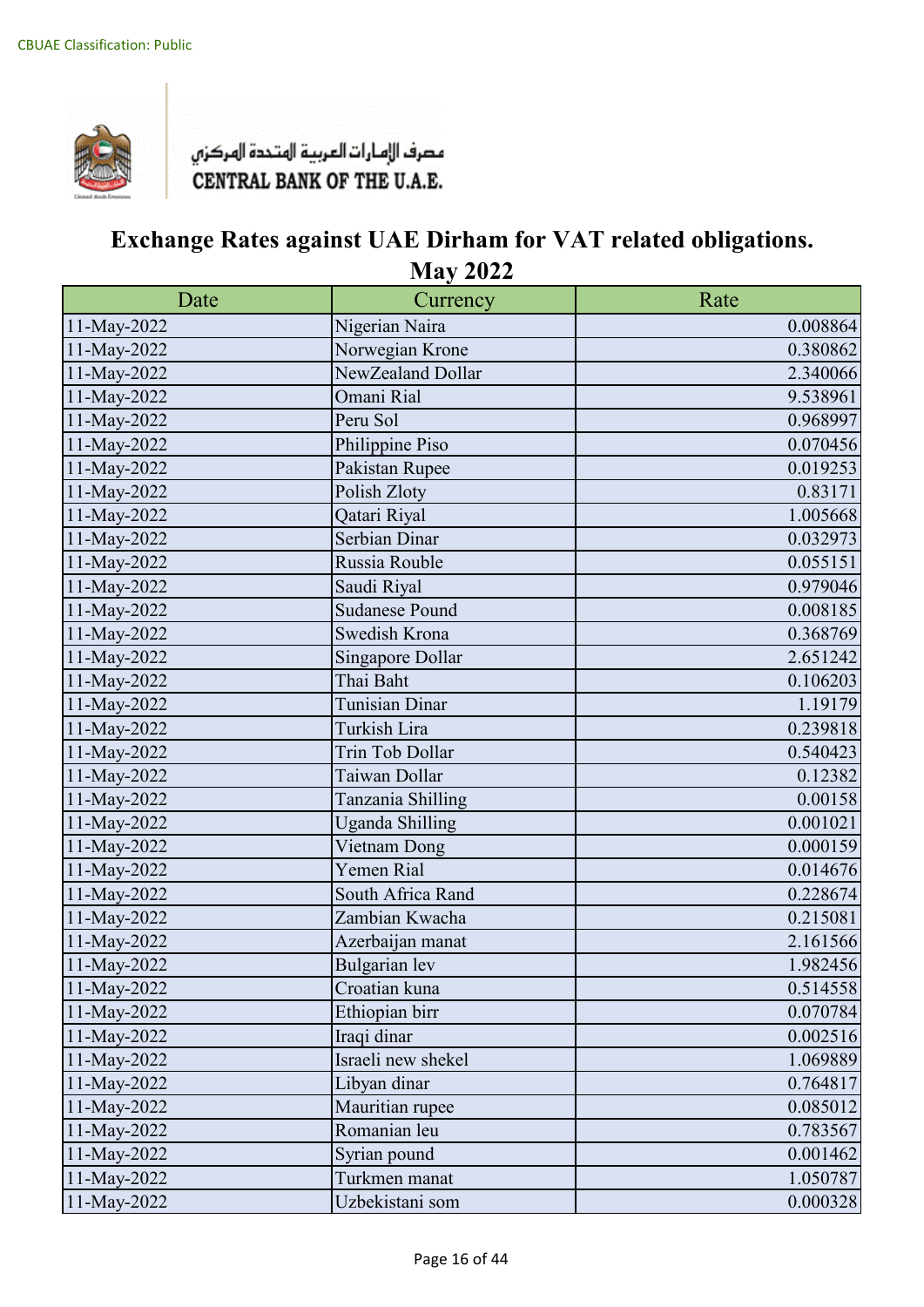

| Date        | Currency                 | Rate      |
|-------------|--------------------------|-----------|
| 12-May-2022 | <b>US Dollar</b>         | 3.6725    |
| 12-May-2022 | <b>Argentine Peso</b>    | 0.031323  |
| 12-May-2022 | <b>Australian Dollar</b> | 2.51843   |
| 12-May-2022 | <b>Bangladesh Taka</b>   | 0.042346  |
| 12-May-2022 | Bahrani Dinar            | 9.741767  |
| 12-May-2022 | <b>Brunei Dollar</b>     | 2.629883  |
| 12-May-2022 | <b>Brazilian Real</b>    | 0.710541  |
| 12-May-2022 | <b>Botswana Pula</b>     | 0.298937  |
| 12-May-2022 | <b>Belarus Rouble</b>    | 1.0886    |
| 12-May-2022 | <b>Canadian Dollar</b>   | 2.815687  |
| 12-May-2022 | <b>Swiss Franc</b>       | 3.672867  |
| 12-May-2022 | <b>Chilean Peso</b>      | 0.004217  |
| 12-May-2022 | Chinese Yuan - Offshore  | 0.539304  |
| 12-May-2022 | <b>Chinese Yuan</b>      | 0.541236  |
| 12-May-2022 | <b>Colombian Peso</b>    | 0.000893  |
| 12-May-2022 | Czech Koruna             | 0.153002  |
| 12-May-2022 | Danish Krone             | 0.513292  |
| 12-May-2022 | <b>Algerian Dinar</b>    | 0.025109  |
| 12-May-2022 | <b>Egypt Pound</b>       | 0.200355  |
| 12-May-2022 | Euro                     | 3.819354  |
| 12-May-2022 | <b>GB</b> Pound          | 4.481938  |
| 12-May-2022 | Hongkong Dollar          | 0.467837  |
| 12-May-2022 | Hungarian Forint         | 0.009981  |
| 12-May-2022 | Indonesia Rupiah         | 0.000252  |
| 12-May-2022 | <b>Indian Rupee</b>      | 0.047436  |
| 12-May-2022 | <b>Iceland Krona</b>     | 0.027337  |
| 12-May-2022 | Jordan Dinar             | 5.179831  |
| 12-May-2022 | Japanese Yen             | 0.028701  |
| 12-May-2022 | Kenya Shilling           | 0.031619  |
| 12-May-2022 | Korean Won               | 0.002847  |
| 12-May-2022 | Kuwaiti Dinar            | 11.966049 |
| 12-May-2022 | Kazakhstan Tenge         | 0.008465  |
| 12-May-2022 | Lebanon Pound            | 0.002429  |
| 12-May-2022 | Sri Lanka Rupee          | 0.009926  |
| 12-May-2022 | Moroccan Dirham          | 0.362877  |
| 12-May-2022 | Macedonia Denar          | 0.061978  |
| 12-May-2022 | <b>Mexican Peso</b>      | 0.180038  |
| 12-May-2022 | Malaysia Ringgit         | 0.835942  |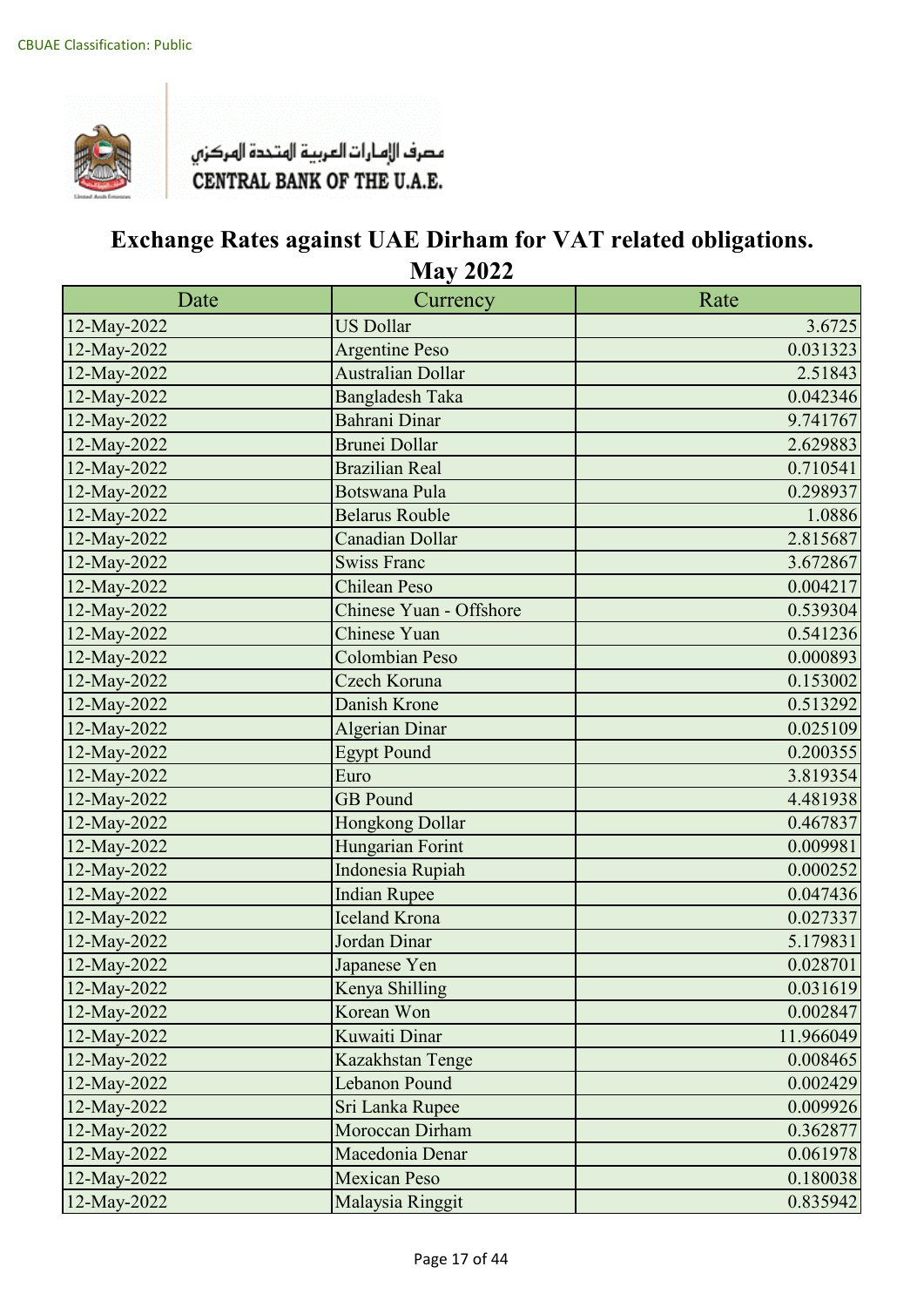

| Date        | Currency                | Rate     |
|-------------|-------------------------|----------|
| 12-May-2022 | Nigerian Naira          | 0.008842 |
| 12-May-2022 | Norwegian Krone         | 0.370971 |
| 12-May-2022 | NewZealand Dollar       | 2.289089 |
| 12-May-2022 | Omani Rial              | 9.53958  |
| 12-May-2022 | Peru Sol                | 0.969509 |
| 12-May-2022 | Philippine Piso         | 0.070055 |
| 12-May-2022 | Pakistan Rupee          | 0.019088 |
| 12-May-2022 | Polish Zloty            | 0.81812  |
| 12-May-2022 | Qatari Riyal            | 1.005063 |
| 12-May-2022 | Serbian Dinar           | 0.03247  |
| 12-May-2022 | Russia Rouble           | 0.057518 |
| 12-May-2022 | Saudi Riyal             | 0.979072 |
| 12-May-2022 | <b>Sudanese Pound</b>   | 0.008185 |
| 12-May-2022 | <b>Swedish Krona</b>    | 0.36229  |
| 12-May-2022 | <b>Singapore Dollar</b> | 2.629883 |
| 12-May-2022 | Thai Baht               | 0.10582  |
| 12-May-2022 | <b>Tunisian Dinar</b>   | 1.187167 |
| 12-May-2022 | Turkish Lira            | 0.238517 |
| 12-May-2022 | <b>Trin Tob Dollar</b>  | 0.541056 |
| 12-May-2022 | Taiwan Dollar           | 0.122995 |
| 12-May-2022 | Tanzania Shilling       | 0.00158  |
| 12-May-2022 | <b>Uganda Shilling</b>  | 0.001019 |
| 12-May-2022 | Vietnam Dong            | 0.000159 |
| 12-May-2022 | <b>Yemen Rial</b>       | 0.014678 |
| 12-May-2022 | South Africa Rand       | 0.227335 |
| 12-May-2022 | Zambian Kwacha          | 0.216029 |
| 12-May-2022 | Azerbaijan manat        | 2.161566 |
| 12-May-2022 | <b>Bulgarian</b> lev    | 1.952471 |
| 12-May-2022 | Croatian kuna           | 0.507535 |
| 12-May-2022 | Ethiopian birr          | 0.07078  |
| 12-May-2022 | Iraqi dinar             | 0.002516 |
| 12-May-2022 | Israeli new shekel      | 1.06114  |
| 12-May-2022 | Libyan dinar            | 0.763109 |
| 12-May-2022 | Mauritian rupee         | 0.084717 |
| 12-May-2022 | Romanian leu            | 0.771842 |
| 12-May-2022 | Syrian pound            | 0.001462 |
| 12-May-2022 | Turkmen manat           | 1.050787 |
| 12-May-2022 | Uzbekistani som         | 0.000329 |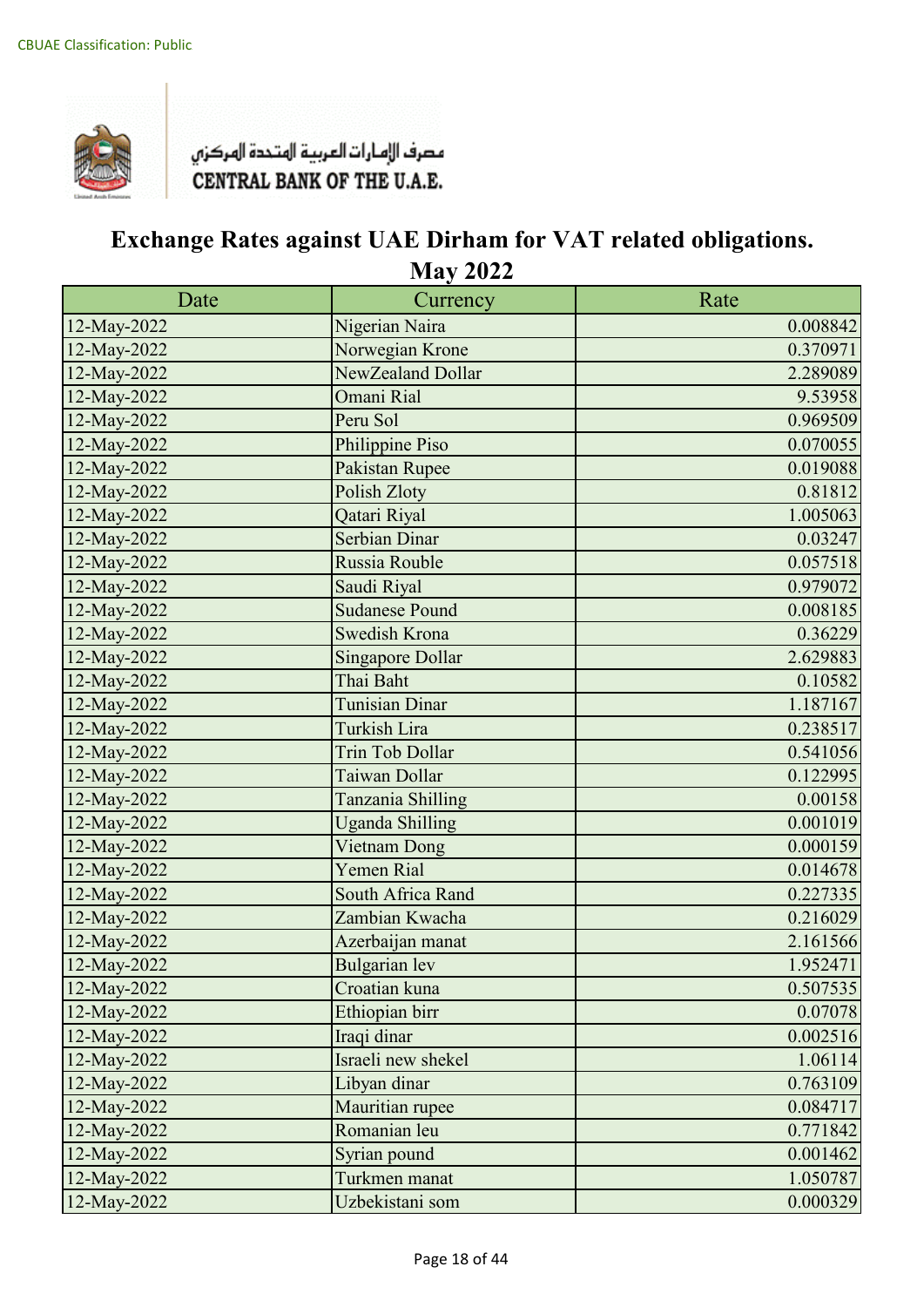

| Date        | Currency                 | Rate      |
|-------------|--------------------------|-----------|
| 13-May-2022 | <b>US Dollar</b>         | 3.6725    |
| 13-May-2022 | Argentine Peso           | 0.031282  |
| 13-May-2022 | <b>Australian Dollar</b> | 2.540995  |
| 13-May-2022 | Bangladesh Taka          | 0.042247  |
| 13-May-2022 | Bahrani Dinar            | 9.741896  |
| 13-May-2022 | <b>Brunei Dollar</b>     | 2.635072  |
| 13-May-2022 | <b>Brazilian Real</b>    | 0.722194  |
| 13-May-2022 | Botswana Pula            | 0.298388  |
| 13-May-2022 | <b>Belarus Rouble</b>    | 1.0886    |
| 13-May-2022 | Canadian Dollar          | 2.838757  |
| 13-May-2022 | <b>Swiss Franc</b>       | 3.668465  |
| 13-May-2022 | Chilean Peso             | 0.004277  |
| 13-May-2022 | Chinese Yuan - Offshore  | 0.540058  |
| 13-May-2022 | Chinese Yuan             | 0.540949  |
| 13-May-2022 | Colombian Peso           | 0.000893  |
| 13-May-2022 | Czech Koruna             | 0.154404  |
| 13-May-2022 | Danish Krone             | 0.513838  |
| 13-May-2022 | Algerian Dinar           | 0.025086  |
| 13-May-2022 | <b>Egypt Pound</b>       | 0.200464  |
| 13-May-2022 | Euro                     | 3.823131  |
| 13-May-2022 | <b>GB</b> Pound          | 4.492904  |
| 13-May-2022 | Hongkong Dollar          | 0.467834  |
| 13-May-2022 | Hungarian Forint         | 0.009913  |
| 13-May-2022 | Indonesia Rupiah         | 0.000251  |
| 13-May-2022 | <b>Indian Rupee</b>      | 0.047422  |
| 13-May-2022 | Iceland Krona            | 0.027407  |
| 13-May-2022 | Jordan Dinar             | 5.179831  |
| 13-May-2022 | Japanese Yen             | 0.028416  |
| 13-May-2022 | Kenya Shilling           | 0.031605  |
| 13-May-2022 | Korean Won               | 0.002865  |
| 13-May-2022 | Kuwaiti Dinar            | 11.961372 |
| 13-May-2022 | Kazakhstan Tenge         | 0.0085    |
| 13-May-2022 | Lebanon Pound            | 0.002429  |
| 13-May-2022 | Sri Lanka Rupee          | 0.010201  |
| 13-May-2022 | Moroccan Dirham          | 0.362816  |
| 13-May-2022 | Macedonia Denar          | 0.061827  |
| 13-May-2022 | <b>Mexican Peso</b>      | 0.182331  |
| 13-May-2022 | Malaysia Ringgit         | 0.835039  |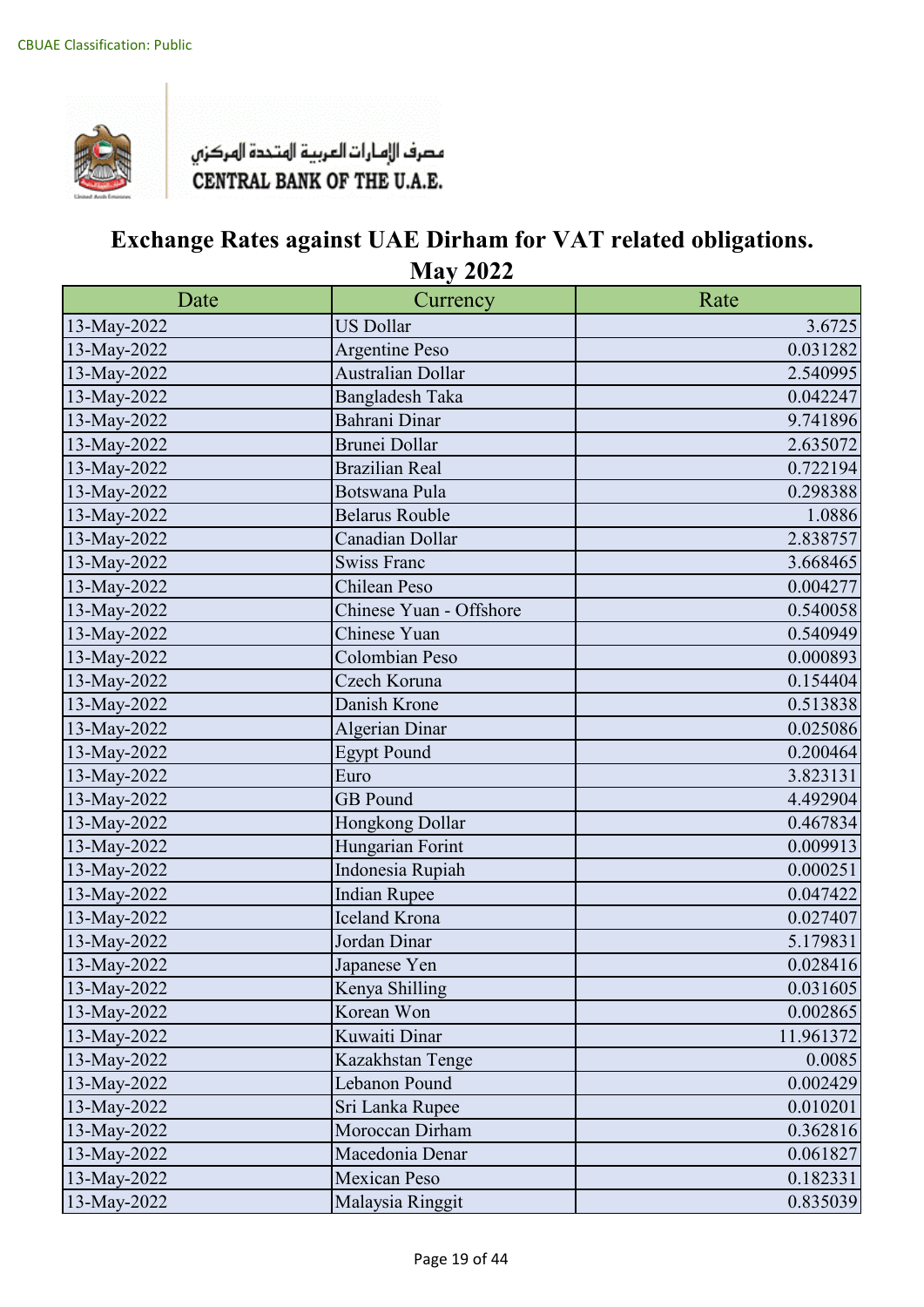

| Date        | Currency               | Rate     |
|-------------|------------------------|----------|
| 13-May-2022 | Nigerian Naira         | 0.008844 |
| 13-May-2022 | Norwegian Krone        | 0.375642 |
| 13-May-2022 | NewZealand Dollar      | 2.298905 |
| 13-May-2022 | Omani Rial             | 9.539457 |
| 13-May-2022 | Peru Sol               | 0.972822 |
| 13-May-2022 | Philippine Piso        | 0.070149 |
| 13-May-2022 | Pakistan Rupee         | 0.018991 |
| 13-May-2022 | Polish Zloty           | 0.814482 |
| 13-May-2022 | Qatari Riyal           | 1.006744 |
| 13-May-2022 | Serbian Dinar          | 0.032512 |
| 13-May-2022 | Russia Rouble          | 0.056828 |
| 13-May-2022 | Saudi Riyal            | 0.979072 |
| 13-May-2022 | <b>Sudanese Pound</b>  | 0.008095 |
| 13-May-2022 | Swedish Krona          | 0.365383 |
| 13-May-2022 | Singapore Dollar       | 2.635261 |
| 13-May-2022 | Thai Baht              | 0.105653 |
| 13-May-2022 | <b>Tunisian Dinar</b>  | 1.193106 |
| 13-May-2022 | Turkish Lira           | 0.23728  |
| 13-May-2022 | Trin Tob Dollar        | 0.540901 |
| 13-May-2022 | Taiwan Dollar          | 0.123247 |
| 13-May-2022 | Tanzania Shilling      | 0.00158  |
| 13-May-2022 | <b>Uganda Shilling</b> | 0.001017 |
| 13-May-2022 | Vietnam Dong           | 0.000159 |
| 13-May-2022 | Yemen Rial             | 0.014676 |
| 13-May-2022 | South Africa Rand      | 0.22729  |
| 13-May-2022 | Zambian Kwacha         | 0.216348 |
| 13-May-2022 | Azerbaijan manat       | 2.161566 |
| 13-May-2022 | Bulgarian lev          | 1.954809 |
| 13-May-2022 | Croatian kuna          | 0.507988 |
| 13-May-2022 | Ethiopian birr         | 0.070773 |
| 13-May-2022 | Iraqi dinar            | 0.002516 |
| 13-May-2022 | Israeli new shekel     | 1.077675 |
| 13-May-2022 | Libyan dinar           | 0.763101 |
| 13-May-2022 | Mauritian rupee        | 0.085407 |
| 13-May-2022 | Romanian leu           | 0.772995 |
| 13-May-2022 | Syrian pound           | 0.001462 |
| 13-May-2022 | Turkmen manat          | 1.050787 |
| 13-May-2022 | Uzbekistani som        | 0.000329 |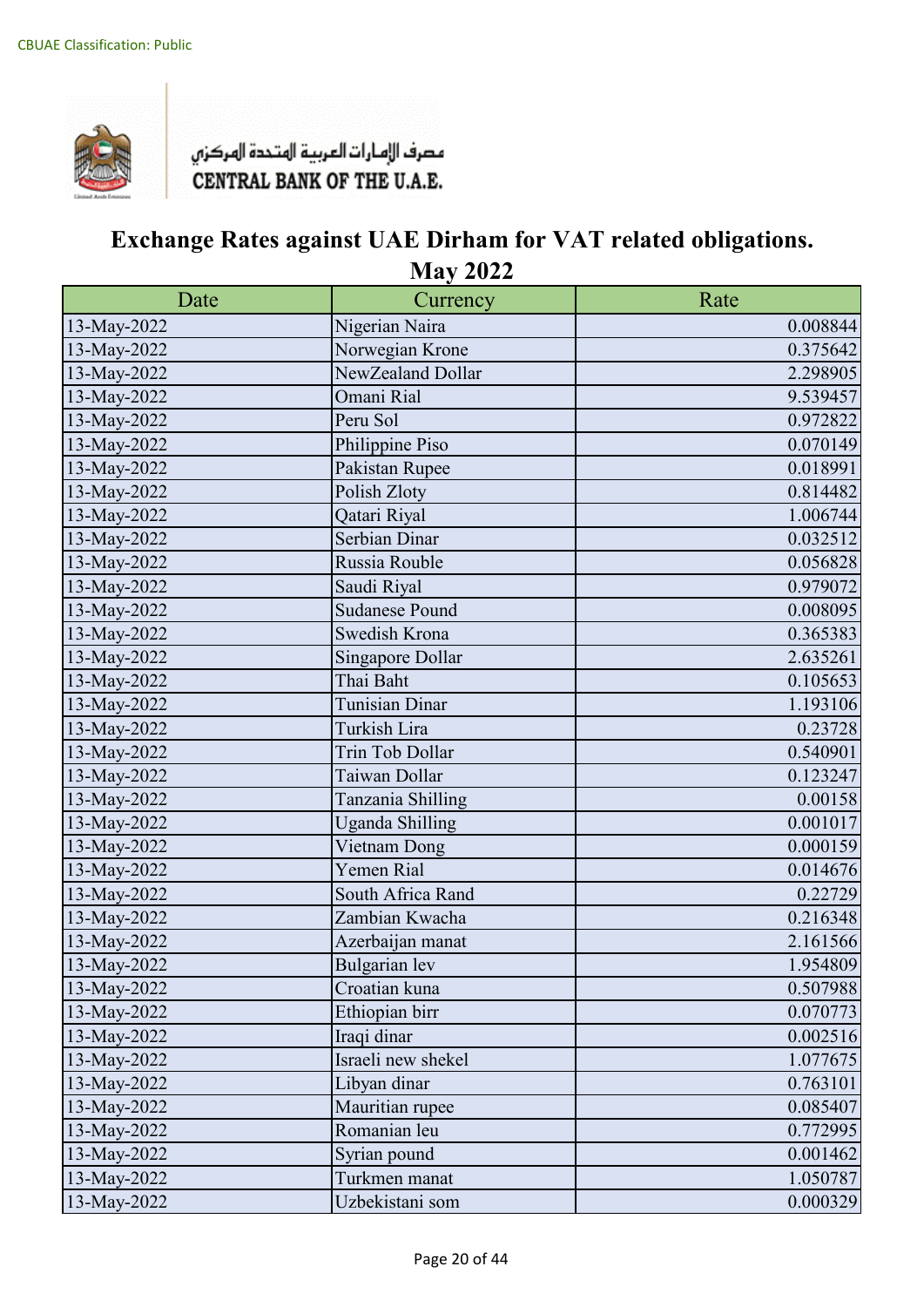

| Date        | Currency                 | Rate      |
|-------------|--------------------------|-----------|
| 16-May-2022 | <b>US Dollar</b>         | 3.6725    |
| 16-May-2022 | <b>Argentine Peso</b>    | 0.031156  |
| 16-May-2022 | <b>Australian Dollar</b> | 2.54434   |
| 16-May-2022 | <b>Bangladesh Taka</b>   | 0.041967  |
| 16-May-2022 | Bahrani Dinar            | 9.741121  |
| 16-May-2022 | <b>Brunei Dollar</b>     | 2.633372  |
| 16-May-2022 | <b>Brazilian Real</b>    | 0.726092  |
| 16-May-2022 | <b>Botswana Pula</b>     | 0.29857   |
| 16-May-2022 | <b>Belarus Rouble</b>    | 1.0886    |
| 16-May-2022 | <b>Canadian Dollar</b>   | 2.842052  |
| 16-May-2022 | <b>Swiss Franc</b>       | 3.651322  |
| 16-May-2022 | <b>Chilean Peso</b>      | 0.004289  |
| 16-May-2022 | Chinese Yuan - Offshore  | 0.53978   |
| 16-May-2022 | Chinese Yuan             | 0.541268  |
| 16-May-2022 | Colombian Peso           | 0.0009    |
| 16-May-2022 | Czech Koruna             | 0.154287  |
| 16-May-2022 | Danish Krone             | 0.513414  |
| 16-May-2022 | <b>Algerian Dinar</b>    | 0.025065  |
| 16-May-2022 | <b>Egypt Pound</b>       | 0.200793  |
| 16-May-2022 | Euro                     | 3.820347  |
| 16-May-2022 | <b>GB</b> Pound          | 4.495104  |
| 16-May-2022 | Hongkong Dollar          | 0.467834  |
| 16-May-2022 | Hungarian Forint         | 0.009879  |
| 16-May-2022 | Indonesia Rupiah         | 0.000251  |
| 16-May-2022 | <b>Indian Rupee</b>      | 0.047168  |
| 16-May-2022 | Iceland Krona            | 0.027667  |
| 16-May-2022 | Jordan Dinar             | 5.179831  |
| 16-May-2022 | Japanese Yen             | 0.028454  |
| 16-May-2022 | Kenya Shilling           | 0.031605  |
| 16-May-2022 | Korean Won               | 0.002864  |
| 16-May-2022 | Kuwaiti Dinar            | 11.957867 |
| 16-May-2022 | Kazakhstan Tenge         | 0.008486  |
| 16-May-2022 | <b>Lebanon Pound</b>     | 0.002429  |
| 16-May-2022 | Sri Lanka Rupee          | 0.010222  |
| 16-May-2022 | Moroccan Dirham          | 0.363877  |
| 16-May-2022 | Macedonia Denar          | 0.062004  |
| 16-May-2022 | <b>Mexican Peso</b>      | 0.183029  |
| 16-May-2022 | Malaysia Ringgit         | 0.835039  |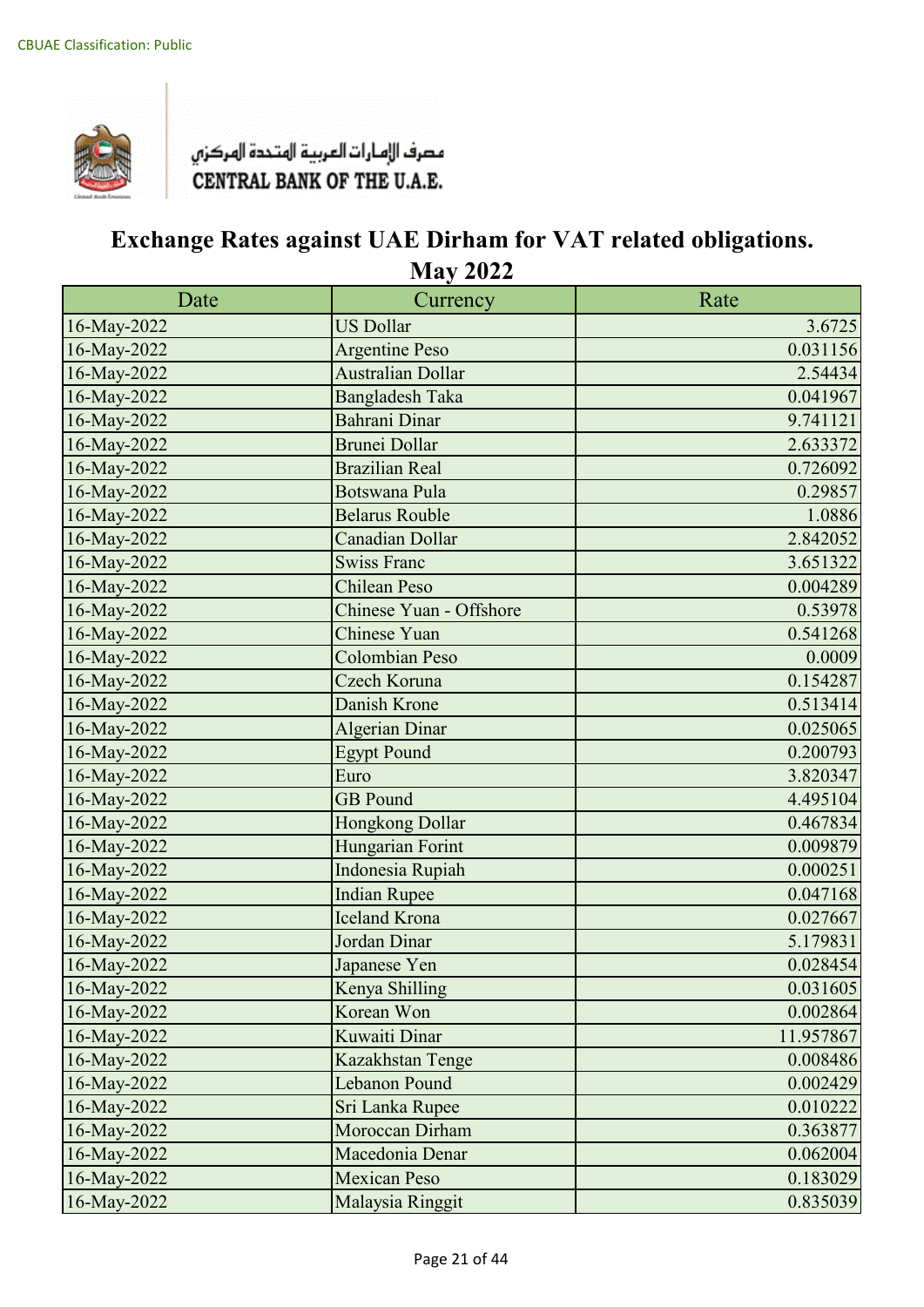

| Date        | Currency                | Rate     |
|-------------|-------------------------|----------|
| 16-May-2022 | Nigerian Naira          | 0.008844 |
| 16-May-2022 | Norwegian Krone         | 0.373222 |
| 16-May-2022 | NewZealand Dollar       | 2.306267 |
| 16-May-2022 | Omani Rial              | 9.539209 |
| 16-May-2022 | Peru Sol                | 0.969304 |
| 16-May-2022 | Philippine Piso         | 0.069906 |
| 16-May-2022 | Pakistan Rupee          | 0.018882 |
| 16-May-2022 | Polish Zloty            | 0.821037 |
| 16-May-2022 | Qatari Riyal            | 1.005421 |
| 16-May-2022 | Serbian Dinar           | 0.032523 |
| 16-May-2022 | Russia Rouble           | 0.056784 |
| 16-May-2022 | Saudi Riyal             | 0.979046 |
| 16-May-2022 | <b>Sudanese Pound</b>   | 0.008095 |
| 16-May-2022 | <b>Swedish Krona</b>    | 0.364007 |
| 16-May-2022 | <b>Singapore Dollar</b> | 2.633372 |
| 16-May-2022 | Thai Baht               | 0.105501 |
| 16-May-2022 | <b>Tunisian Dinar</b>   | 1.192641 |
| 16-May-2022 | Turkish Lira            | 0.235928 |
| 16-May-2022 | <b>Trin Tob Dollar</b>  | 0.540957 |
| 16-May-2022 | Taiwan Dollar           | 0.123317 |
| 16-May-2022 | Tanzania Shilling       | 0.001579 |
| 16-May-2022 | <b>Uganda Shilling</b>  | 0.001012 |
| 16-May-2022 | Vietnam Dong            | 0.000159 |
| 16-May-2022 | <b>Yemen Rial</b>       | 0.014678 |
| 16-May-2022 | South Africa Rand       | 0.226224 |
| 16-May-2022 | Zambian Kwacha          | 0.216017 |
| 16-May-2022 | Azerbaijan manat        | 2.161566 |
| 16-May-2022 | <b>Bulgarian</b> lev    | 1.953561 |
| 16-May-2022 | Croatian kuna           | 0.507904 |
| 16-May-2022 | Ethiopian birr          | 0.070768 |
| 16-May-2022 | Iraqi dinar             | 0.002516 |
| 16-May-2022 | Israeli new shekel      | 1.080369 |
| 16-May-2022 | Libyan dinar            | 0.760903 |
| 16-May-2022 | Mauritian rupee         | 0.084815 |
| 16-May-2022 | Romanian leu            | 0.772199 |
| 16-May-2022 | Syrian pound            | 0.001462 |
| 16-May-2022 | Turkmen manat           | 1.050787 |
| 16-May-2022 | Uzbekistani som         | 0.000329 |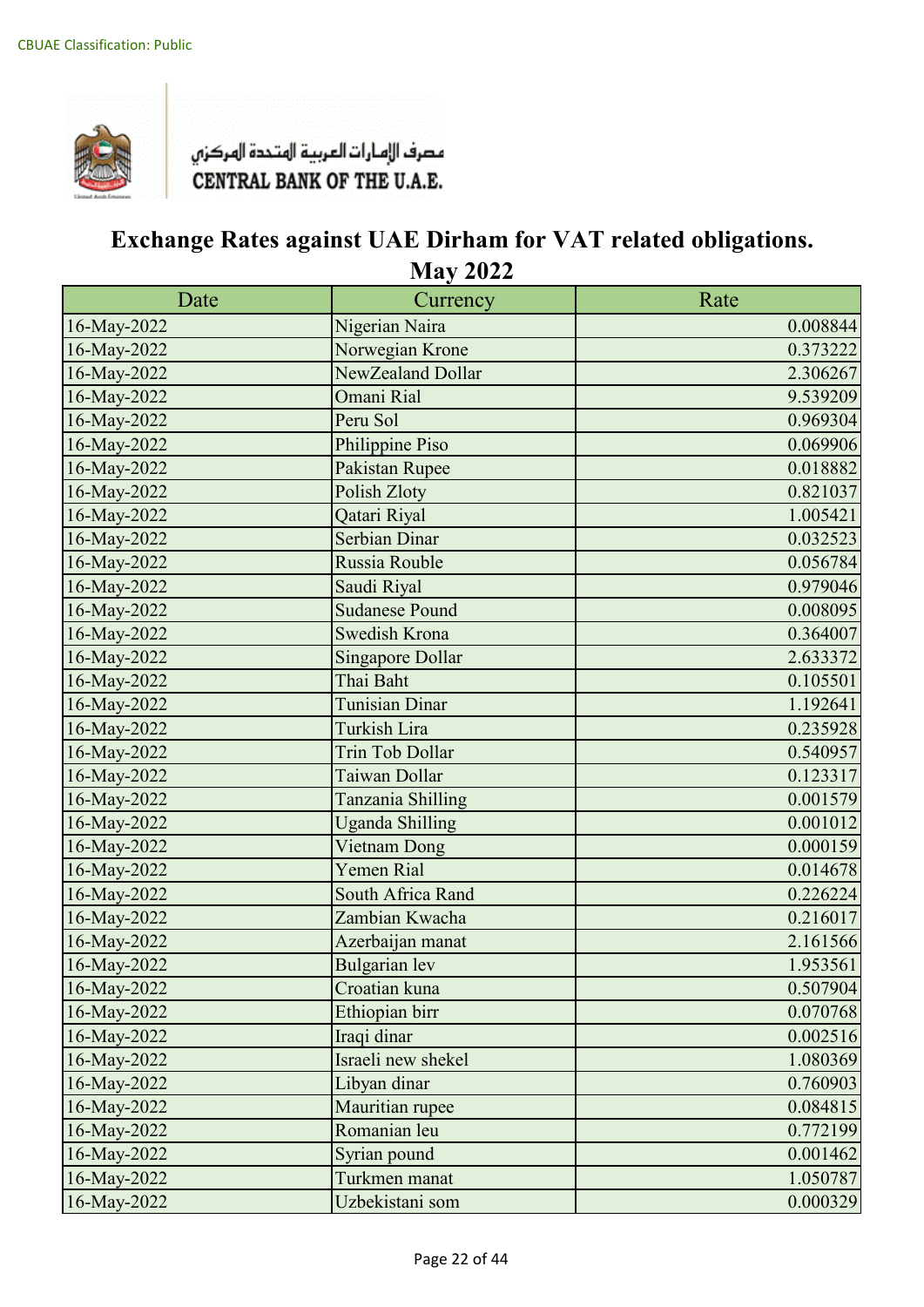

| Date        | Currency                 | Rate      |
|-------------|--------------------------|-----------|
| 17-May-2022 | <b>US Dollar</b>         | 3.6725    |
| 17-May-2022 | <b>Argentine Peso</b>    | 0.031114  |
| 17-May-2022 | <b>Australian Dollar</b> | 2.578279  |
| 17-May-2022 | Bangladesh Taka          | 0.041967  |
| 17-May-2022 | Bahrani Dinar            | 9.741379  |
| 17-May-2022 | <b>Brunei Dollar</b>     | 2.651433  |
| 17-May-2022 | <b>Brazilian Real</b>    | 0.739797  |
| 17-May-2022 | Botswana Pula            | 0.302062  |
| 17-May-2022 | <b>Belarus Rouble</b>    | 1.088277  |
| 17-May-2022 | Canadian Dollar          | 2.863771  |
| 17-May-2022 | <b>Swiss Franc</b>       | 3.697644  |
| 17-May-2022 | Chilean Peso             | 0.004321  |
| 17-May-2022 | Chinese Yuan - Offshore  | 0.544744  |
| 17-May-2022 | Chinese Yuan             | 0.545432  |
| 17-May-2022 | Colombian Peso           | 0.00091   |
| 17-May-2022 | Czech Koruna             | 0.156777  |
| 17-May-2022 | Danish Krone             | 0.520228  |
| 17-May-2022 | <b>Algerian Dinar</b>    | 0.025226  |
| 17-May-2022 | <b>Egypt Pound</b>       | 0.201013  |
| 17-May-2022 | Euro                     | 3.871495  |
| 17-May-2022 | <b>GB</b> Pound          | 4.581462  |
| 17-May-2022 | Hongkong Dollar          | 0.467864  |
| 17-May-2022 | Hungarian Forint         | 0.010022  |
| 17-May-2022 | Indonesia Rupiah         | 0.000251  |
| 17-May-2022 | <b>Indian Rupee</b>      | 0.047378  |
| 17-May-2022 | Iceland Krona            | 0.027951  |
| 17-May-2022 | Jordan Dinar             | 5.179831  |
| 17-May-2022 | Japanese Yen             | 0.028337  |
| 17-May-2022 | Kenya Shilling           | 0.031564  |
| 17-May-2022 | Korean Won               | 0.002897  |
| 17-May-2022 | Kuwaiti Dinar            | 11.973071 |
| 17-May-2022 | Kazakhstan Tenge         | 0.008457  |
| 17-May-2022 | Lebanon Pound            | 0.002429  |
| 17-May-2022 | Sri Lanka Rupee          | 0.010201  |
| 17-May-2022 | Moroccan Dirham          | 0.366352  |
| 17-May-2022 | Macedonia Denar          | 0.062821  |
| 17-May-2022 | <b>Mexican Peso</b>      | 0.184231  |
| 17-May-2022 | Malaysia Ringgit         | 0.83656   |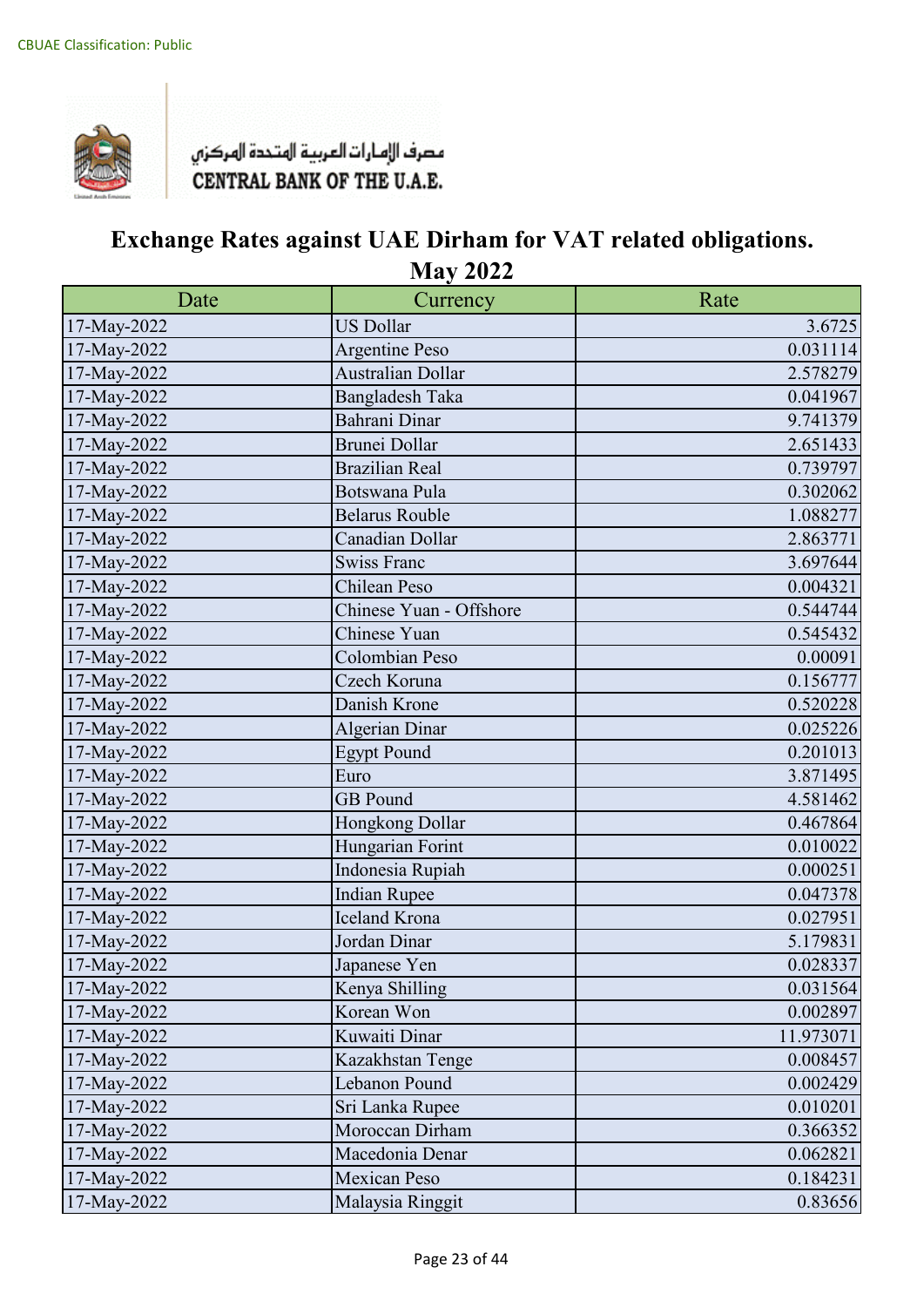

| Date        | Currency               | Rate     |
|-------------|------------------------|----------|
| 17-May-2022 | Nigerian Naira         | 0.008844 |
| 17-May-2022 | Norwegian Krone        | 0.379567 |
| 17-May-2022 | NewZealand Dollar      | 2.33575  |
| 17-May-2022 | Omani Rial             | 9.551365 |
| 17-May-2022 | Peru Sol               | 0.974138 |
| 17-May-2022 | Philippine Piso        | 0.070093 |
| 17-May-2022 | Pakistan Rupee         | 0.018666 |
| 17-May-2022 | Polish Zloty           | 0.832446 |
| 17-May-2022 | Qatari Riyal           | 1.005641 |
| 17-May-2022 | Serbian Dinar          | 0.032955 |
| 17-May-2022 | Russia Rouble          | 0.056153 |
| 17-May-2022 | Saudi Riyal            | 0.979072 |
| 17-May-2022 | <b>Sudanese Pound</b>  | 0.008095 |
| 17-May-2022 | Swedish Krona          | 0.370212 |
| 17-May-2022 | Singapore Dollar       | 2.651625 |
| 17-May-2022 | Thai Baht              | 0.106449 |
| 17-May-2022 | <b>Tunisian Dinar</b>  | 1.196527 |
| 17-May-2022 | Turkish Lira           | 0.233124 |
| 17-May-2022 | Trin Tob Dollar        | 0.541459 |
| 17-May-2022 | Taiwan Dollar          | 0.12413  |
| 17-May-2022 | Tanzania Shilling      | 0.001579 |
| 17-May-2022 | <b>Uganda Shilling</b> | 0.001002 |
| 17-May-2022 | Vietnam Dong           | 0.000159 |
| 17-May-2022 | Yemen Rial             | 0.014681 |
| 17-May-2022 | South Africa Rand      | 0.230631 |
| 17-May-2022 | Zambian Kwacha         | 0.215712 |
| 17-May-2022 | Azerbaijan manat       | 2.161566 |
| 17-May-2022 | Bulgarian lev          | 1.978718 |
| 17-May-2022 | Croatian kuna          | 0.514075 |
| 17-May-2022 | Ethiopian birr         | 0.070761 |
| 17-May-2022 | Iraqi dinar            | 0.002516 |
| 17-May-2022 | Israeli new shekel     | 1.097022 |
| 17-May-2022 | Libyan dinar           | 0.760903 |
| 17-May-2022 | Mauritian rupee        | 0.086007 |
| 17-May-2022 | Romanian leu           | 0.781999 |
| 17-May-2022 | Syrian pound           | 0.001462 |
| 17-May-2022 | Turkmen manat          | 1.050787 |
| 17-May-2022 | Uzbekistani som        | 0.00033  |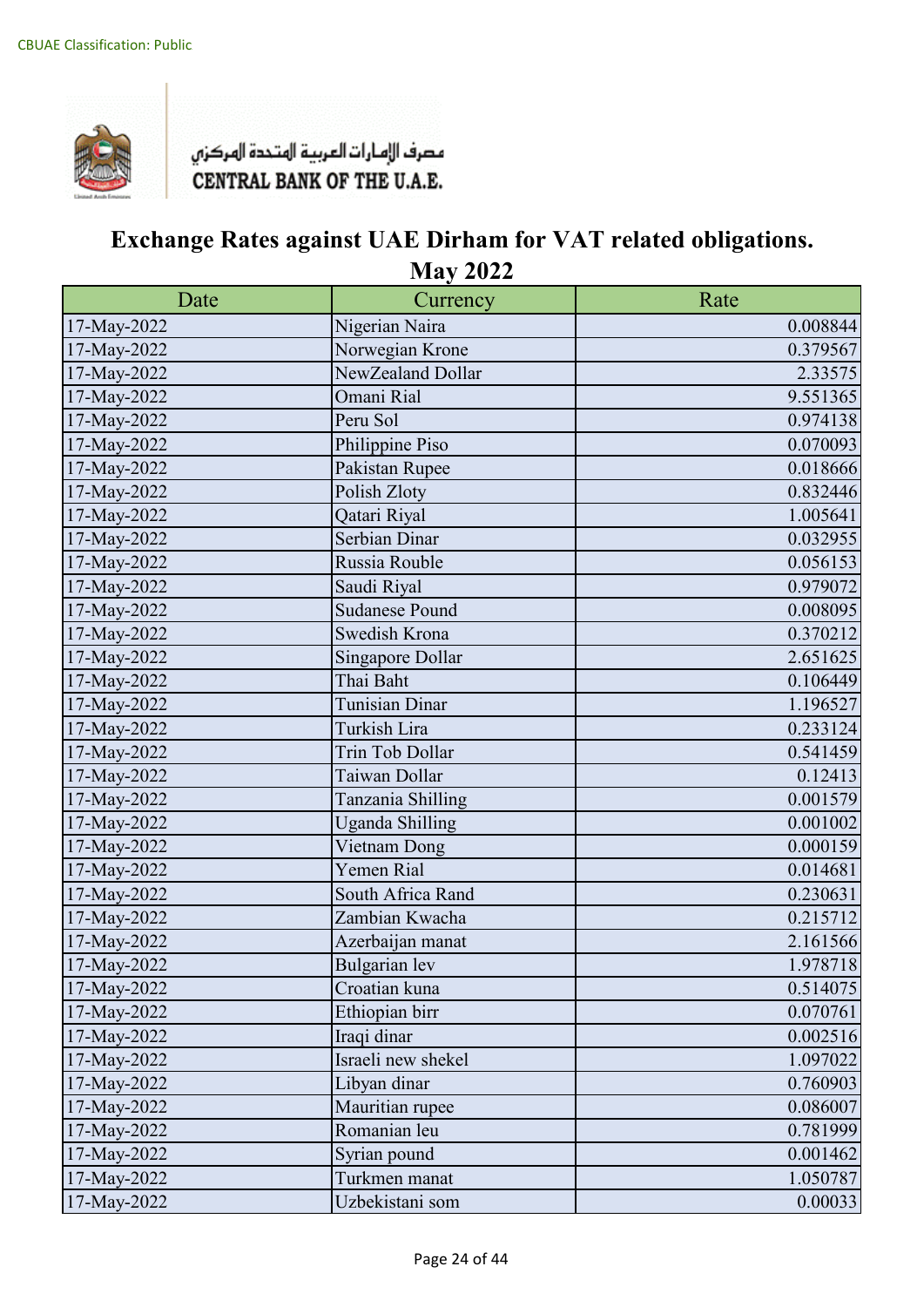

| Date        | Currency                 | Rate      |
|-------------|--------------------------|-----------|
| 18-May-2022 | <b>US Dollar</b>         | 3.6725    |
| 18-May-2022 | <b>Argentine Peso</b>    | 0.031119  |
| 18-May-2022 | <b>Australian Dollar</b> | 2.570159  |
| 18-May-2022 | <b>Bangladesh Taka</b>   | 0.041962  |
| 18-May-2022 | Bahrani Dinar            | 9.741638  |
| 18-May-2022 | <b>Brunei Dollar</b>     | 2.647801  |
| 18-May-2022 | <b>Brazilian Real</b>    | 0.741874  |
| 18-May-2022 | <b>Botswana Pula</b>     | 0.301695  |
| 18-May-2022 | <b>Belarus Rouble</b>    | 1.088277  |
| 18-May-2022 | <b>Canadian Dollar</b>   | 2.85998   |
| 18-May-2022 | <b>Swiss Franc</b>       | 3.687249  |
| 18-May-2022 | <b>Chilean Peso</b>      | 0.004328  |
| 18-May-2022 | Chinese Yuan - Offshore  | 0.543261  |
| 18-May-2022 | <b>Chinese Yuan</b>      | 0.544316  |
| 18-May-2022 | <b>Colombian Peso</b>    | 0.000908  |
| 18-May-2022 | Czech Koruna             | 0.156837  |
| 18-May-2022 | Danish Krone             | 0.519272  |
| 18-May-2022 | <b>Algerian Dinar</b>    | 0.025233  |
| 18-May-2022 | <b>Egypt Pound</b>       | 0.200903  |
| 18-May-2022 | Euro                     | 3.864569  |
| 18-May-2022 | <b>GB</b> Pound          | 4.552498  |
| 18-May-2022 | Hongkong Dollar          | 0.467924  |
| 18-May-2022 | Hungarian Forint         | 0.010093  |
| 18-May-2022 | Indonesia Rupiah         | 0.00025   |
| 18-May-2022 | <b>Indian Rupee</b>      | 0.047296  |
| 18-May-2022 | <b>Iceland Krona</b>     | 0.027824  |
| 18-May-2022 | Jordan Dinar             | 5.179831  |
| 18-May-2022 | Japanese Yen             | 0.028549  |
| 18-May-2022 | Kenya Shilling           | 0.031564  |
| 18-May-2022 | Korean Won               | 0.002895  |
| 18-May-2022 | Kuwaiti Dinar            | 11.975804 |
| 18-May-2022 | Kazakhstan Tenge         | 0.008479  |
| 18-May-2022 | Lebanon Pound            | 0.002429  |
| 18-May-2022 | Sri Lanka Rupee          | 0.010201  |
| 18-May-2022 | Moroccan Dirham          | 0.365078  |
| 18-May-2022 | Macedonia Denar          | 0.062692  |
| 18-May-2022 | <b>Mexican Peso</b>      | 0.184157  |
| 18-May-2022 | Malaysia Ringgit         | 0.835514  |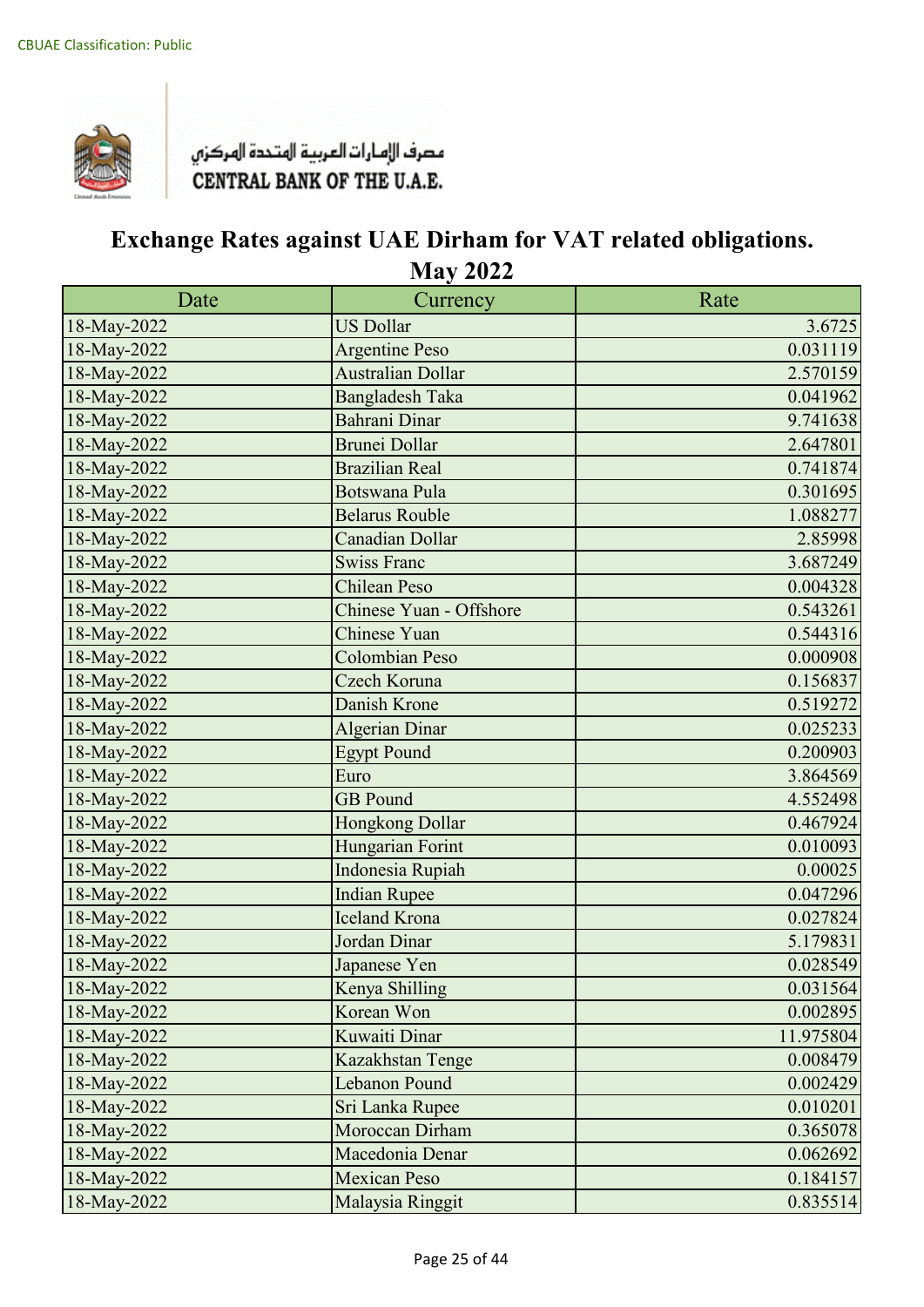

| Date        | Currency                | Rate     |
|-------------|-------------------------|----------|
| 18-May-2022 | Nigerian Naira          | 0.008846 |
| 18-May-2022 | Norwegian Krone         | 0.376046 |
| 18-May-2022 | NewZealand Dollar       | 2.329084 |
| 18-May-2022 | Omani Rial              | 9.539457 |
| 18-May-2022 | Peru Sol                | 0.975432 |
| 18-May-2022 | Philippine Piso         | 0.07013  |
| 18-May-2022 | Pakistan Rupee          | 0.018494 |
| 18-May-2022 | Polish Zloty            | 0.831353 |
| 18-May-2022 | Qatari Riyal            | 1.005558 |
| 18-May-2022 | Serbian Dinar           | 0.032884 |
| 18-May-2022 | Russia Rouble           | 0.056679 |
| 18-May-2022 | Saudi Riyal             | 0.979046 |
| 18-May-2022 | <b>Sudanese Pound</b>   | 0.008095 |
| 18-May-2022 | Swedish Krona           | 0.367879 |
| 18-May-2022 | <b>Singapore Dollar</b> | 2.64761  |
| 18-May-2022 | Thai Baht               | 0.10608  |
| 18-May-2022 | Tunisian Dinar          | 1.188204 |
| 18-May-2022 | Turkish Lira            | 0.229916 |
| 18-May-2022 | <b>Trin Tob Dollar</b>  | 0.540933 |
| 18-May-2022 | Taiwan Dollar           | 0.123487 |
| 18-May-2022 | Tanzania Shilling       | 0.00158  |
| 18-May-2022 | <b>Uganda Shilling</b>  | 0.001008 |
| 18-May-2022 | Vietnam Dong            | 0.000159 |
| 18-May-2022 | <b>Yemen Rial</b>       | 0.014676 |
| 18-May-2022 | South Africa Rand       | 0.23046  |
| 18-May-2022 | Zambian Kwacha          | 0.215541 |
| 18-May-2022 | Azerbaijan manat        | 2.161566 |
| 18-May-2022 | <b>Bulgarian</b> lev    | 1.974462 |
| 18-May-2022 | Croatian kuna           | 0.512575 |
| 18-May-2022 | Ethiopian birr          | 0.070757 |
| 18-May-2022 | Iraqi dinar             | 0.002516 |
| 18-May-2022 | Israeli new shekel      | 1.092258 |
| 18-May-2022 | Libyan dinar            | 0.760761 |
| 18-May-2022 | Mauritian rupee         | 0.084913 |
| 18-May-2022 | Romanian leu            | 0.780553 |
| 18-May-2022 | Syrian pound            | 0.001462 |
| 18-May-2022 | Turkmen manat           | 1.050787 |
| 18-May-2022 | Uzbekistani som         | 0.00033  |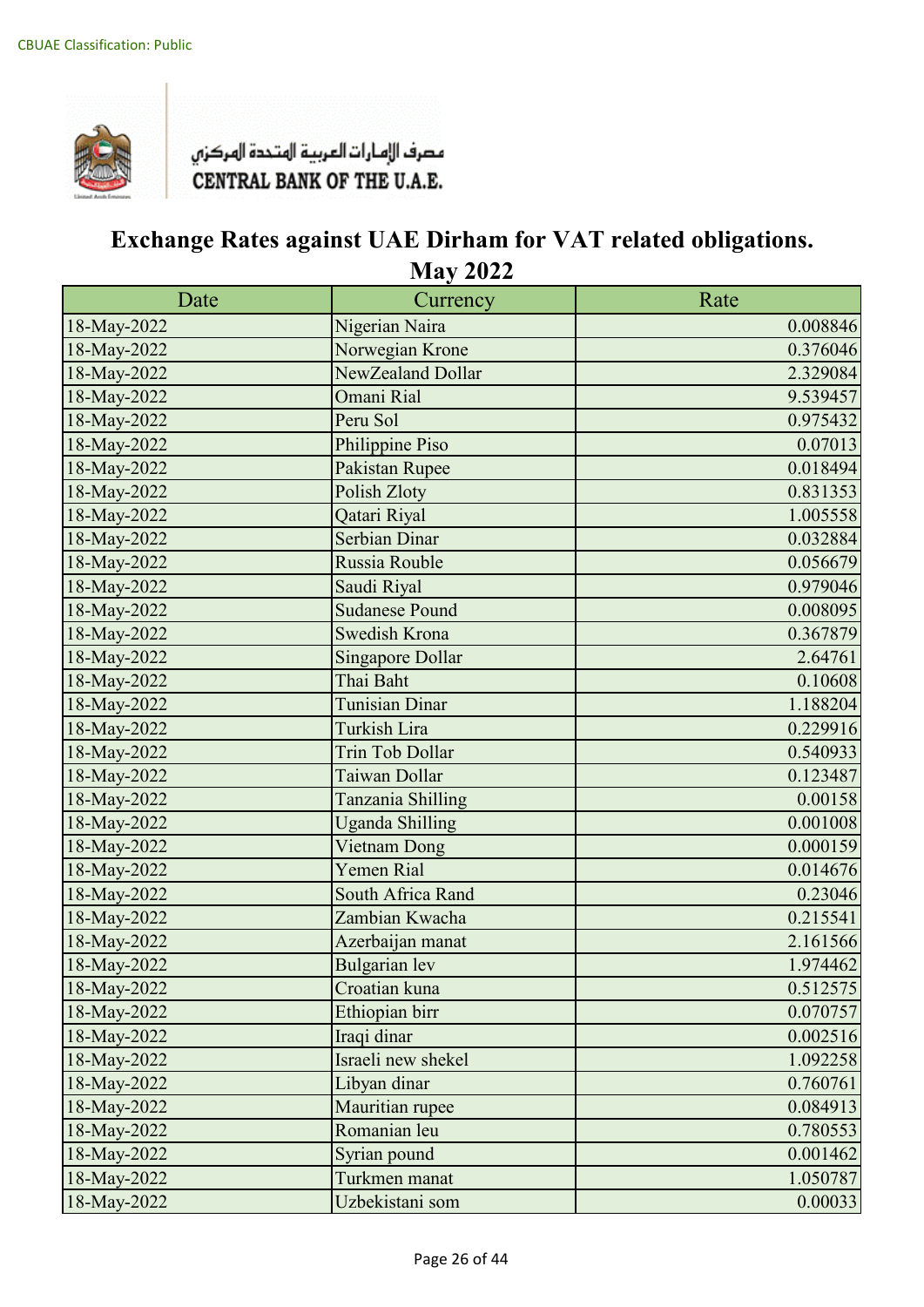

| Date        | Currency                 | Rate      |
|-------------|--------------------------|-----------|
| 19-May-2022 | <b>US Dollar</b>         | 3.6725    |
| 19-May-2022 | <b>Argentine Peso</b>    | 0.03103   |
| 19-May-2022 | <b>Australian Dollar</b> | 2.589002  |
| 19-May-2022 | <b>Bangladesh Taka</b>   | 0.041986  |
| 19-May-2022 | Bahrani Dinar            | 9.741638  |
| 19-May-2022 | <b>Brunei Dollar</b>     | 2.658535  |
| 19-May-2022 | <b>Brazilian Real</b>    | 0.747628  |
| 19-May-2022 | Botswana Pula            | 0.303344  |
| 19-May-2022 | <b>Belarus Rouble</b>    | 1.088277  |
| 19-May-2022 | Canadian Dollar          | 2.869813  |
| 19-May-2022 | <b>Swiss Franc</b>       | 3.780237  |
| 19-May-2022 | Chilean Peso             | 0.004342  |
| 19-May-2022 | Chinese Yuan - Offshore  | 0.545027  |
| 19-May-2022 | Chinese Yuan             | 0.545983  |
| 19-May-2022 | Colombian Peso           | 0.000906  |
| 19-May-2022 | Czech Koruna             | 0.157153  |
| 19-May-2022 | Danish Krone             | 0.521181  |
| 19-May-2022 | Algerian Dinar           | 0.025224  |
| 19-May-2022 | <b>Egypt Pound</b>       | 0.200903  |
| 19-May-2022 | Euro                     | 3.879265  |
| 19-May-2022 | <b>GB</b> Pound          | 4.587758  |
| 19-May-2022 | Hongkong Dollar          | 0.467995  |
| 19-May-2022 | Hungarian Forint         | 0.010095  |
| 19-May-2022 | Indonesia Rupiah         | 0.000249  |
| 19-May-2022 | <b>Indian Rupee</b>      | 0.047386  |
| 19-May-2022 | <b>Iceland Krona</b>     | 0.027803  |
| 19-May-2022 | Jordan Dinar             | 5.179831  |
| 19-May-2022 | Japanese Yen             | 0.028863  |
| 19-May-2022 | Kenya Shilling           | 0.031551  |
| 19-May-2022 | Korean Won               | 0.002893  |
| 19-May-2022 | Kuwaiti Dinar            | 11.989488 |
| 19-May-2022 | Kazakhstan Tenge         | 0.008556  |
| 19-May-2022 | Lebanon Pound            | 0.002429  |
| 19-May-2022 | Sri Lanka Rupee          | 0.010205  |
| 19-May-2022 | Moroccan Dirham          | 0.366093  |
| 19-May-2022 | Macedonia Denar          | 0.06295   |
| 19-May-2022 | <b>Mexican Peso</b>      | 0.184492  |
| 19-May-2022 | Malaysia Ringgit         | 0.833712  |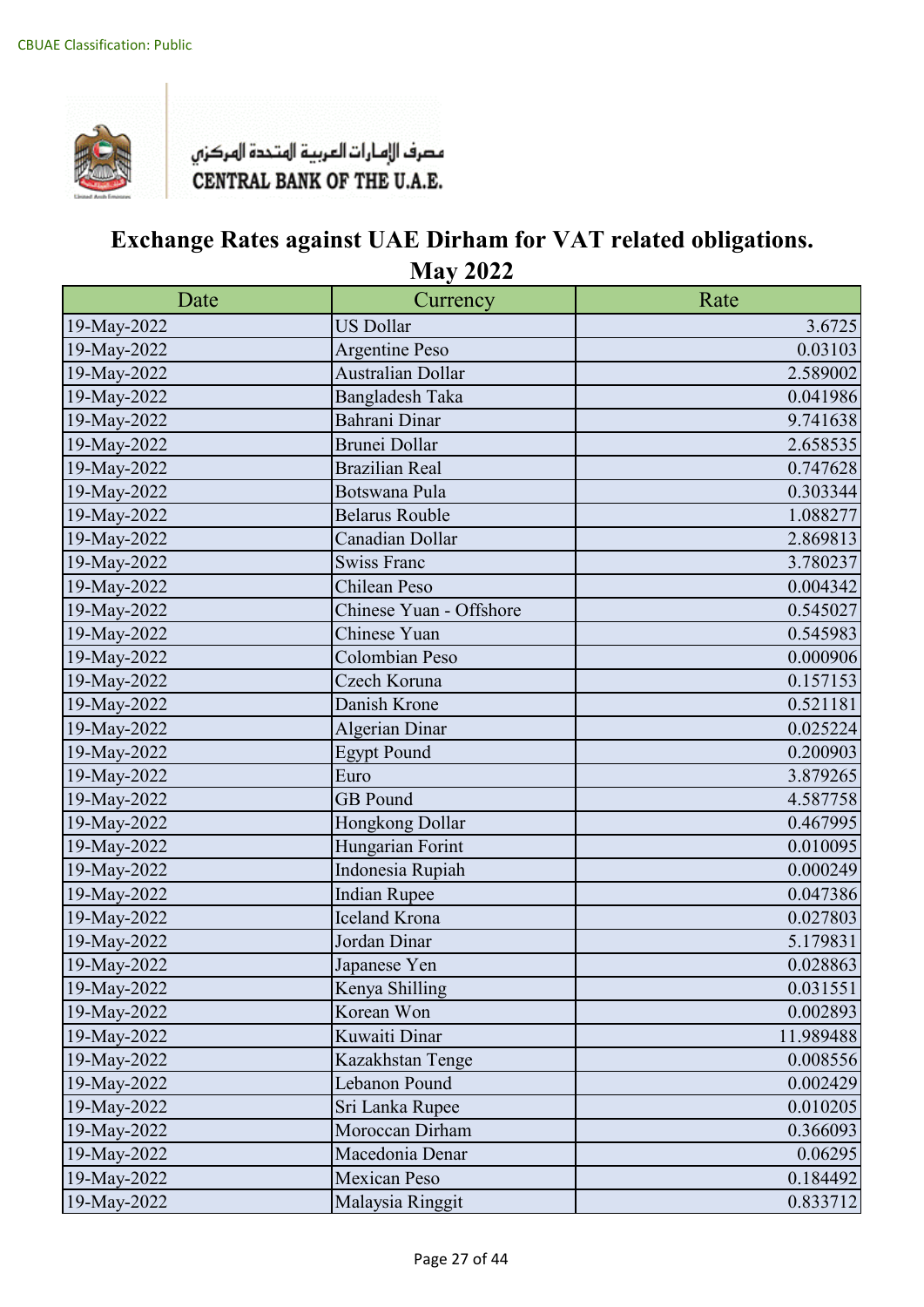

| Date        | Currency               | Rate     |
|-------------|------------------------|----------|
| 19-May-2022 | Nigerian Naira         | 0.008846 |
| 19-May-2022 | Norwegian Krone        | 0.37793  |
| 19-May-2022 | NewZealand Dollar      | 2.354921 |
| 19-May-2022 | Omani Rial             | 9.538713 |
| 19-May-2022 | Peru Sol               | 0.973544 |
| 19-May-2022 | Philippine Piso        | 0.070344 |
| 19-May-2022 | Pakistan Rupee         | 0.018251 |
| 19-May-2022 | Polish Zloty           | 0.834432 |
| 19-May-2022 | Qatari Riyal           | 1.005393 |
| 19-May-2022 | Serbian Dinar          | 0.033047 |
| 19-May-2022 | Russia Rouble          | 0.059115 |
| 19-May-2022 | Saudi Riyal            | 0.979046 |
| 19-May-2022 | <b>Sudanese Pound</b>  | 0.008095 |
| 19-May-2022 | Swedish Krona          | 0.369925 |
| 19-May-2022 | Singapore Dollar       | 2.660461 |
| 19-May-2022 | Thai Baht              | 0.106666 |
| 19-May-2022 | <b>Tunisian Dinar</b>  | 1.205244 |
| 19-May-2022 | Turkish Lira           | 0.231736 |
| 19-May-2022 | Trin Tob Dollar        | 0.540933 |
| 19-May-2022 | Taiwan Dollar          | 0.123616 |
| 19-May-2022 | Tanzania Shilling      | 0.001578 |
| 19-May-2022 | <b>Uganda Shilling</b> | 0.001008 |
| 19-May-2022 | Vietnam Dong           | 0.000159 |
| 19-May-2022 | Yemen Rial             | 0.014678 |
| 19-May-2022 | South Africa Rand      | 0.232344 |
| 19-May-2022 | Zambian Kwacha         | 0.215329 |
| 19-May-2022 | Azerbaijan manat       | 2.161566 |
| 19-May-2022 | Bulgarian lev          | 1.984706 |
| 19-May-2022 | Croatian kuna          | 0.514933 |
| 19-May-2022 | Ethiopian birr         | 0.070749 |
| 19-May-2022 | Iraqi dinar            | 0.002516 |
| 19-May-2022 | Israeli new shekel     | 1.086892 |
| 19-May-2022 | Libyan dinar           | 0.765216 |
| 19-May-2022 | Mauritian rupee        | 0.084815 |
| 19-May-2022 | Romanian leu           | 0.784504 |
| 19-May-2022 | Syrian pound           | 0.001462 |
| 19-May-2022 | Turkmen manat          | 1.050787 |
| 19-May-2022 | Uzbekistani som        | 0.00033  |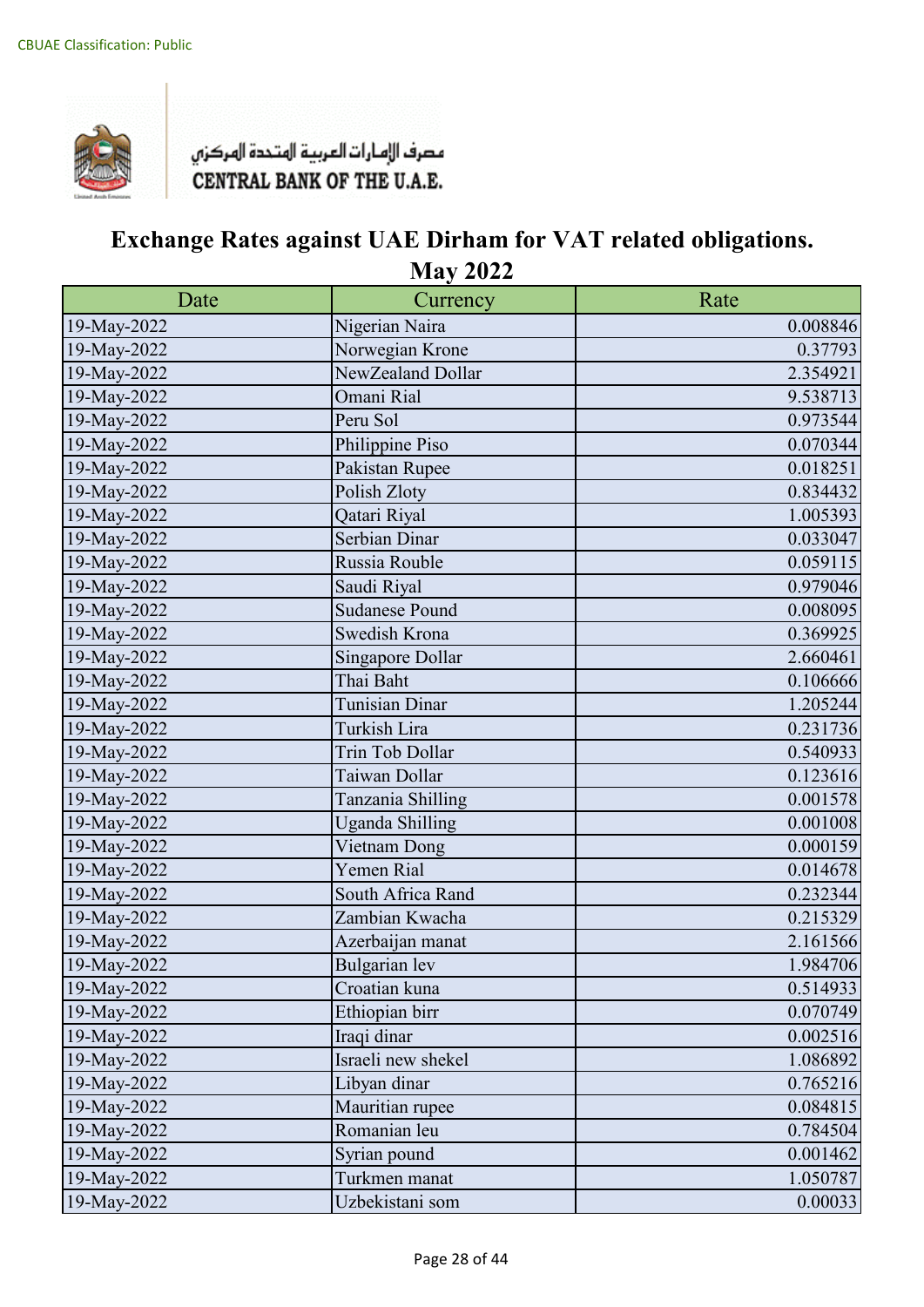

| Date        | Currency                | Rate      |
|-------------|-------------------------|-----------|
| 20-May-2022 | <b>US Dollar</b>        | 3.6725    |
| 20-May-2022 | <b>Argentine Peso</b>   | 0.030993  |
| 20-May-2022 | Australian Dollar       | 2.594123  |
| 20-May-2022 | <b>Bangladesh Taka</b>  | 0.041971  |
| 20-May-2022 | Bahrani Dinar           | 9.741896  |
| 20-May-2022 | <b>Brunei Dollar</b>    | 2.662003  |
| 20-May-2022 | <b>Brazilian Real</b>   | 0.752145  |
| 20-May-2022 | Botswana Pula           | 0.302797  |
| 20-May-2022 | <b>Belarus Rouble</b>   | 1.087955  |
| 20-May-2022 | Canadian Dollar         | 2.868468  |
| 20-May-2022 | <b>Swiss Franc</b>      | 3.768986  |
| 20-May-2022 | <b>Chilean Peso</b>     | 0.004417  |
| 20-May-2022 | Chinese Yuan - Offshore | 0.548233  |
| 20-May-2022 | Chinese Yuan            | 0.549167  |
| 20-May-2022 | <b>Colombian Peso</b>   | 0.000917  |
| 20-May-2022 | Czech Koruna            | 0.157429  |
| 20-May-2022 | Danish Krone            | 0.521284  |
| 20-May-2022 | Algerian Dinar          | 0.025197  |
| 20-May-2022 | <b>Egypt Pound</b>      | 0.200903  |
| 20-May-2022 | Euro                    | 3.878855  |
| 20-May-2022 | <b>GB</b> Pound         | 4.586039  |
| 20-May-2022 | Hongkong Dollar         | 0.467954  |
| 20-May-2022 | Hungarian Forint        | 0.010129  |
| 20-May-2022 | Indonesia Rupiah        | 0.000251  |
| 20-May-2022 | <b>Indian Rupee</b>     | 0.047296  |
| 20-May-2022 | Iceland Krona           | 0.028009  |
| 20-May-2022 | Jordan Dinar            | 5.179831  |
| 20-May-2022 | Japanese Yen            | 0.028662  |
| 20-May-2022 | Kenya Shilling          | 0.031537  |
| 20-May-2022 | Korean Won              | 0.002892  |
| 20-May-2022 | Kuwaiti Dinar           | 11.991445 |
| 20-May-2022 | Kazakhstan Tenge        | 0.008584  |
| 20-May-2022 | Lebanon Pound           | 0.002429  |
| 20-May-2022 | Sri Lanka Rupee         | 0.010208  |
| 20-May-2022 | Moroccan Dirham         | 0.366389  |
| 20-May-2022 | Macedonia Denar         | 0.06295   |
| 20-May-2022 | <b>Mexican Peso</b>     | 0.185141  |
| 20-May-2022 | Malaysia Ringgit        | 0.836751  |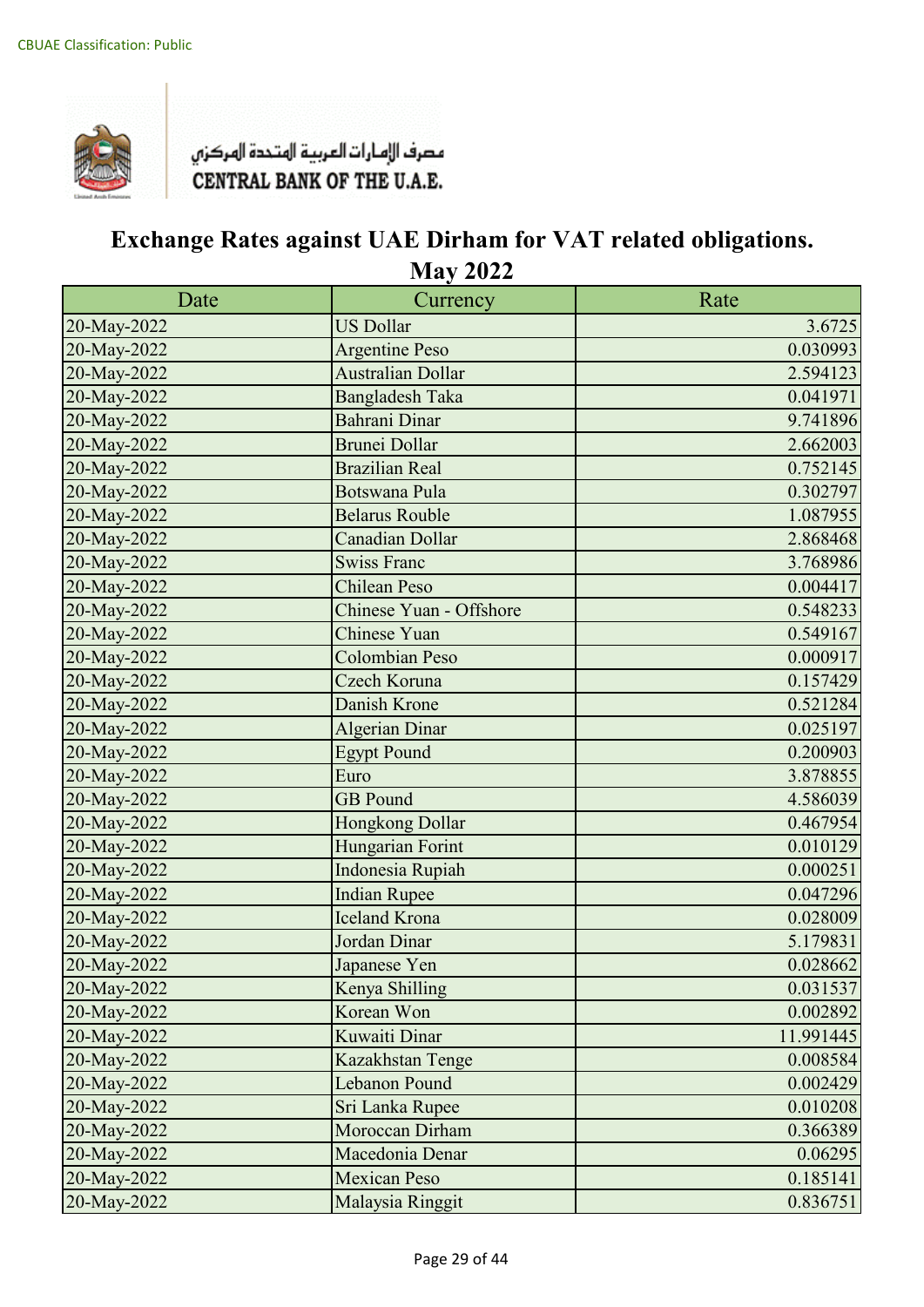

| Date        | Currency                | Rate     |
|-------------|-------------------------|----------|
| 20-May-2022 | Nigerian Naira          | 0.008847 |
| 20-May-2022 | Norwegian Krone         | 0.377383 |
| 20-May-2022 | NewZealand Dollar       | 2.351152 |
| 20-May-2022 | Omani Rial              | 9.538961 |
| 20-May-2022 | Peru Sol                | 0.983266 |
| 20-May-2022 | Philippine Piso         | 0.070406 |
| 20-May-2022 | Pakistan Rupee          | 0.018385 |
| 20-May-2022 | Polish Zloty            | 0.839007 |
| 20-May-2022 | Qatari Riyal            | 1.005283 |
| 20-May-2022 | Serbian Dinar           | 0.032999 |
| 20-May-2022 | Russia Rouble           | 0.059681 |
| 20-May-2022 | Saudi Riyal             | 0.979046 |
| 20-May-2022 | <b>Sudanese Pound</b>   | 0.008218 |
| 20-May-2022 | Swedish Krona           | 0.369519 |
| 20-May-2022 | <b>Singapore Dollar</b> | 2.661425 |
| 20-May-2022 | Thai Baht               | 0.106945 |
| 20-May-2022 | Tunisian Dinar          | 1.204572 |
| 20-May-2022 | Turkish Lira            | 0.231011 |
| 20-May-2022 | Trin Tob Dollar         | 0.541052 |
| 20-May-2022 | Taiwan Dollar           | 0.123824 |
| 20-May-2022 | Tanzania Shilling       | 0.001578 |
| 20-May-2022 | <b>Uganda Shilling</b>  | 0.001005 |
| 20-May-2022 | Vietnam Dong            | 0.000159 |
| 20-May-2022 | Yemen Rial              | 0.01468  |
| 20-May-2022 | South Africa Rand       | 0.231547 |
| 20-May-2022 | Zambian Kwacha          | 0.215    |
| 20-May-2022 | Azerbaijan manat        | 2.161566 |
| 20-May-2022 | Bulgarian lev           | 1.982349 |
| 20-May-2022 | Croatian kuna           | 0.514687 |
| 20-May-2022 | Ethiopian birr          | 0.070745 |
| 20-May-2022 | Iraqi dinar             | 0.002516 |
| 20-May-2022 | Israeli new shekel      | 1.094668 |
| 20-May-2022 | Libyan dinar            | 0.76372  |
| 20-May-2022 | Mauritian rupee         | 0.085209 |
| 20-May-2022 | Romanian leu            | 0.783634 |
| 20-May-2022 | Syrian pound            | 0.001462 |
| 20-May-2022 | Turkmen manat           | 1.050787 |
| 20-May-2022 | Uzbekistani som         | 0.000331 |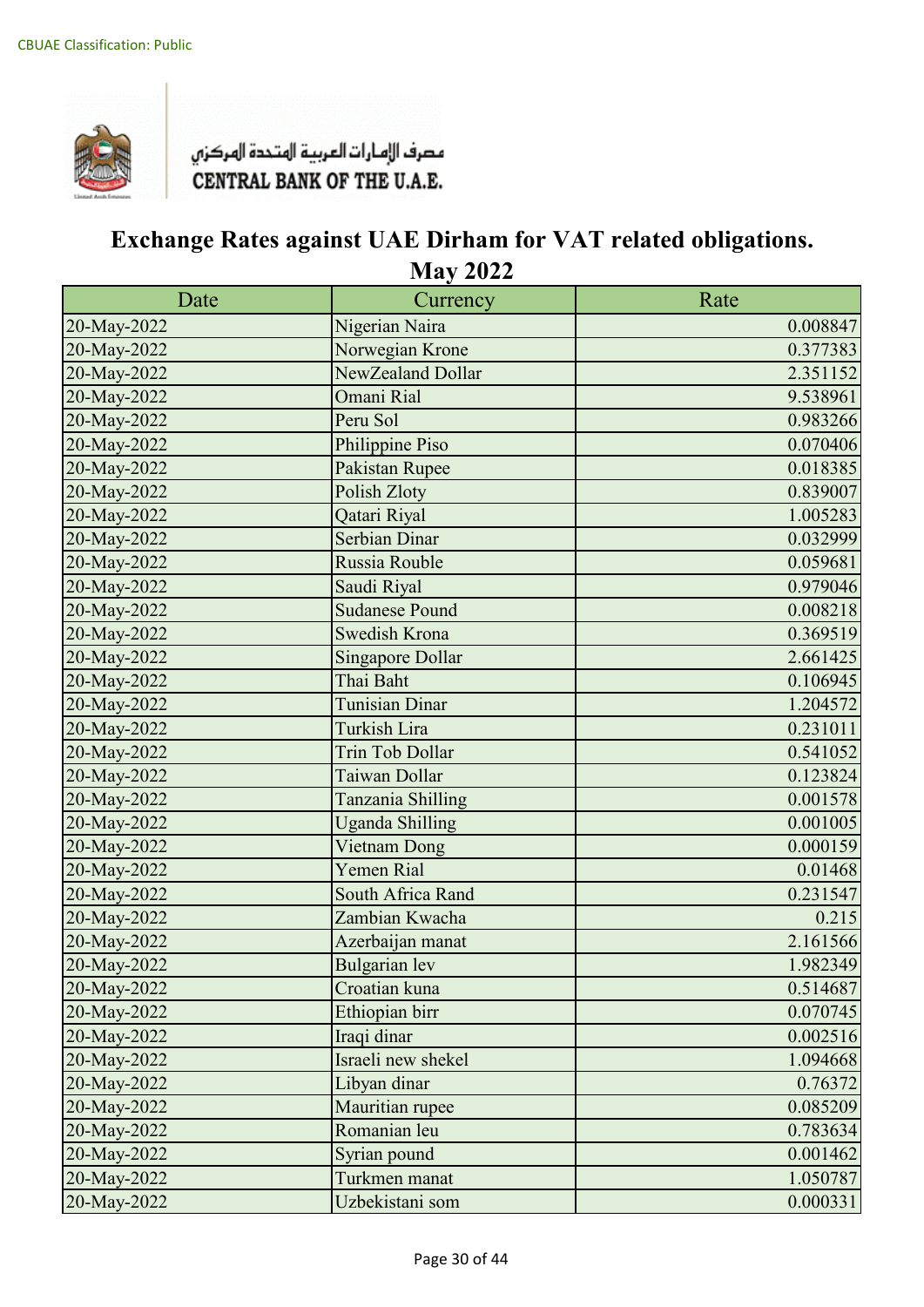

| Date        | Currency                 | Rate      |
|-------------|--------------------------|-----------|
| 23-May-2022 | <b>US Dollar</b>         | 3.6725    |
| 23-May-2022 | Argentine Peso           | 0.030873  |
| 23-May-2022 | <b>Australian Dollar</b> | 2.609607  |
| 23-May-2022 | Bangladesh Taka          | 0.041771  |
| 23-May-2022 | Bahrani Dinar            | 9.741379  |
| 23-May-2022 | <b>Brunei Dollar</b>     | 2.673826  |
| 23-May-2022 | <b>Brazilian Real</b>    | 0.765423  |
| 23-May-2022 | Botswana Pula            | 0.305     |
| 23-May-2022 | <b>Belarus Rouble</b>    | 1.087955  |
| 23-May-2022 | Canadian Dollar          | 2.870711  |
| 23-May-2022 | <b>Swiss Franc</b>       | 3.805699  |
| 23-May-2022 | Chilean Peso             | 0.004436  |
| 23-May-2022 | Chinese Yuan - Offshore  | 0.551393  |
| 23-May-2022 | Chinese Yuan             | 0.552114  |
| 23-May-2022 | Colombian Peso           | 0.000933  |
| 23-May-2022 | Czech Koruna             | 0.159169  |
| 23-May-2022 | Danish Krone             | 0.526387  |
| 23-May-2022 | <b>Algerian Dinar</b>    | 0.025274  |
| 23-May-2022 | <b>Egypt Pound</b>       | 0.199592  |
| 23-May-2022 | Euro                     | 3.916916  |
| 23-May-2022 | <b>GB</b> Pound          | 4.620078  |
| 23-May-2022 | Hongkong Dollar          | 0.467852  |
| 23-May-2022 | Hungarian Forint         | 0.010231  |
| 23-May-2022 | Indonesia Rupiah         | 0.00025   |
| 23-May-2022 | <b>Indian Rupee</b>      | 0.047317  |
| 23-May-2022 | <b>Iceland Krona</b>     | 0.028148  |
| 23-May-2022 | Jordan Dinar             | 5.179831  |
| 23-May-2022 | Japanese Yen             | 0.02879   |
| 23-May-2022 | Kenya Shilling           | 0.031524  |
| 23-May-2022 | Korean Won               | 0.002909  |
| 23-May-2022 | Kuwaiti Dinar            | 11.995754 |
| 23-May-2022 | Kazakhstan Tenge         | 0.008726  |
| 23-May-2022 | Lebanon Pound            | 0.002429  |
| 23-May-2022 | Sri Lanka Rupee          | 0.010216  |
| 23-May-2022 | Moroccan Dirham          | 0.368122  |
| 23-May-2022 | Macedonia Denar          | 0.06356   |
| 23-May-2022 | <b>Mexican Peso</b>      | 0.185358  |
| 23-May-2022 | Malaysia Ringgit         | 0.836751  |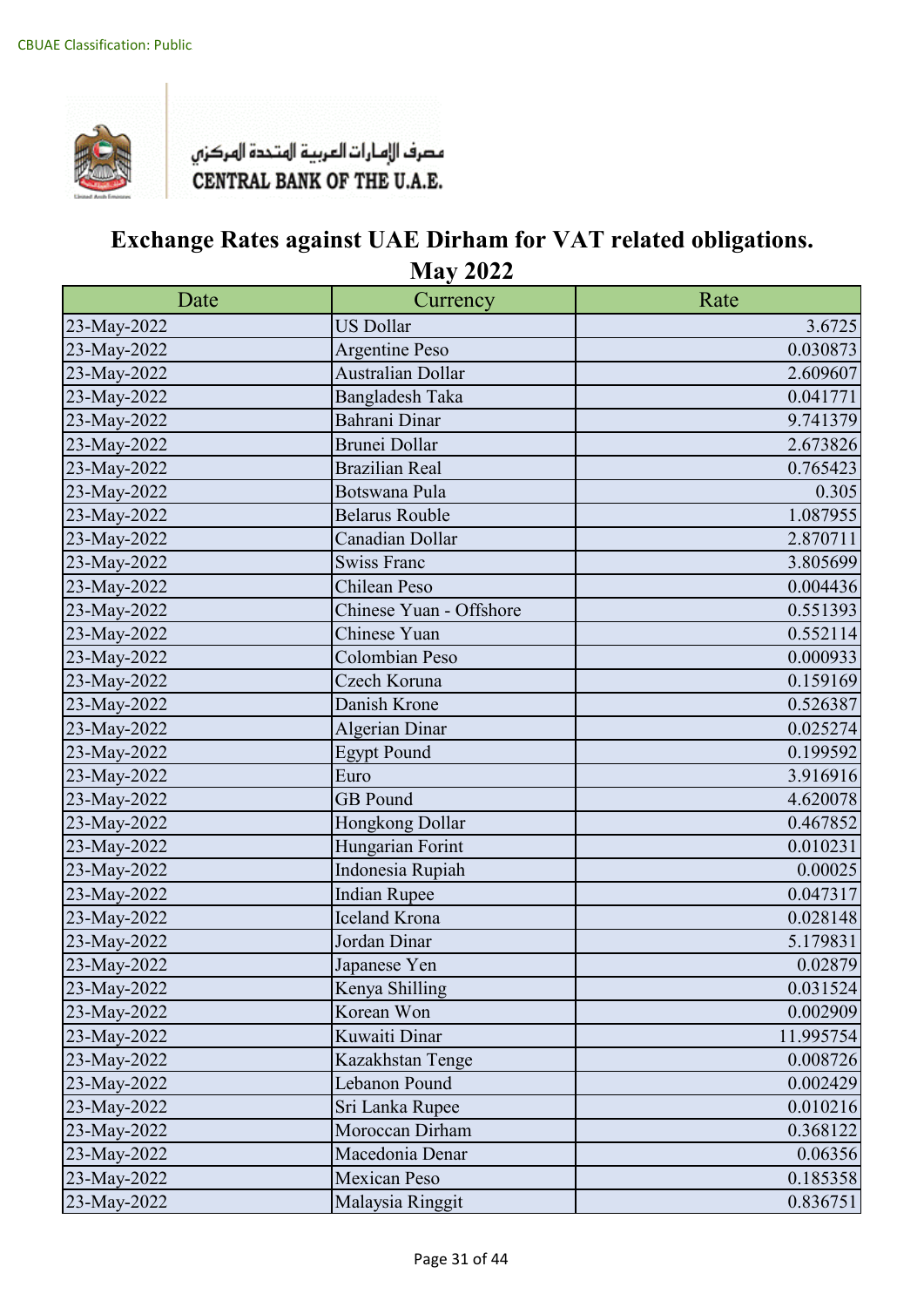

| Date        | Currency               | Rate     |
|-------------|------------------------|----------|
| 23-May-2022 | Nigerian Naira         | 0.008839 |
| 23-May-2022 | Norwegian Krone        | 0.381364 |
| 23-May-2022 | NewZealand Dollar      | 2.373489 |
| 23-May-2022 | Omani Rial             | 9.539209 |
| 23-May-2022 | Peru Sol               | 0.984452 |
| 23-May-2022 | Philippine Piso        | 0.07028  |
| 23-May-2022 | Pakistan Rupee         | 0.018267 |
| 23-May-2022 | Polish Zloty           | 0.849722 |
| 23-May-2022 | Qatari Riyal           | 1.005999 |
| 23-May-2022 | Serbian Dinar          | 0.033308 |
| 23-May-2022 | Russia Rouble          | 0.063704 |
| 23-May-2022 | Saudi Riyal            | 0.979046 |
| 23-May-2022 | <b>Sudanese Pound</b>  | 0.008218 |
| 23-May-2022 | Swedish Krona          | 0.372793 |
| 23-May-2022 | Singapore Dollar       | 2.673048 |
| 23-May-2022 | Thai Baht              | 0.107352 |
| 23-May-2022 | <b>Tunisian Dinar</b>  | 1.217107 |
| 23-May-2022 | Turkish Lira           | 0.231898 |
| 23-May-2022 | Trin Tob Dollar        | 0.54118  |
| 23-May-2022 | Taiwan Dollar          | 0.124176 |
| 23-May-2022 | Tanzania Shilling      | 0.001579 |
| 23-May-2022 | <b>Uganda Shilling</b> | 0.001003 |
| 23-May-2022 | Vietnam Dong           | 0.000158 |
| 23-May-2022 | Yemen Rial             | 0.014681 |
| 23-May-2022 | South Africa Rand      | 0.233786 |
| 23-May-2022 | Zambian Kwacha         | 0.214166 |
| 23-May-2022 | Azerbaijan manat       | 2.161566 |
| 23-May-2022 | Bulgarian lev          | 2.001362 |
| 23-May-2022 | Croatian kuna          | 0.519764 |
| 23-May-2022 | Ethiopian birr         | 0.070739 |
| 23-May-2022 | Iraqi dinar            | 0.002516 |
| 23-May-2022 | Israeli new shekel     | 1.099222 |
| 23-May-2022 | Libyan dinar           | 0.76372  |
| 23-May-2022 | Mauritian rupee        | 0.08462  |
| 23-May-2022 | Romanian leu           | 0.791095 |
| 23-May-2022 | Syrian pound           | 0.001462 |
| 23-May-2022 | Turkmen manat          | 1.050787 |
| 23-May-2022 | Uzbekistani som        | 0.000331 |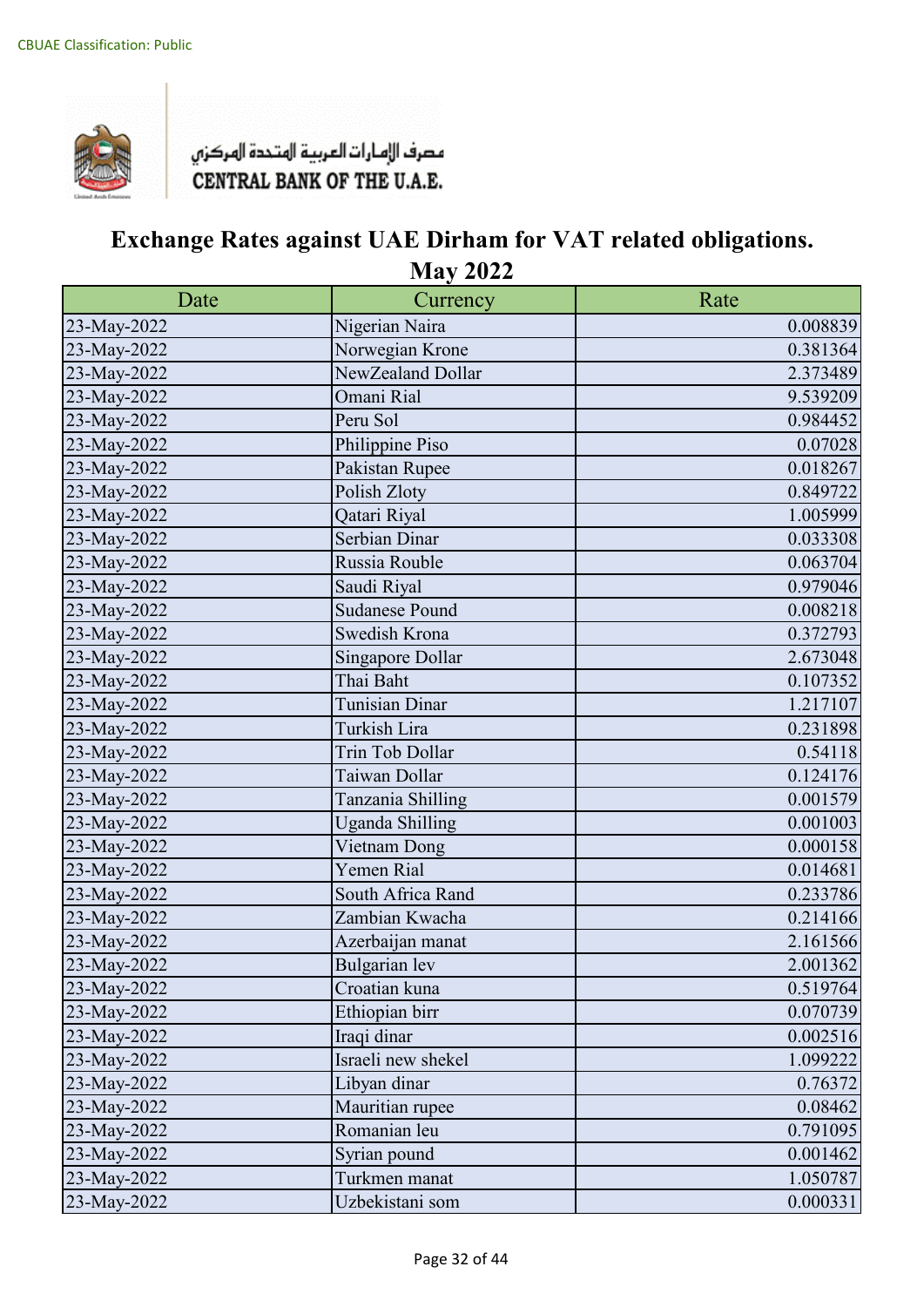

| Date        | Currency                 | Rate      |
|-------------|--------------------------|-----------|
| 24-May-2022 | <b>US Dollar</b>         | 3.6725    |
| 24-May-2022 | <b>Argentine Peso</b>    | 0.030837  |
| 24-May-2022 | <b>Australian Dollar</b> | 2.602026  |
| 24-May-2022 | <b>Bangladesh Taka</b>   | 0.041757  |
| 24-May-2022 | Bahrani Dinar            | 9.741638  |
| 24-May-2022 | <b>Brunei Dollar</b>     | 2.676359  |
| 24-May-2022 | <b>Brazilian Real</b>    | 0.768482  |
| 24-May-2022 | <b>Botswana Pula</b>     | 0.305733  |
| 24-May-2022 | <b>Belarus Rouble</b>    | 1.087955  |
| 24-May-2022 | Canadian Dollar          | 2.868916  |
| 24-May-2022 | <b>Swiss Franc</b>       | 3.825919  |
| 24-May-2022 | <b>Chilean Peso</b>      | 0.004421  |
| 24-May-2022 | Chinese Yuan - Offshore  | 0.551038  |
| 24-May-2022 | <b>Chinese Yuan</b>      | 0.551857  |
| 24-May-2022 | <b>Colombian Peso</b>    | 0.000927  |
| 24-May-2022 | Czech Koruna             | 0.159959  |
| 24-May-2022 | Danish Krone             | 0.530003  |
| 24-May-2022 | Algerian Dinar           | 0.02528   |
| 24-May-2022 | <b>Egypt Pound</b>       | 0.198406  |
| 24-May-2022 | Euro                     | 3.942989  |
| 24-May-2022 | <b>GB</b> Pound          | 4.594071  |
| 24-May-2022 | Hongkong Dollar          | 0.467858  |
| 24-May-2022 | Hungarian Forint         | 0.010291  |
| 24-May-2022 | Indonesia Rupiah         | 0.000251  |
| 24-May-2022 | <b>Indian Rupee</b>      | 0.047359  |
| 24-May-2022 | Iceland Krona            | 0.028309  |
| 24-May-2022 | Jordan Dinar             | 5.179831  |
| 24-May-2022 | Japanese Yen             | 0.029016  |
| 24-May-2022 | Kenya Shilling           | 0.031497  |
| 24-May-2022 | Korean Won               | 0.002912  |
| 24-May-2022 | Kuwaiti Dinar            | 12.012233 |
| 24-May-2022 | Kazakhstan Tenge         | 0.008812  |
| 24-May-2022 | Lebanon Pound            | 0.002431  |
| 24-May-2022 | Sri Lanka Rupee          | 0.010216  |
| 24-May-2022 | Moroccan Dirham          | 0.369025  |
| 24-May-2022 | Macedonia Denar          | 0.063494  |
| 24-May-2022 | <b>Mexican Peso</b>      | 0.185236  |
| 24-May-2022 | Malaysia Ringgit         | 0.835324  |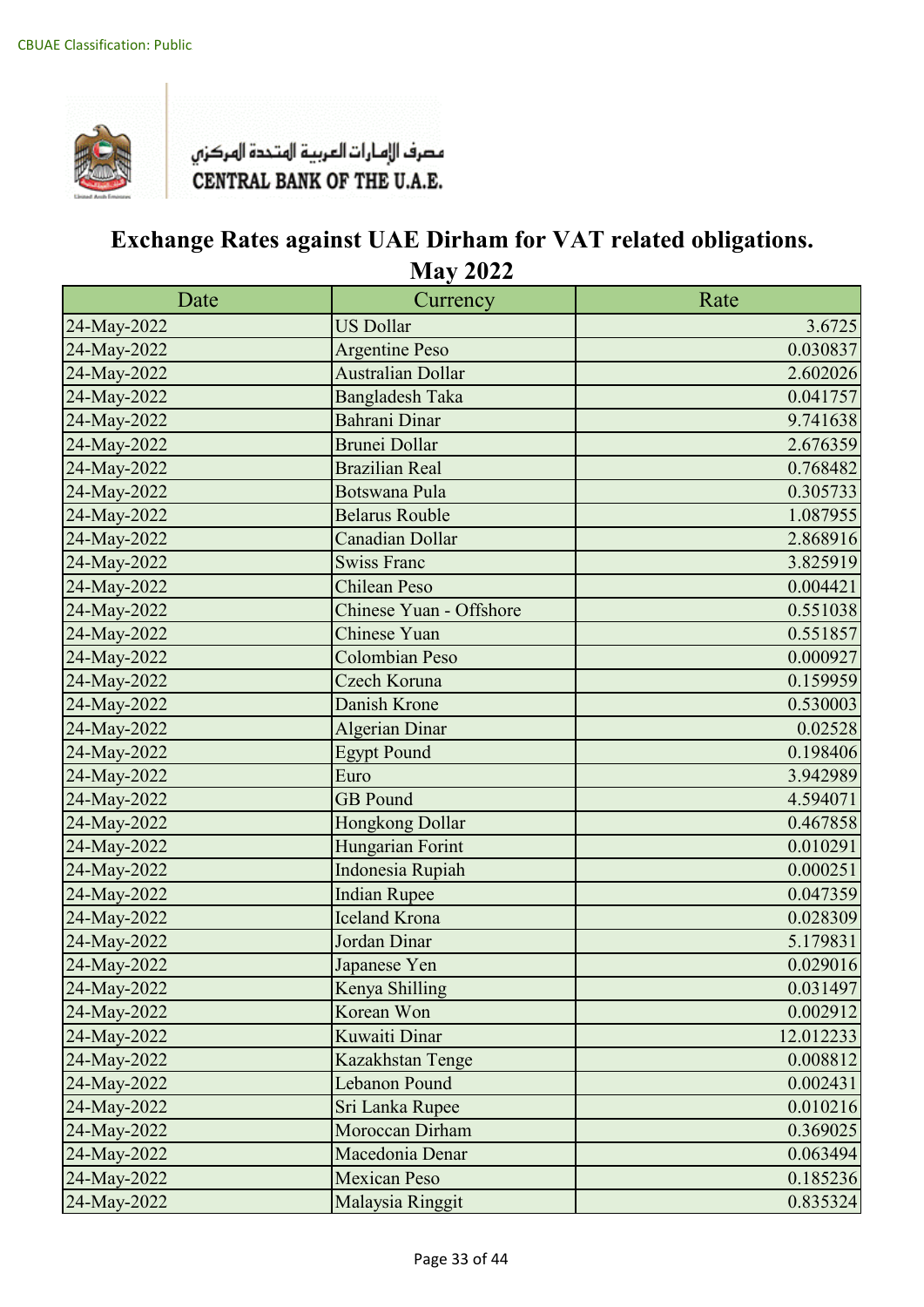

| Date        | Currency                | Rate     |
|-------------|-------------------------|----------|
| 24-May-2022 | Nigerian Naira          | 0.008846 |
| 24-May-2022 | Norwegian Krone         | 0.383047 |
| 24-May-2022 | NewZealand Dollar       | 2.369049 |
| 24-May-2022 | Omani Rial              | 9.551365 |
| 24-May-2022 | Peru Sol                | 0.988241 |
| 24-May-2022 | Philippine Piso         | 0.070192 |
| 24-May-2022 | Pakistan Rupee          | 0.018248 |
| 24-May-2022 | Polish Zloty            | 0.8569   |
| 24-May-2022 | Qatari Riyal            | 1.004403 |
| 24-May-2022 | Serbian Dinar           | 0.033545 |
| 24-May-2022 | Russia Rouble           | 0.064765 |
| 24-May-2022 | Saudi Riyal             | 0.979098 |
| 24-May-2022 | <b>Sudanese Pound</b>   | 0.008218 |
| 24-May-2022 | Swedish Krona           | 0.37512  |
| 24-May-2022 | <b>Singapore Dollar</b> | 2.676554 |
| 24-May-2022 | Thai Baht               | 0.10773  |
| 24-May-2022 | Tunisian Dinar          | 1.2184   |
| 24-May-2022 | Turkish Lira            | 0.228667 |
| 24-May-2022 | Trin Tob Dollar         | 0.541435 |
| 24-May-2022 | Taiwan Dollar           | 0.124063 |
| 24-May-2022 | Tanzania Shilling       | 0.001578 |
| 24-May-2022 | <b>Uganda Shilling</b>  | 0.001    |
| 24-May-2022 | Vietnam Dong            | 0.000158 |
| 24-May-2022 | Yemen Rial              | 0.014683 |
| 24-May-2022 | South Africa Rand       | 0.234791 |
| 24-May-2022 | Zambian Kwacha          | 0.212837 |
| 24-May-2022 | Azerbaijan manat        | 2.161566 |
| 24-May-2022 | Bulgarian lev           | 2.012549 |
| 24-May-2022 | Croatian kuna           | 0.523984 |
| 24-May-2022 | Ethiopian birr          | 0.070734 |
| 24-May-2022 | Iraqi dinar             | 0.002516 |
| 24-May-2022 | Israeli new shekel      | 1.096498 |
| 24-May-2022 | Libyan dinar            | 0.770352 |
| 24-May-2022 | Mauritian rupee         | 0.084425 |
| 24-May-2022 | Romanian leu            | 0.798231 |
| 24-May-2022 | Syrian pound            | 0.001462 |
| 24-May-2022 | Turkmen manat           | 1.050787 |
| 24-May-2022 | Uzbekistani som         | 0.000332 |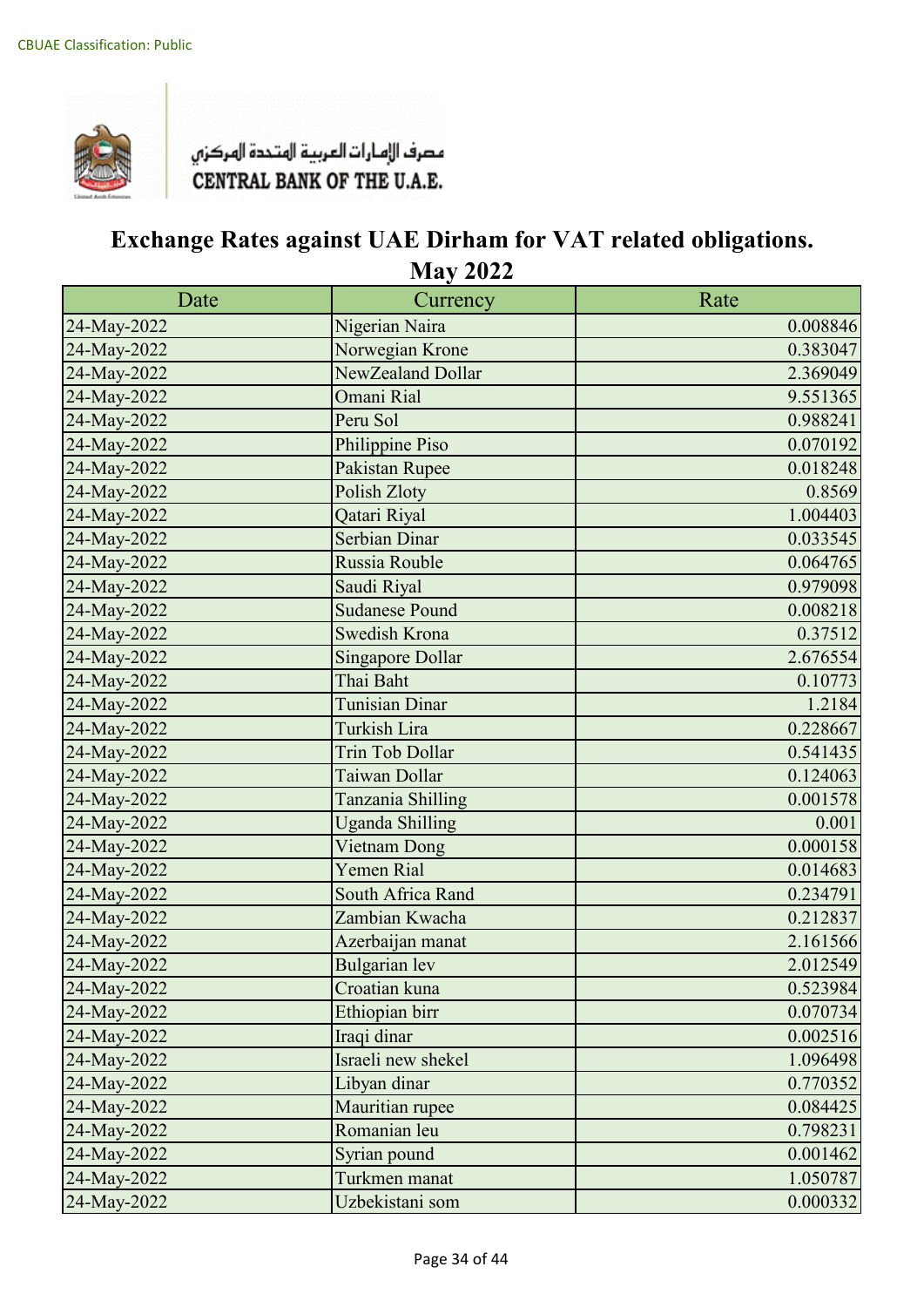

| Date        | Currency                 | Rate     |
|-------------|--------------------------|----------|
| 25-May-2022 | <b>US Dollar</b>         | 3.6725   |
| 25-May-2022 | <b>Argentine Peso</b>    | 0.030846 |
| 25-May-2022 | <b>Australian Dollar</b> | 2.592109 |
| 25-May-2022 | Bangladesh Taka          | 0.041771 |
| 25-May-2022 | Bahrani Dinar            | 9.741638 |
| 25-May-2022 | <b>Brunei Dollar</b>     | 2.668192 |
| 25-May-2022 | <b>Brazilian Real</b>    | 0.761456 |
| 25-May-2022 | Botswana Pula            | 0.304264 |
| 25-May-2022 | <b>Belarus Rouble</b>    | 1.087955 |
| 25-May-2022 | Canadian Dollar          | 2.859089 |
| 25-May-2022 | <b>Swiss Franc</b>       | 3.814396 |
| 25-May-2022 | Chilean Peso             | 0.004405 |
| 25-May-2022 | Chinese Yuan - Offshore  | 0.547603 |
| 25-May-2022 | Chinese Yuan             | 0.548585 |
| 25-May-2022 | Colombian Peso           | 0.000923 |
| 25-May-2022 | Czech Koruna             | 0.15868  |
| 25-May-2022 | Danish Krone             | 0.526538 |
| 25-May-2022 | <b>Algerian Dinar</b>    | 0.025219 |
| 25-May-2022 | <b>Egypt Pound</b>       | 0.197446 |
| 25-May-2022 | Euro                     | 3.916498 |
| 25-May-2022 | <b>GB</b> Pound          | 4.598673 |
| 25-May-2022 | Hongkong Dollar          | 0.467846 |
| 25-May-2022 | Hungarian Forint         | 0.010088 |
| 25-May-2022 | Indonesia Rupiah         | 0.000251 |
| 25-May-2022 | <b>Indian Rupee</b>      | 0.047377 |
| 25-May-2022 | <b>Iceland Krona</b>     | 0.028361 |
| 25-May-2022 | Jordan Dinar             | 5.179831 |
| 25-May-2022 | Japanese Yen             | 0.028872 |
| 25-May-2022 | Kenya Shilling           | 0.031497 |
| 25-May-2022 | Korean Won               | 0.002896 |
| 25-May-2022 | Kuwaiti Dinar            | 12.00438 |
| 25-May-2022 | Kazakhstan Tenge         | 0.008831 |
| 25-May-2022 | Lebanon Pound            | 0.002429 |
| 25-May-2022 | Sri Lanka Rupee          | 0.010145 |
| 25-May-2022 | Moroccan Dirham          | 0.369913 |
| 25-May-2022 | Macedonia Denar          | 0.063439 |
| 25-May-2022 | <b>Mexican Peso</b>      | 0.184975 |
| 25-May-2022 | Malaysia Ringgit         | 0.835609 |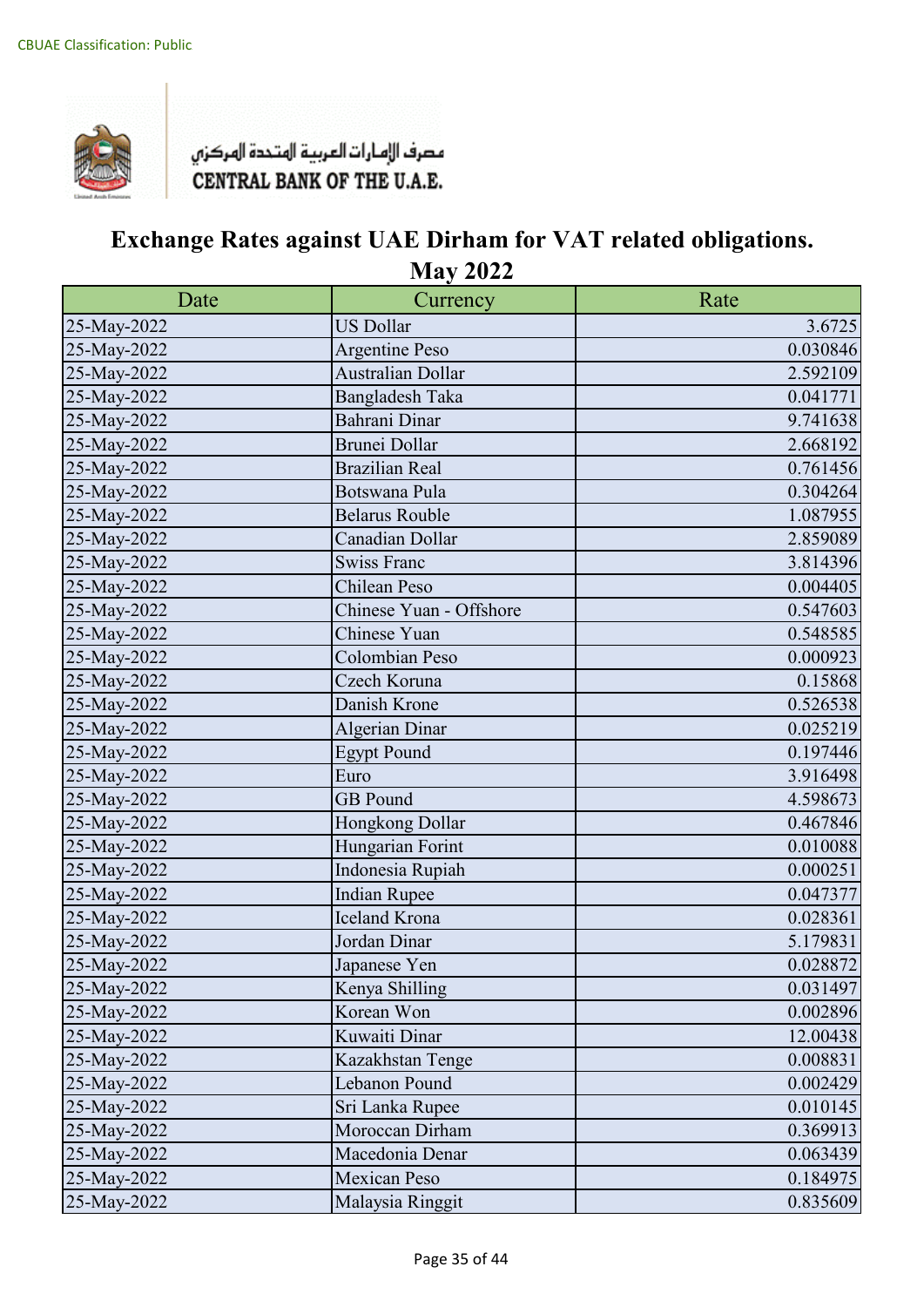

| Date        | Currency              | Rate     |
|-------------|-----------------------|----------|
| 25-May-2022 | Nigerian Naira        | 0.008846 |
| 25-May-2022 | Norwegian Krone       | 0.381451 |
| 25-May-2022 | NewZealand Dollar     | 2.370578 |
| 25-May-2022 | Omani Rial            | 9.538961 |
| 25-May-2022 | Peru Sol              | 0.991683 |
| 25-May-2022 | Philippine Piso       | 0.070177 |
| 25-May-2022 | Pakistan Rupee        | 0.018147 |
| 25-May-2022 | Polish Zloty          | 0.850391 |
| 25-May-2022 | Qatari Riyal          | 1.005503 |
| 25-May-2022 | Serbian Dinar         | 0.033353 |
| 25-May-2022 | Russia Rouble         | 0.062455 |
| 25-May-2022 | Saudi Riyal           | 0.979072 |
| 25-May-2022 | <b>Sudanese Pound</b> | 0.008219 |
| 25-May-2022 | Swedish Krona         | 0.371854 |
| 25-May-2022 | Singapore Dollar      | 2.66858  |
| 25-May-2022 | Thai Baht             | 0.107008 |
| 25-May-2022 | Tunisian Dinar        | 1.217592 |
| 25-May-2022 | Turkish Lira          | 0.224424 |
| 25-May-2022 | Trin Tob Dollar       | 0.541435 |
| 25-May-2022 | Taiwan Dollar         | 0.124298 |
| 25-May-2022 | Tanzania Shilling     | 0.001578 |
| 25-May-2022 | Uganda Shilling       | 0.000996 |
| 25-May-2022 | Vietnam Dong          | 0.000158 |
| 25-May-2022 | Yemen Rial            | 0.014678 |
| 25-May-2022 | South Africa Rand     | 0.233361 |
| 25-May-2022 | Zambian Kwacha        | 0.212578 |
| 25-May-2022 | Azerbaijan manat      | 2.161566 |
| 25-May-2022 | Bulgarian lev         | 2.003109 |
| 25-May-2022 | Croatian kuna         | 0.519823 |
| 25-May-2022 | Ethiopian birr        | 0.070726 |
| 25-May-2022 | Iraqi dinar           | 0.002516 |
| 25-May-2022 | Israeli new shekel    | 1.094407 |
| 25-May-2022 | Libyan dinar          | 0.771048 |
| 25-May-2022 | Mauritian rupee       | 0.084913 |
| 25-May-2022 | Romanian leu          | 0.792991 |
| 25-May-2022 | Syrian pound          | 0.001462 |
| 25-May-2022 | Turkmen manat         | 1.050787 |
| 25-May-2022 | Uzbekistani som       | 0.000332 |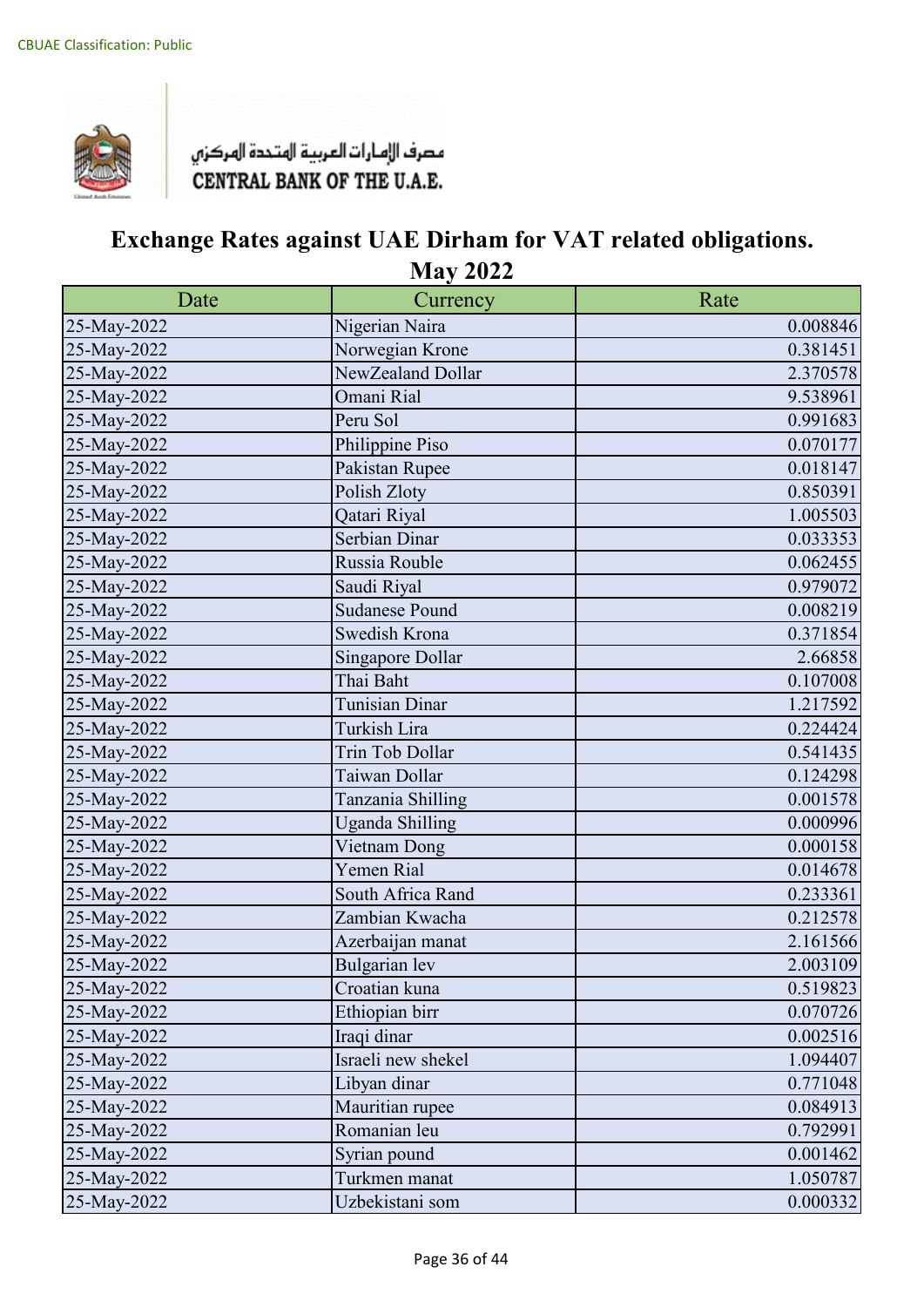

| Date        | Currency                 | Rate      |
|-------------|--------------------------|-----------|
| 26-May-2022 | <b>US Dollar</b>         | 3.6725    |
| 26-May-2022 | <b>Argentine Peso</b>    | 0.030754  |
| 26-May-2022 | <b>Australian Dollar</b> | 2.603871  |
| 26-May-2022 | <b>Bangladesh Taka</b>   | 0.041757  |
| 26-May-2022 | Bahrani Dinar            | 9.741638  |
| 26-May-2022 | Brunei Dollar            | 2.672658  |
| 26-May-2022 | <b>Brazilian Real</b>    | 0.763514  |
| 26-May-2022 | Botswana Pula            | 0.304078  |
| 26-May-2022 | <b>Belarus Rouble</b>    | 1.0886    |
| 26-May-2022 | Canadian Dollar          | 2.867796  |
| 26-May-2022 | <b>Swiss Franc</b>       | 3.827514  |
| 26-May-2022 | <b>Chilean Peso</b>      | 0.004404  |
| 26-May-2022 | Chinese Yuan - Offshore  | 0.543181  |
| 26-May-2022 | Chinese Yuan             | 0.545423  |
| 26-May-2022 | <b>Colombian Peso</b>    | 0.000934  |
| 26-May-2022 | Czech Koruna             | 0.159514  |
| 26-May-2022 | Danish Krone             | 0.529026  |
| 26-May-2022 | <b>Algerian Dinar</b>    | 0.025232  |
| 26-May-2022 | <b>Egypt Pound</b>       | 0.197552  |
| 26-May-2022 | Euro                     | 3.935384  |
| 26-May-2022 | <b>GB</b> Pound          | 4.617754  |
| 26-May-2022 | Hongkong Dollar          | 0.46784   |
| 26-May-2022 | Hungarian Forint         | 0.010071  |
| 26-May-2022 | Indonesia Rupiah         | 0.000251  |
| 26-May-2022 | <b>Indian Rupee</b>      | 0.047345  |
| 26-May-2022 | <b>Iceland Krona</b>     | 0.028502  |
| 26-May-2022 | Jordan Dinar             | 5.179831  |
| 26-May-2022 | Japanese Yen             | 0.028899  |
| 26-May-2022 | Kenya Shilling           | 0.031483  |
| 26-May-2022 | Korean Won               | 0.002906  |
| 26-May-2022 | Kuwaiti Dinar            | 12.010662 |
| 26-May-2022 | Kazakhstan Tenge         | 0.008671  |
| 26-May-2022 | <b>Lebanon Pound</b>     | 0.002429  |
| 26-May-2022 | Sri Lanka Rupee          | 0.010138  |
| 26-May-2022 | Moroccan Dirham          | 0.370915  |
| 26-May-2022 | Macedonia Denar          | 0.063439  |
| 26-May-2022 | <b>Mexican Peso</b>      | 0.185582  |
| 26-May-2022 | Malaysia Ringgit         | 0.835039  |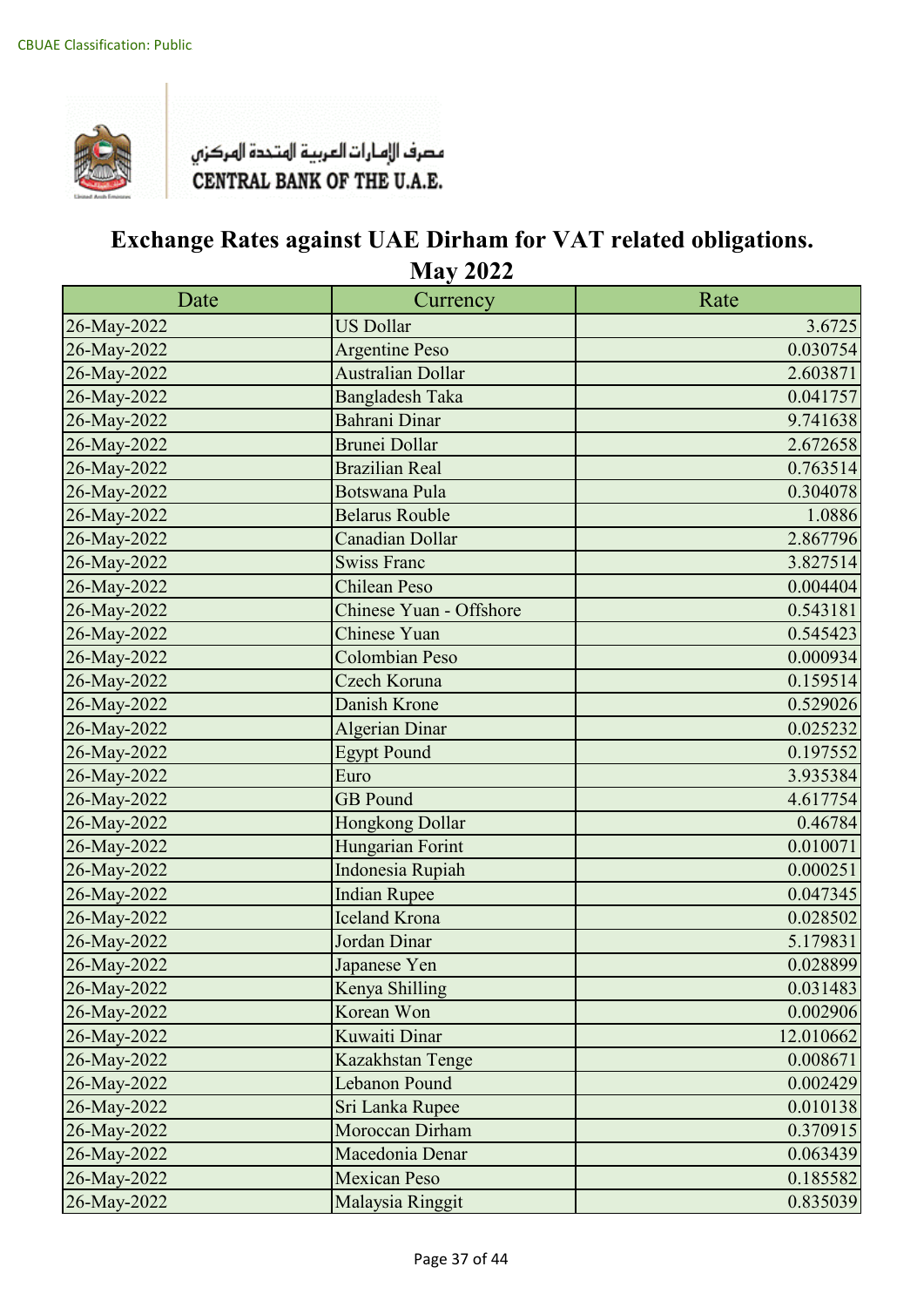

| Date        | Currency                | Rate     |
|-------------|-------------------------|----------|
| 26-May-2022 | Nigerian Naira          | 0.008845 |
| 26-May-2022 | Norwegian Krone         | 0.384237 |
| 26-May-2022 | NewZealand Dollar       | 2.374564 |
| 26-May-2022 | Omani Rial              | 9.538713 |
| 26-May-2022 | Peru Sol                | 0.996608 |
| 26-May-2022 | Philippine Piso         | 0.070194 |
| 26-May-2022 | Pakistan Rupee          | 0.018124 |
| 26-May-2022 | Polish Zloty            | 0.855004 |
| 26-May-2022 | Qatari Riyal            | 1.005724 |
| 26-May-2022 | Serbian Dinar           | 0.03349  |
| 26-May-2022 | Russia Rouble           | 0.05685  |
| 26-May-2022 | Saudi Riyal             | 0.979072 |
| 26-May-2022 | <b>Sudanese Pound</b>   | 0.008219 |
| 26-May-2022 | <b>Swedish Krona</b>    | 0.372057 |
| 26-May-2022 | <b>Singapore Dollar</b> | 2.672853 |
| 26-May-2022 | Thai Baht               | 0.107414 |
| 26-May-2022 | Tunisian Dinar          | 1.208059 |
| 26-May-2022 | Turkish Lira            | 0.224872 |
| 26-May-2022 | <b>Trin Tob Dollar</b>  | 0.541212 |
| 26-May-2022 | Taiwan Dollar           | 0.124877 |
| 26-May-2022 | Tanzania Shilling       | 0.001578 |
| 26-May-2022 | <b>Uganda Shilling</b>  | 0.000995 |
| 26-May-2022 | Vietnam Dong            | 0.000158 |
| 26-May-2022 | Yemen Rial              | 0.014678 |
| 26-May-2022 | South Africa Rand       | 0.232538 |
| 26-May-2022 | Zambian Kwacha          | 0.213517 |
| 26-May-2022 | Azerbaijan manat        | 2.161566 |
| 26-May-2022 | <b>Bulgarian</b> lev    | 2.012329 |
| 26-May-2022 | Croatian kuna           | 0.522322 |
| 26-May-2022 | Ethiopian birr          | 0.070722 |
| 26-May-2022 | Iraqi dinar             | 0.002516 |
| 26-May-2022 | Israeli new shekel      | 1.09408  |
| 26-May-2022 | Libyan dinar            | 0.76961  |
| 26-May-2022 | Mauritian rupee         | 0.085209 |
| 26-May-2022 | Romanian leu            | 0.796603 |
| 26-May-2022 | Syrian pound            | 0.001462 |
| 26-May-2022 | Turkmen manat           | 1.050787 |
| 26-May-2022 | Uzbekistani som         | 0.000332 |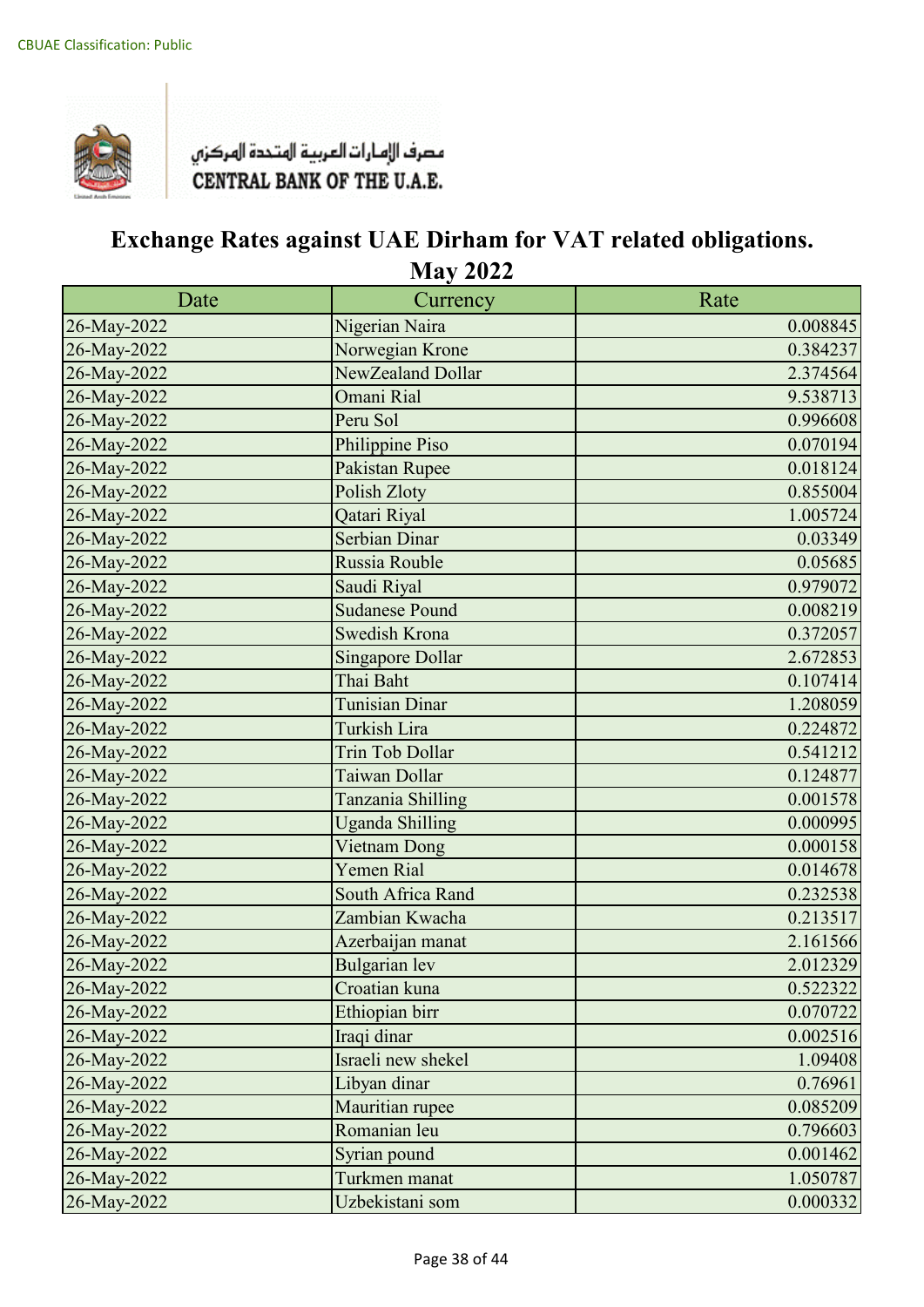

| Date        | Currency                | Rate      |
|-------------|-------------------------|-----------|
| 27-May-2022 | <b>US Dollar</b>        | 3.6725    |
| 27-May-2022 | <b>Argentine Peso</b>   | 0.030718  |
| 27-May-2022 | Australian Dollar       | 2.630354  |
| 27-May-2022 | Bangladesh Taka         | 0.041761  |
| 27-May-2022 | Bahrani Dinar           | 9.740863  |
| 27-May-2022 | Brunei Dollar           | 2.684184  |
| 27-May-2022 | <b>Brazilian Real</b>   | 0.772394  |
| 27-May-2022 | Botswana Pula           | 0.306103  |
| 27-May-2022 | <b>Belarus Rouble</b>   | 1.087311  |
| 27-May-2022 | Canadian Dollar         | 2.883785  |
| 27-May-2022 | <b>Swiss Franc</b>      | 3.841125  |
| 27-May-2022 | Chilean Peso            | 0.004476  |
| 27-May-2022 | Chinese Yuan - Offshore | 0.547269  |
| 27-May-2022 | Chinese Yuan            | 0.548667  |
| 27-May-2022 | Colombian Peso          | 0.000939  |
| 27-May-2022 | Czech Koruna            | 0.159792  |
| 27-May-2022 | Danish Krone            | 0.530463  |
| 27-May-2022 | Algerian Dinar          | 0.025255  |
| 27-May-2022 | <b>Egypt Pound</b>      | 0.19734   |
| 27-May-2022 | Euro                    | 3.945107  |
| 27-May-2022 | <b>GB</b> Pound         | 4.642857  |
| 27-May-2022 | Hongkong Dollar         | 0.46784   |
| 27-May-2022 | Hungarian Forint        | 0.010029  |
| 27-May-2022 | Indonesia Rupiah        | 0.000252  |
| 27-May-2022 | <b>Indian Rupee</b>     | 0.047353  |
| 27-May-2022 | <b>Iceland Krona</b>    | 0.028653  |
| 27-May-2022 | Jordan Dinar            | 5.171807  |
| 27-May-2022 | Japanese Yen            | 0.028938  |
| 27-May-2022 | Kenya Shilling          | 0.03147   |
| 27-May-2022 | Korean Won              | 0.002939  |
| 27-May-2022 | Kuwaiti Dinar           | 12.013019 |
| 27-May-2022 | Kazakhstan Tenge        | 0.008442  |
| 27-May-2022 | Lebanon Pound           | 0.002429  |
| 27-May-2022 | Sri Lanka Rupee         | 0.010145  |
| 27-May-2022 | Moroccan Dirham         | 0.371918  |
| 27-May-2022 | Macedonia Denar         | 0.063516  |
| 27-May-2022 | <b>Mexican Peso</b>     | 0.187181  |
| 27-May-2022 | Malaysia Ringgit        | 0.838662  |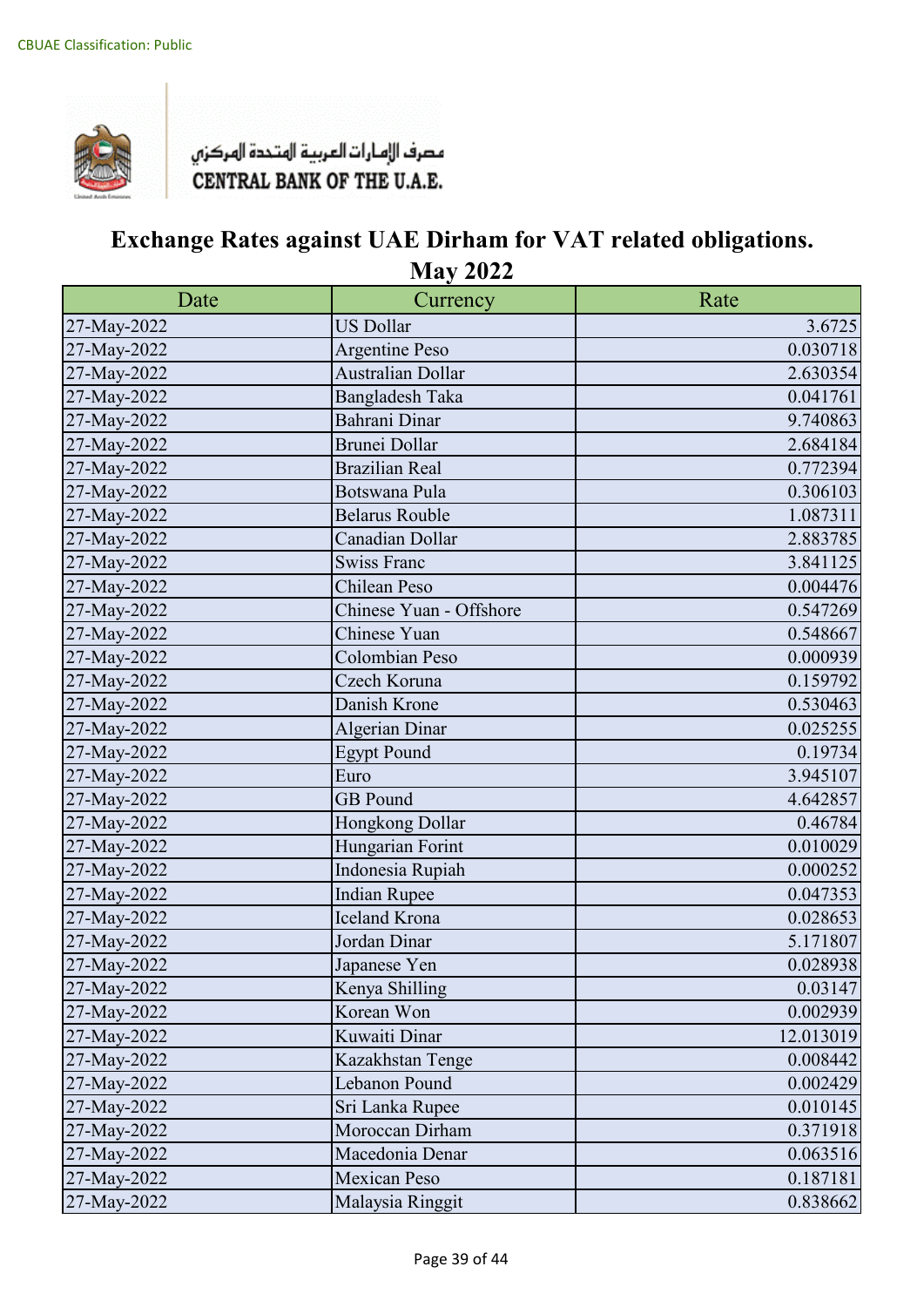

| Date        | Currency               | Rate     |
|-------------|------------------------|----------|
| 27-May-2022 | Nigerian Naira         | 0.008845 |
| 27-May-2022 | Norwegian Krone        | 0.388398 |
| 27-May-2022 | NewZealand Dollar      | 2.40174  |
| 27-May-2022 | Omani Rial             | 9.538466 |
| 27-May-2022 | Peru Sol               | 1.003717 |
| 27-May-2022 | Philippine Piso        | 0.070384 |
| 27-May-2022 | Pakistan Rupee         | 0.018437 |
| 27-May-2022 | Polish Zloty           | 0.861705 |
| 27-May-2022 | Qatari Riyal           | 1.004705 |
| 27-May-2022 | Serbian Dinar          | 0.033566 |
| 27-May-2022 | Russia Rouble          | 0.055019 |
| 27-May-2022 | Saudi Riyal            | 0.979072 |
| 27-May-2022 | <b>Sudanese Pound</b>  | 0.008219 |
| 27-May-2022 | Swedish Krona          | 0.374203 |
| 27-May-2022 | Singapore Dollar       | 2.683791 |
| 27-May-2022 | Thai Baht              | 0.107635 |
| 27-May-2022 | <b>Tunisian Dinar</b>  | 1.213087 |
| 27-May-2022 | Turkish Lira           | 0.225762 |
| 27-May-2022 | Trin Tob Dollar        | 0.54185  |
| 27-May-2022 | Taiwan Dollar          | 0.125423 |
| 27-May-2022 | Tanzania Shilling      | 0.001579 |
| 27-May-2022 | <b>Uganda Shilling</b> | 0.000985 |
| 27-May-2022 | Vietnam Dong           | 0.000158 |
| 27-May-2022 | Yemen Rial             | 0.01468  |
| 27-May-2022 | South Africa Rand      | 0.23558  |
| 27-May-2022 | Zambian Kwacha         | 0.213208 |
| 27-May-2022 | Azerbaijan manat       | 2.161566 |
| 27-May-2022 | Bulgarian lev          | 2.016417 |
| 27-May-2022 | Croatian kuna          | 0.523193 |
| 27-May-2022 | Ethiopian birr         | 0.070715 |
| 27-May-2022 | Iraqi dinar            | 0.002516 |
| 27-May-2022 | Israeli new shekel     | 1.09532  |
| 27-May-2022 | Libyan dinar           | 0.76961  |
| 27-May-2022 | Mauritian rupee        | 0.084717 |
| 27-May-2022 | Romanian leu           | 0.797797 |
| 27-May-2022 | Syrian pound           | 0.001462 |
| 27-May-2022 | Turkmen manat          | 1.050787 |
| 27-May-2022 | Uzbekistani som        | 0.000333 |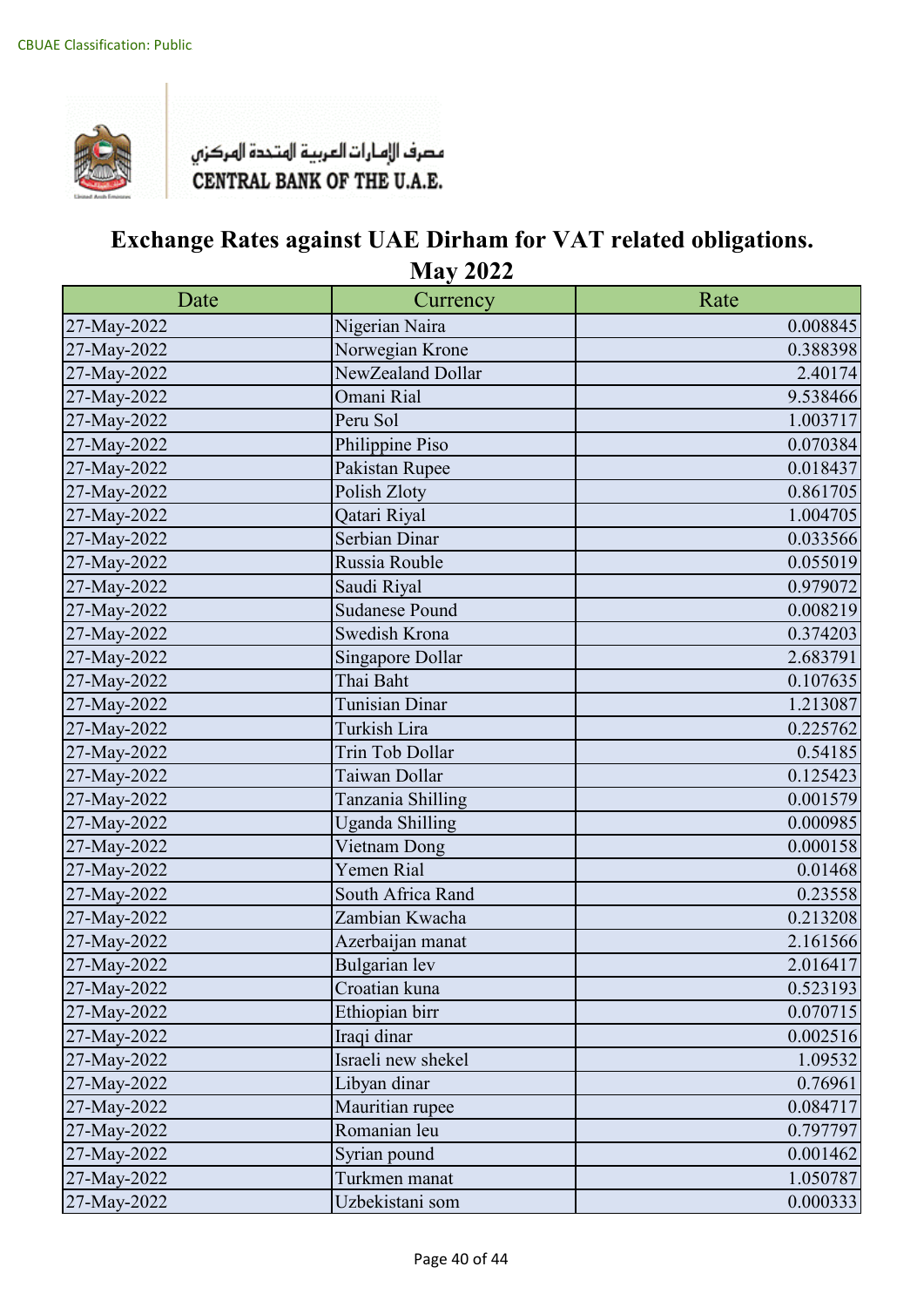

| Date        | Currency                 | Rate     |
|-------------|--------------------------|----------|
| 30-May-2022 | <b>US Dollar</b>         | 3.6725   |
| 30-May-2022 | <b>Argentine Peso</b>    | 0.0306   |
| 30-May-2022 | <b>Australian Dollar</b> | 2.637722 |
| 30-May-2022 | <b>Bangladesh Taka</b>   | 0.041227 |
| 30-May-2022 | Bahrani Dinar            | 9.741379 |
| 30-May-2022 | <b>Brunei Dollar</b>     | 2.684969 |
| 30-May-2022 | <b>Brazilian Real</b>    | 0.779294 |
| 30-May-2022 | <b>Botswana Pula</b>     | 0.306837 |
| 30-May-2022 | <b>Belarus Rouble</b>    | 1.087311 |
| 30-May-2022 | <b>Canadian Dollar</b>   | 2.898351 |
| 30-May-2022 | <b>Swiss Franc</b>       | 3.82951  |
| 30-May-2022 | <b>Chilean Peso</b>      | 0.004457 |
| 30-May-2022 | Chinese Yuan - Offshore  | 0.54999  |
| 30-May-2022 | <b>Chinese Yuan</b>      | 0.550765 |
| 30-May-2022 | <b>Colombian Peso</b>    | 0.000934 |
| 30-May-2022 | Czech Koruna             | 0.160071 |
| 30-May-2022 | Danish Krone             | 0.531745 |
| 30-May-2022 | <b>Algerian Dinar</b>    | 0.025261 |
| 30-May-2022 | <b>Egypt Pound</b>       | 0.197659 |
| 30-May-2022 | Euro                     | 3.95573  |
| 30-May-2022 | <b>GB</b> Pound          | 4.641097 |
| 30-May-2022 | Hongkong Dollar          | 0.467882 |
| 30-May-2022 | Hungarian Forint         | 0.010089 |
| 30-May-2022 | Indonesia Rupiah         | 0.000252 |
| 30-May-2022 | <b>Indian Rupee</b>      | 0.047354 |
| 30-May-2022 | <b>Iceland Krona</b>     | 0.028938 |
| 30-May-2022 | Jordan Dinar             | 5.179831 |
| 30-May-2022 | Japanese Yen             | 0.02875  |
| 30-May-2022 | Kenya Shilling           | 0.03147  |
| 30-May-2022 | Korean Won               | 0.002967 |
| 30-May-2022 | Kuwaiti Dinar            | 12.00595 |
| 30-May-2022 | Kazakhstan Tenge         | 0.008665 |
| 30-May-2022 | Lebanon Pound            | 0.002429 |
| 30-May-2022 | Sri Lanka Rupee          | 0.010145 |
| 30-May-2022 | Moroccan Dirham          | 0.372083 |
| 30-May-2022 | Macedonia Denar          | 0.064205 |
| 30-May-2022 | <b>Mexican Peso</b>      | 0.188573 |
| 30-May-2022 | Malaysia Ringgit         | 0.841101 |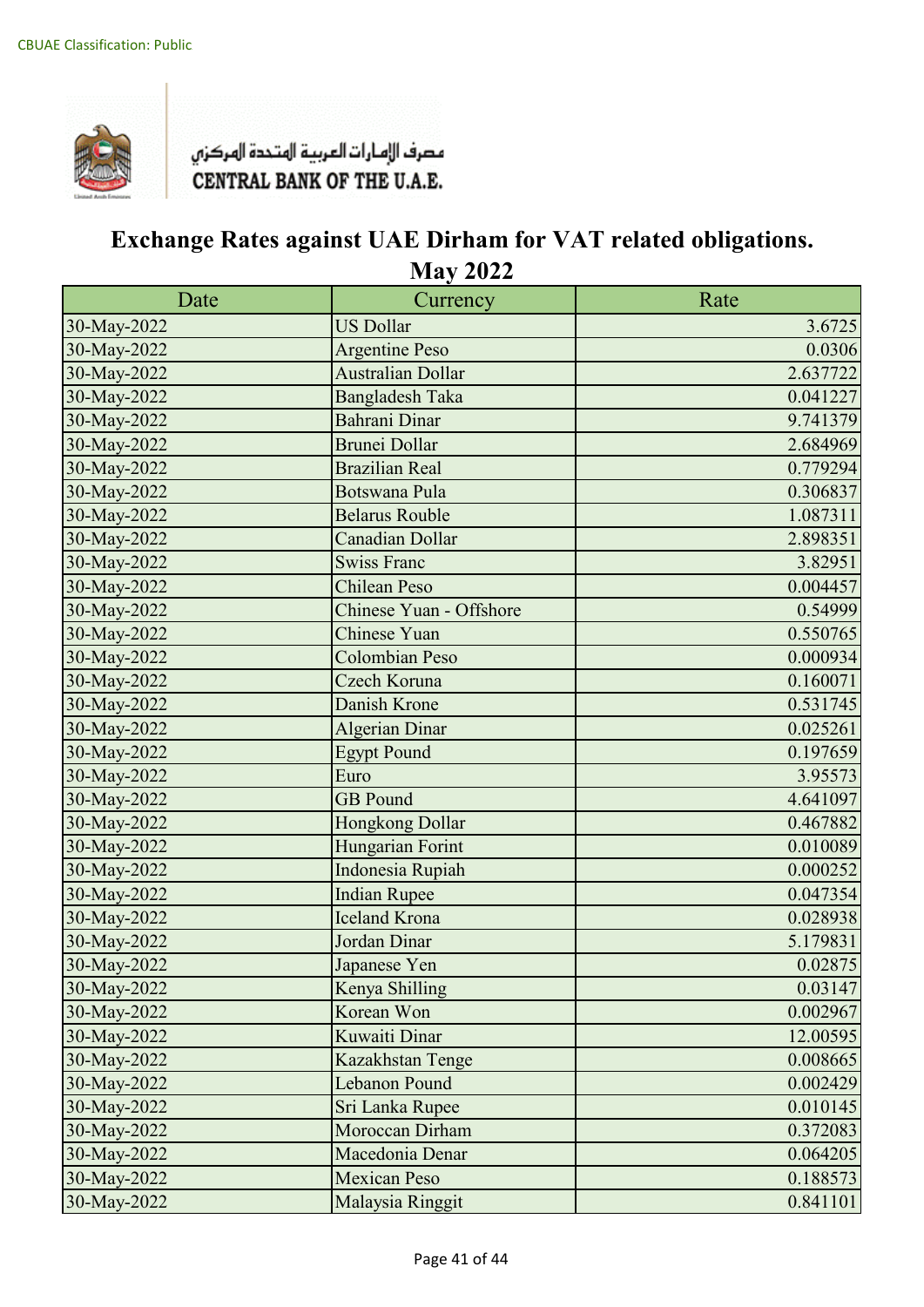

| Date        | Currency                | Rate     |
|-------------|-------------------------|----------|
| 30-May-2022 | Nigerian Naira          | 0.008845 |
| 30-May-2022 | Norwegian Krone         | 0.389957 |
| 30-May-2022 | NewZealand Dollar       | 2.402054 |
| 30-May-2022 | Omani Rial              | 9.538961 |
| 30-May-2022 | Peru Sol                | 0.999864 |
| 30-May-2022 | Philippine Piso         | 0.070154 |
| 30-May-2022 | Pakistan Rupee          | 0.01848  |
| 30-May-2022 | Polish Zloty            | 0.863833 |
| 30-May-2022 | Qatari Riyal            | 1.005944 |
| 30-May-2022 | Serbian Dinar           | 0.033668 |
| 30-May-2022 | Russia Rouble           | 0.056711 |
| 30-May-2022 | Saudi Riyal             | 0.979098 |
| 30-May-2022 | <b>Sudanese Pound</b>   | 0.008219 |
| 30-May-2022 | <b>Swedish Krona</b>    | 0.376165 |
| 30-May-2022 | <b>Singapore Dollar</b> | 2.684969 |
| 30-May-2022 | Thai Baht               | 0.107698 |
| 30-May-2022 | <b>Tunisian Dinar</b>   | 1.215617 |
| 30-May-2022 | Turkish Lira            | 0.224038 |
| 30-May-2022 | <b>Trin Tob Dollar</b>  | 0.54185  |
| 30-May-2022 | Taiwan Dollar           | 0.126669 |
| 30-May-2022 | Tanzania Shilling       | 0.001578 |
| 30-May-2022 | <b>Uganda Shilling</b>  | 0.000973 |
| 30-May-2022 | Vietnam Dong            | 0.000158 |
| 30-May-2022 | Yemen Rial              | 0.014678 |
| 30-May-2022 | South Africa Rand       | 0.236693 |
| 30-May-2022 | Zambian Kwacha          | 0.212899 |
| 30-May-2022 | Azerbaijan manat        | 2.161566 |
| 30-May-2022 | <b>Bulgarian</b> lev    | 2.022859 |
| 30-May-2022 | Croatian kuna           | 0.522813 |
| 30-May-2022 | Ethiopian birr          | 0.070711 |
| 30-May-2022 | Iraqi dinar             | 0.002516 |
| 30-May-2022 | Israeli new shekel      | 1.103947 |
| 30-May-2022 | Libyan dinar            | 0.771923 |
| 30-May-2022 | Mauritian rupee         | 0.084232 |
| 30-May-2022 | Romanian leu            | 0.800214 |
| 30-May-2022 | Syrian pound            | 0.001462 |
| 30-May-2022 | Turkmen manat           | 1.050787 |
| 30-May-2022 | Uzbekistani som         | 0.000334 |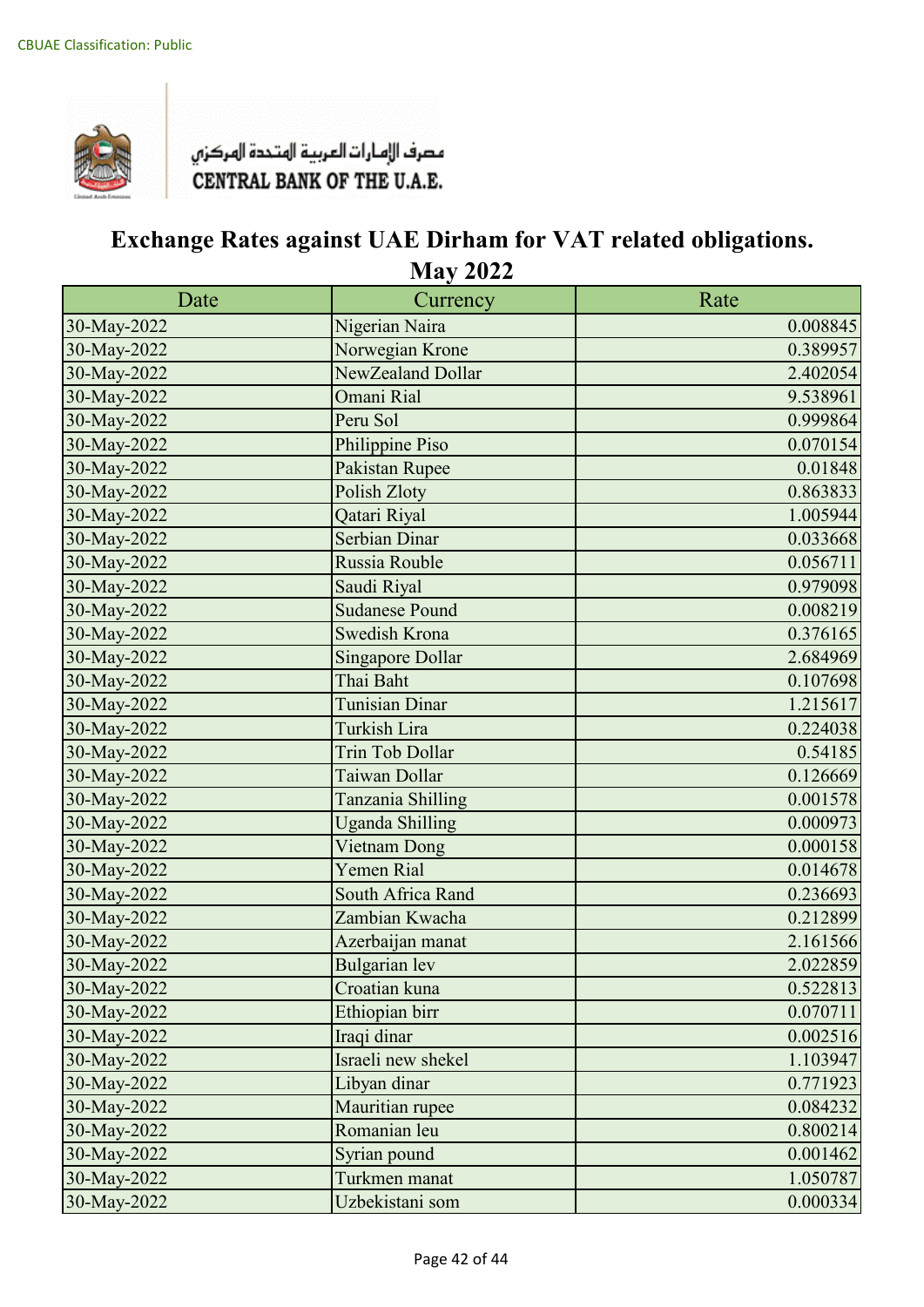

| Date        | Currency                 | Rate      |
|-------------|--------------------------|-----------|
| 31-May-2022 | <b>US Dollar</b>         | 3.6725    |
| 31-May-2022 | <b>Argentine Peso</b>    | 0.030565  |
| 31-May-2022 | <b>Australian Dollar</b> | 2.63545   |
| 31-May-2022 | Bangladesh Taka          | 0.041246  |
| 31-May-2022 | Bahrani Dinar            | 9.741379  |
| 31-May-2022 | Brunei Dollar            | 2.678702  |
| 31-May-2022 | <b>Brazilian Real</b>    | 0.781001  |
| 31-May-2022 | Botswana Pula            | 0.305367  |
| 31-May-2022 | <b>Belarus Rouble</b>    | 1.087311  |
| 31-May-2022 | Canadian Dollar          | 2.90454   |
| 31-May-2022 | <b>Swiss Franc</b>       | 3.827913  |
| 31-May-2022 | Chilean Peso             | 0.004444  |
| 31-May-2022 | Chinese Yuan - Offshore  | 0.550228  |
| 31-May-2022 | Chinese Yuan             | 0.55093   |
| 31-May-2022 | Colombian Peso           | 0.000971  |
| 31-May-2022 | Czech Koruna             | 0.1591    |
| 31-May-2022 | Danish Krone             | 0.528653  |
| 31-May-2022 | <b>Algerian Dinar</b>    | 0.025232  |
| 31-May-2022 | <b>Egypt Pound</b>       | 0.197446  |
| 31-May-2022 | Euro                     | 3.933276  |
| 31-May-2022 | <b>GB</b> Pound          | 4.622986  |
| 31-May-2022 | Hongkong Dollar          | 0.468007  |
| 31-May-2022 | Hungarian Forint         | 0.009947  |
| 31-May-2022 | Indonesia Rupiah         | 0.000252  |
| 31-May-2022 | <b>Indian Rupee</b>      | 0.047276  |
| 31-May-2022 | <b>Iceland Krona</b>     | 0.028849  |
| 31-May-2022 | Jordan Dinar             | 5.179831  |
| 31-May-2022 | Japanese Yen             | 0.02852   |
| 31-May-2022 | Kenya Shilling           | 0.031443  |
| 31-May-2022 | Korean Won               | 0.002957  |
| 31-May-2022 | Kuwaiti Dinar            | 11.988705 |
| 31-May-2022 | Kazakhstan Tenge         | 0.008634  |
| 31-May-2022 | Lebanon Pound            | 0.002429  |
| 31-May-2022 | Sri Lanka Rupee          | 0.010201  |
| 31-May-2022 | Moroccan Dirham          | 0.371805  |
| 31-May-2022 | Macedonia Denar          | 0.063814  |
| 31-May-2022 | <b>Mexican Peso</b>      | 0.187315  |
| 31-May-2022 | Malaysia Ringgit         | 0.838758  |